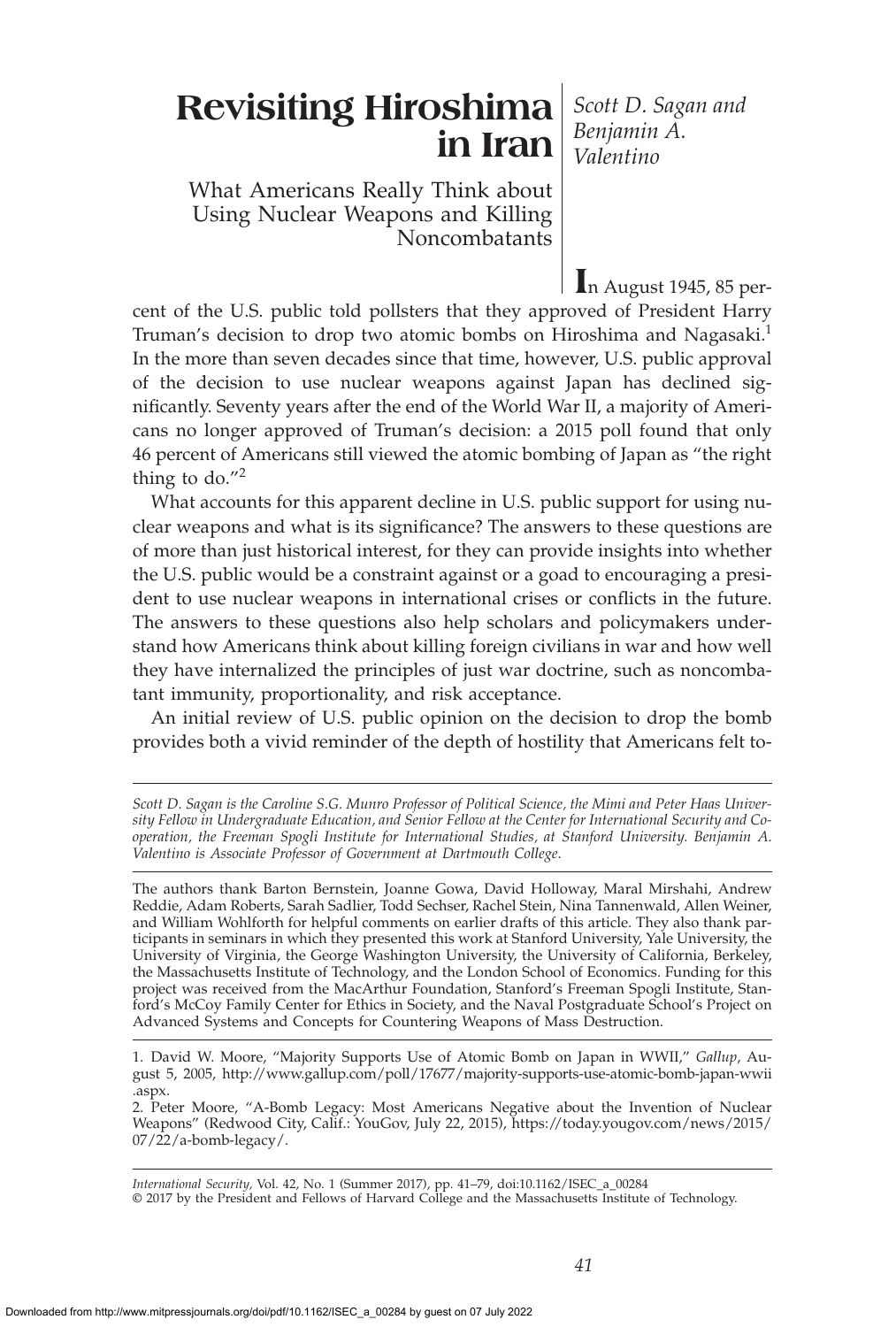ward Japan in 1945 and a strong sense of declining support for the use of nuclear weapons since then. A University of Chicago National Opinion Research Center poll administered in September 1945 found that 44 percent of the public said the United States should have dropped the bombs "one city at [a] time"; 26 percent said that it should have dropped the bomb "where [there were] no people"; 23 percent said the United States should have "wiped out [all Japanese] cities"; and only 4 percent said they would have "refused to use" the bomb.<sup>3</sup> A Roper poll published later that year in *Fortune* magazine similarly found that just 4.5 percent of the U.S. public believed that the United States should not have used atomic bombs at all; 13.8 percent believed that it should have first dropped a bomb on an unpopulated area; 53.5 percent maintained that it should have used the two bombs on two cities, as it did; and 22.7 percent believed that it should have dropped more bombs before Japan had the chance to surrender.<sup>4</sup>

Although the percentage of Americans approving of Truman's decision has fluctuated over time—in part because of the varied wording of survey questions, and whether alternatives to "approve" or "not approve" response categories were included in the polls—U.S. public support for dropping the bombs on Hiroshima and Nagasaki has been on a downward trajectory. For example, Harris polls in 1971 and 1982 found that 64 percent and 63 percent of Americans, respectively, deemed it "necessary and proper" to drop the atomic bombs on Japan. In contrast, a 1998 Roper poll found that only 47 percent thought that dropping the bombs was "a right thing," 26 percent said that it was "a wrong thing," and 22 percent were somewhere between the two extremes.<sup>5</sup> Polls conducted by the Associated Press in March and July 2005 showed that, respectively, 47 percent and 48 percent of the public "approved" of the dropping of atomic bombs on Hiroshima and Nagasaki.<sup>6</sup>

<sup>3. &</sup>quot;Survey by National Opinion Research Center, September, 1945," conducted by the National Opinion Research Center, University of Chicago (1945; Ithaca, N.Y.: iPoll, Roper Center for Public Opinion Research, Cornell University, n.d.), https://ropercenter.cornell.edu/CFIDE/cf/action/ ipoll/questionDetail.cfm?keyword=&keywordoptions=1&exclude=&excludeOptions=1&topic -Any&organization-National%20Opinion%20Research%20Center&label-&fromdate-01/01/ 1945&toDate-12/31/1945&stitle-&sponsor-&studydate-September,%201945&sample-1262 &qstn\_list=&qstnid=13397&qa\_list=&qstn\_id4=13397&study\_list=&lastSearchId=31767087608 8&archno-USNORC1945-0237&keywordDisplay-.

<sup>4. &</sup>quot;The Fortune Survey," *Fortune*, November 30, 1945, reprinted in "The Quarter's Poll," *Public Opinion Quarterly*, Vol. 9, No. 4 (Winter, 1945/46), p. 530, doi:10.1086/265765.

<sup>5.</sup> Louis Harris, "The American View of Japan and the Japanese: A Sharp Decline in Racism but Memories of WWII Still Linger," *Harris Survey*, April 19, 1982, http://media.theharrispoll.com/ documents/Harris-Interactive-Poll-Research-THE-AMERICAN-VIEW-OF-JAPAN-AND-THE-JAPANESE-A-SHAR-1982-04.pdf; and Carl Brown, "Public Opinion about Using Nuclear Weapons" (Ithaca, N.Y.: Roper Center for Public Opinion Research, Cornell University, n.d.), http:// ropercenter.cornell.edu/public-opinion-using-nuclear-weapons/.

<sup>6.</sup> Ipsos Public Affairs, "The Associated Press Poll," Associated Press, March 24, 2005, http://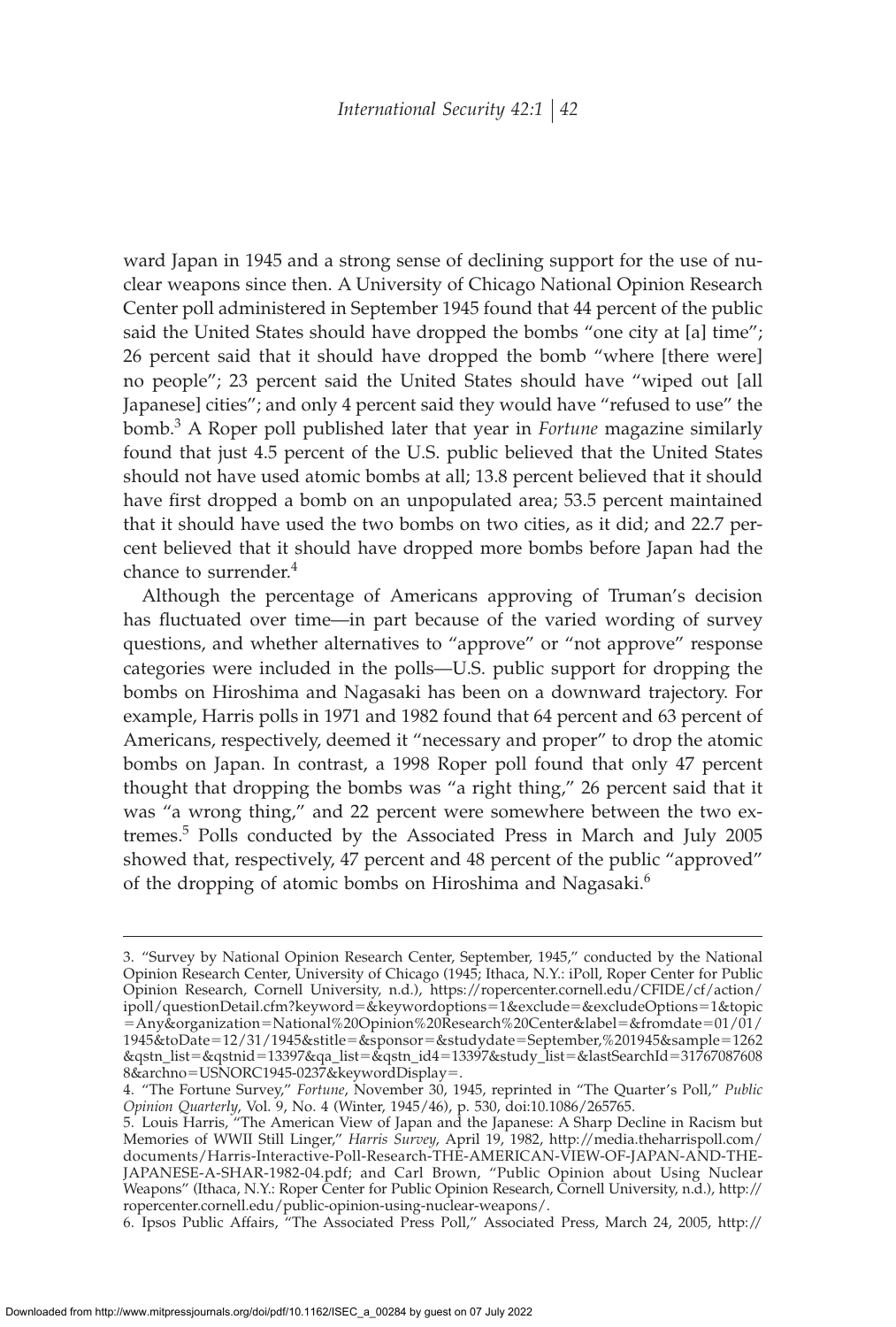#### Table 1. 2015 Replication of the Roper/Fortune 1945 Poll

| Polling in the United States on the Use of Atomic Bombs on Japan                                                                                                                                                     |                                                         |                                                   |
|----------------------------------------------------------------------------------------------------------------------------------------------------------------------------------------------------------------------|---------------------------------------------------------|---------------------------------------------------|
| Polling Question: "Which of these comes<br>closest to describing how you feel about our<br>use of the atomic bomb?"                                                                                                  | Elmo Roper<br>"Atomic Bomb" Poll<br>(November 30, 1945) | Roper 1945 Poll<br>Replication<br>(July 30, 2015) |
| "We should not have used any atomic bombs<br>at all."                                                                                                                                                                | 4.5%                                                    | 14.4%                                             |
| "We should have dropped one first on some<br>unpopulated region, to show the Japanese its<br>[atomic bombs'] power, and dropped the<br>second one on a city only if they hadn't<br>surrendered after the first one." | 13.8%                                                   | 31.6%                                             |
| "We should have used the two bombs on<br>cities, just as we did."                                                                                                                                                    | 53.5%                                                   | 28.5%                                             |
| "We should have quickly used many more of<br>them before Japan had a chance to<br>surrender."                                                                                                                        | 22.7%                                                   | 2.9%                                              |
| "Don't know."                                                                                                                                                                                                        | 5.5%                                                    | 22.7%                                             |

SOURCES: "The Fortune Survey," *Fortune*, November 30, 1945, reprinted in "The Quarter's Poll," *Public Opinion Quarterly*, Vol. 9, No. 4 (Winter, 1945/46), p. 530; and "Japan 1945 Poll Replication" (Redwood City, Calif.: YouGov, July 30, 2015).

The downward trend has continued in recent years. Indeed, when we replicated the 1945 Roper poll in a July 2015 poll (table 1), both of which included a "demonstration strike" option, we found that in 2015 less than 30 percent of the U.S. public supported dropping the two bombs (down from 53.5 percent in 1945), whereas 31.6 percent said they preferred the demonstration strike (up from 13.8 percent in 1945). The percentage of Americans who felt that the United States should not have used any atomic bombs more than tripled from 1945 to 2015, and the percentage of Americans who felt that it should have used more bombs before Japan had a chance to surrender dropped from 22.7 percent in 1945 to less than 3 percent seventy years later.<sup>7</sup>

Unlike these polls, which examined support for the use of the atomic bombs against Japan in 1945, other polls have focused on U.S. attitudes about contemporary conditions in which the United States might use nuclear weapons. The evidence here also suggests a general decline in support for using nuclear weapons. In 1949, for example, only 20 percent of the U.S. public agreed that

surveys.ap.org/data/Ipsos/national/2005/2005-03-23%20AP%20Topline%20results.pdf; and Ipsos Public Affairs, "Associated Press World War II/Japan Study," Associated Press, July 12, 2005, http://surveys.ap.org/data/Ipsos/national/2005/2005-07-11%20AP%20\_World%20War%20II\_ %20topline%20results.pdf.

<sup>7.</sup> We do not know, however, what percentage of respondents who preferred a demonstration strike would have supported the attacks on Hiroshima and Nagasaki had the demonstration strike failed to cause the Japanese government to surrender.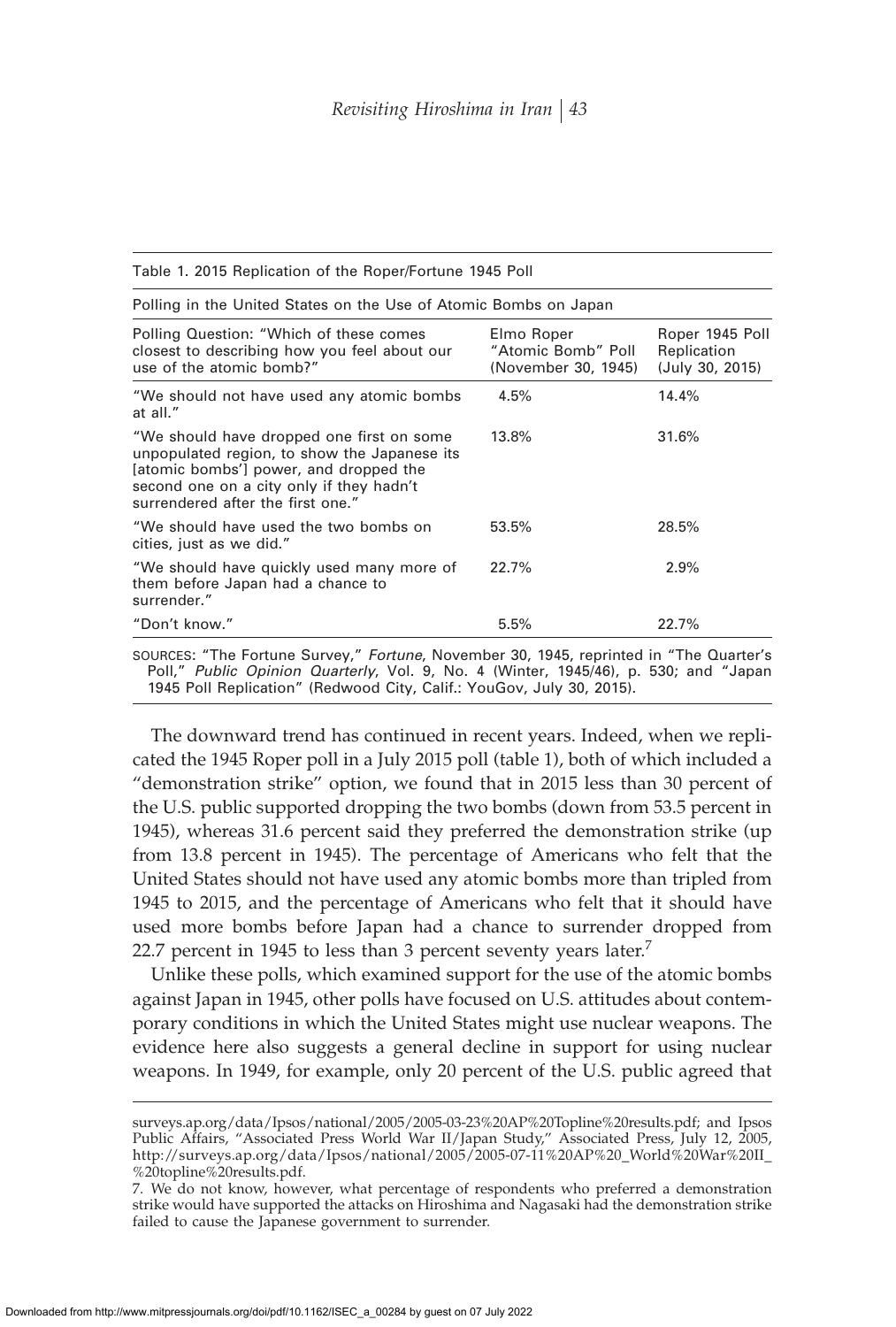"the United States should pledge that we will never use the atomic bomb in warfare until some other nation has used it on us first." $8$  In contrast, a 2010 Chicago Council on Global Affairs survey found that 57 percent of the public agreed that "the U.S. should only use nuclear weapons in response to a nuclear attack by another nation" and that 20 percent agreed that "the U.S. should never use nuclear weapons under any circumstances."<sup>9</sup>

Many scholars and policymakers—following the lead of Nina Tannenwald in her important book *The Nuclear Taboo*—have pointed to the decline in U.S. public support for using nuclear weapons as evidence of the gradual emergence of an ethical norm, a taboo, against the first use of nuclear weapons.<sup>10</sup> Other scholars—most prominently, Steven Pinker, Neta Crawford, and Ward Thomas—have contended that the decline in support for using nuclear weapons is part of a much larger "humanitarian revolution" among the public, which has led to a broad acceptance of the just war doctrine principle of noncombatant immunity.<sup>11</sup> A third school of thought—featured most prominently in the work of Alexander Downes, Daryl Press, Scott Sagan, and Benjamin Valentino—has argued that the U.S. public has internalized neither the nuclear taboo nor a noncombatant immunity norm. These scholars contend that Americans appear to be willing both to support the use of whatever weaponry is deemed most effective militarily and to kill foreign civilians on a massive scale whenever such attacks are considered useful to defend critical U.S. national security interests and protect the lives of significant numbers of U.S. military personnel.<sup>12</sup>

In this article, we address these debates about U.S. public opinion concerning nuclear use and noncombatant immunity. We argue that the previous polls

<sup>8.</sup> George H. Gallup, ed., *The Gallup Poll: Public Opinion, 1935–1971*, Vol. 1: *1935–1948* (New York: Random House, 1972), p. 839.

<sup>9.</sup> Chicago Council on Global Affairs, "Global Views 2010" (Chicago: Chicago Council on Global Affairs, September 22, 2010), pp. 99-100, https://www.thechicagocouncil.org/sites/default/files/ Global%20Views%202010\_USTopline.pdf.

<sup>10.</sup> Nina Tannenwald, *The Nuclear Taboo: The United States and the Non-Use of Nuclear Weapons since 1945* (New York: Cambridge University Press, 2007).

<sup>11.</sup> See Steven Pinker, *The Better Angels of Our Nature: Why Violence Has Declined* (New York: Viking, 2011); Neta C. Crawford, *Accountability for Killing: Moral Accountability for Collateral Damage in America's Post-9/11 Wars* (New York: Oxford University Press, 2013); Neta C. Crawford, "Targeting Civilians and U.S. Strategic Bombing Norms: *Plus ça change, plus c'est la même chose*?" in Matthew Evangelista and Henry Shue, eds., *The American Way of Bombing: Changing Ethical and Legal Norms, from Flying Fortresses to Drones* (Ithaca, N.Y.: Cornell University Press, 2014), pp. 64–86; and Ward Thomas, *The Ethics of Destruction: Norms and Force in International Relations* (Ithaca, N.Y.: Cornell University Press, 2001).

<sup>12.</sup> See Alexander B. Downes, *Targeting Civilians in War* (Ithaca, N.Y.: Cornell University Press, 2008); and Daryl G. Press, Scott D. Sagan, and Benjamin A. Valentino, "Atomic Aversion: Experimental Evidence on Taboos, Traditions, and the Non-Use of Nuclear Weapons," *American Political Science Review*, Vol. 107, No. 1 (February 2013), pp. 188–206, doi:10.1017/S0003055412000597.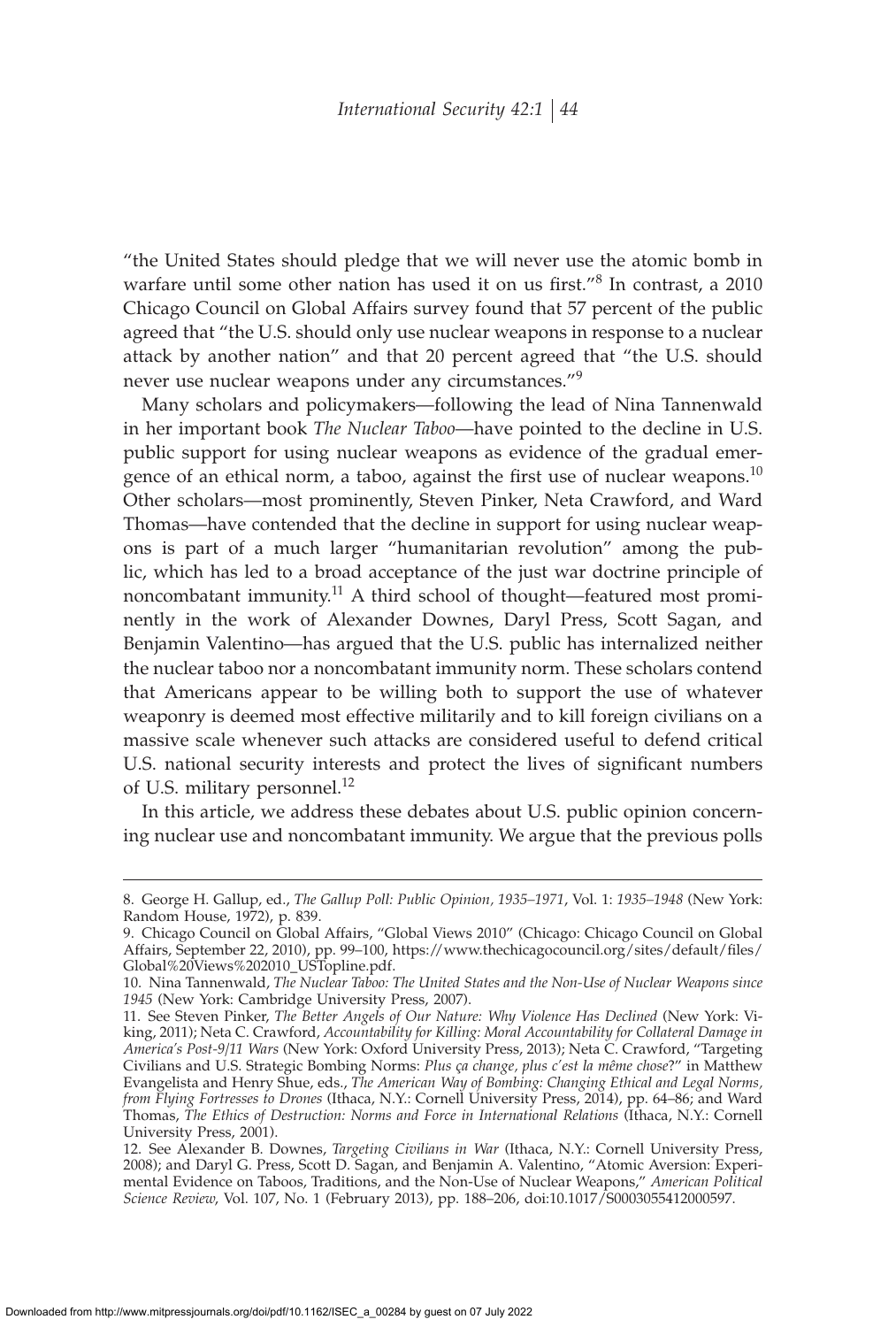showing a decline in support for the atomic bombings in 1945 and contemporary uses of nuclear weapons are a misleading guide to understanding the real views of the American public about the use of nuclear weapons and the killing of noncombatants. Such polls failed to place respondents into a mind-set in which they are forced to make a trade-off between risking U.S. soldiers' lives (if the United States does not use nuclear weapons) and killing foreign noncombatants (if the United States does use nuclear weapons). Yet, precisely this type of trade-off was at the heart of Truman's decision in 1945; and scenarios that entail this kind of trade-off are arguably among the most realistic and serious conditions in which a president and the public would be forced to contemplate the use of nuclear weapons in the future.

The first section of the article reviews the three main schools of thought about public attitudes toward the use of nuclear weapons and the killing of foreign noncombatants. The second section presents the findings from a survey experiment conducted in July 2015 in which a representative sample of the U.S. public was asked about a contemporary, hypothetical scenario designed to replicate the 1945 decision—the use of a nuclear weapon against a city in Iran in an attempt to end a war that the Iranian government had started in response to the imposition of U.S. economic sanctions. This type of thought experiment obviously cannot re-create the depth of urgency and emotion that many Americans felt in 1945. As such, it constitutes a conservative test of the public's willingness to use nuclear weapons and target large numbers of noncombatants in a war.

The findings demonstrate that, contrary to the nuclear taboo thesis, a clear majority of Americans would approve of using nuclear weapons first against the civilian population of a nonnuclear-armed adversary, killing 2 million Iranian civilians, if they believed that such use would save the lives of 20,000 U.S. soldiers. In addition, contrary to the noncombatant immunity norm thesis, an even larger percentage of Americans would approve of a conventional bombing attack designed to kill 100,000 Iranian civilians in the effort to intimidate Iran into surrendering (see table 2).

The third section of the article analyzes the reasons why so many Americans in our scenarios approved of using nuclear weapons. We present demographic data on the key characteristics of the supporters of nuclear use and demonstrate how our survey respondents explained their preferences about whether or not to use nuclear weapons. Here we present some novel findings showing that women support nuclear weapons use and violations of noncombatant immunity no less (and in some cases more) than male respondents. We also provide insights into how a belief in retribution and an ability to assign culpability retrospectively to foreign civilians allows individuals to rationalize the killing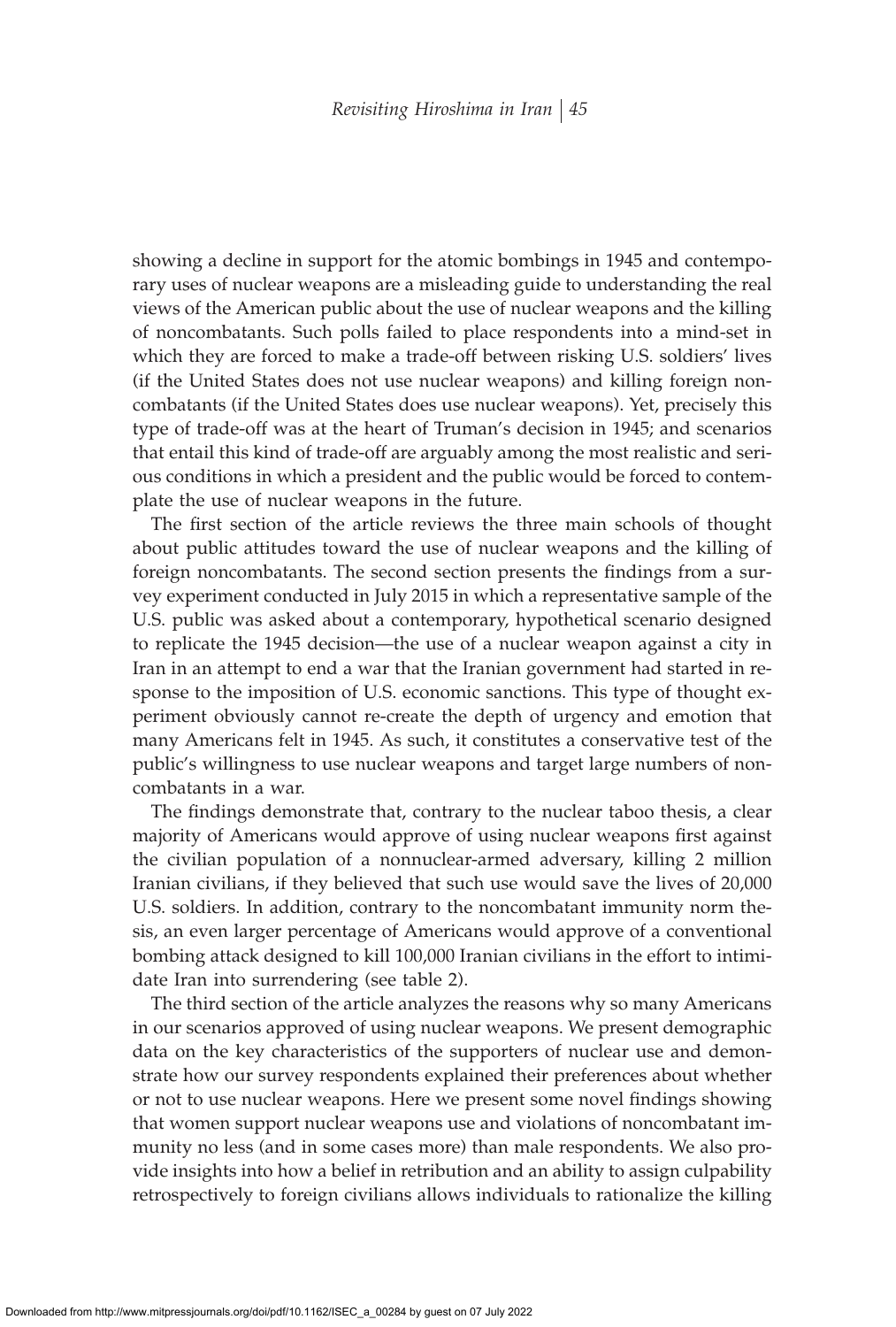| Table 2. Iran Bombing Conditions              |                                                                                                                                                                                                                                                 |  |
|-----------------------------------------------|-------------------------------------------------------------------------------------------------------------------------------------------------------------------------------------------------------------------------------------------------|--|
| Expected U.S. Fatalities<br>in Ground Assault | Expected Iranian Fatalities in Air Attack                                                                                                                                                                                                       |  |
|                                               | 20,000 U.S. troops dead 100,000 Iranian civilians dead in nuclear attack<br>20,000 U.S. troops dead 2,000,000 Iranian civilians dead in nuclear attack<br>20,000 U.S. troops dead 100,000 Iranian civilians dead in conventional bombing attack |  |

of foreign noncombatants. In the fourth section, we present the results of a related survey experiment constructed to determine whether Americans would support a diplomatic compromise in a war with Iran to avoid either the killing of U.S. soldiers or the killing of foreign noncombatants. In the concluding section, we outline a future research agenda to further understand these phenomena and present the implications of our findings for debates about just war doctrine and the risk of the use of nuclear weapons in future conflicts.

# *The Nuclear Taboo, Noncombatants, and Military Effectiveness*

There are three main schools of thought about U.S. public opinion and the use of nuclear weapons against civilian targets. The first theory, advanced most clearly in the work of Nina Tannenwald, is that over time both U.S. leaders and the public have internalized a belief in a "nuclear taboo." According to Tannenwald, "The taboo is not the behavior (of non-use) itself but rather the normative belief about the behavior...a shared expectation about behavior, a standard of right and wrong."<sup>13</sup> Tannenwald insists that "leaders and publics have come to view this phenomenon not simply as a rule of prudence but as a taboo, with an explicit normative aspect, a sense of obligation attached to it."<sup>14</sup>

For Tannenwald, and many others, decreasing public support over time for dropping the atomic bombs in 1945 is clear evidence that a nuclear taboo exists. Tannenwald, for example, has argued that "the public's changing interpretation of the correctness of Hiroshima and Nagasaki over the years is perhaps explicable in the terms of a general delegitimation of nuclear weap-

<sup>13.</sup> Tannenwald, *The Nuclear Taboo*, p. 10. For the alternative view that the non-use of nuclear weapons is caused by U.S. leaders' concerns about setting a precedent that might lead to future nuclear weapons use by others, see T.V. Paul, *The Tradition of Non-Use of Nuclear Weapons* (Stanford, Calif.: Stanford University Press, 2009); and Scott D. Sagan, "Realist Perspectives on Ethical Norms and Weapons of Mass Destruction," in Sohail H. Hashmi and Steven P. Lee, eds., *Ethics and Weapons of Mass Destruction: Religious and Secular Perspectives* (Cambridge: Cambridge University Press, 2004), pp. 73–95.

<sup>14.</sup> Tannenwald, *The Nuclear Taboo*, p. 14.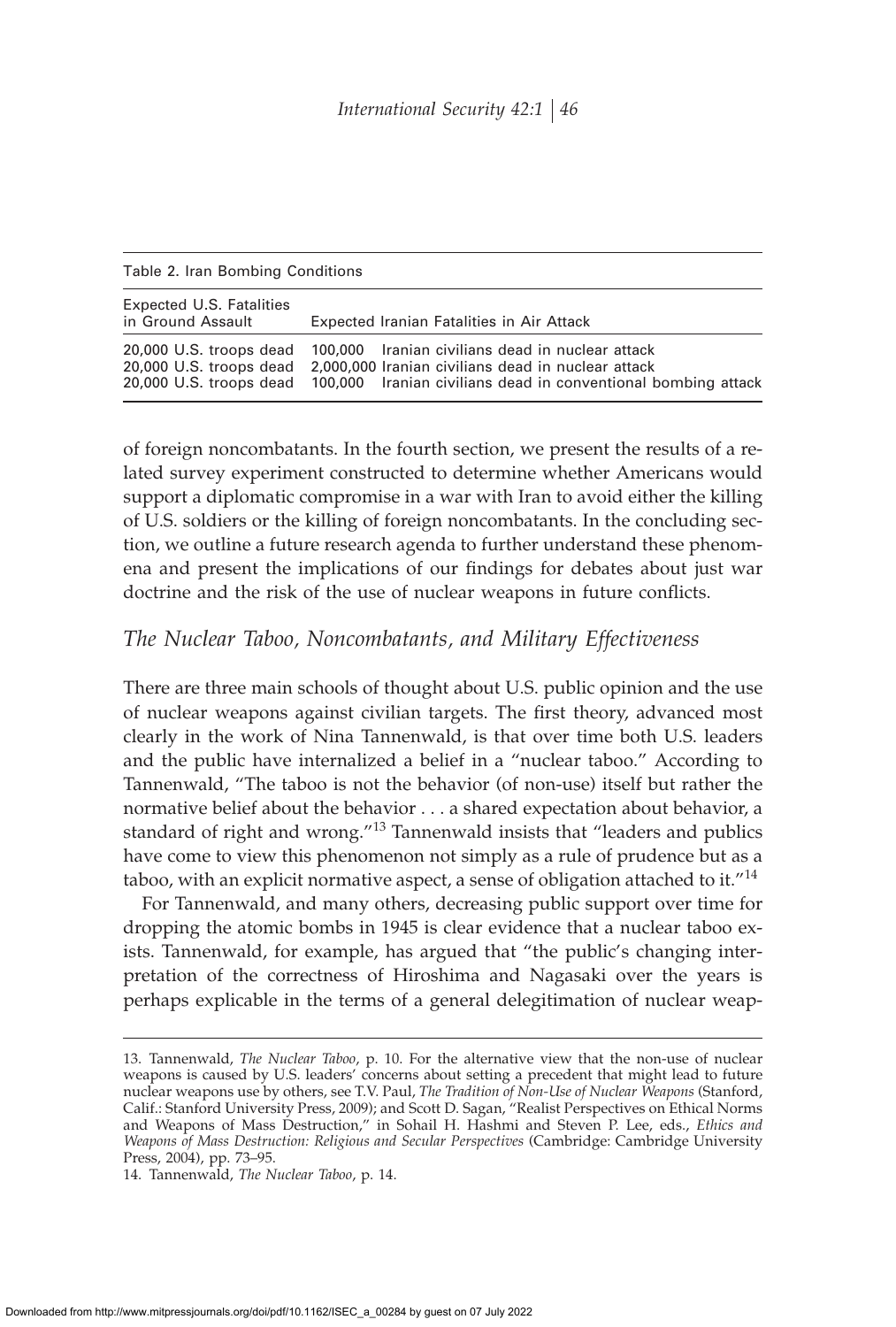ons."<sup>15</sup> Peggy Noonan, special assistant and head speech writer for President Ronald Reagan, credits John Hersey's book, *Hiroshima*, for a universal moral repulsion against the bomb: "*Hiroshima* did a huge and historic thing. It not only told the world what happened when a nuclear weapon was used, it single-handedly put a powerful moral taboo on its future use. After *Hiroshima*, which sold millions of copies, no one wanted it to happen again."<sup>16</sup> Jeffrey Lewis similarly traces the origin of the nuclear taboo to Hersey's book and maintains that "[o]ver time, we've come to see nuclear weapons as Hersey saw them, as the ultimate expression of material and spiritual evil of total war. . . . The implication of this norm, of course, is that we can't actually use nuclear weapons."<sup>17</sup> Thomas Schelling, in his 2005 Nobel Prize speech—"An Astonishing Sixty Years: The Legacy of Hiroshima"—referred to and celebrated the "nearly universal revulsion against nuclear weapons."<sup>18</sup> In 2008, United Nations Secretary-General Ban Ki-moon also praised the existence of a nuclear taboo while lamenting that it had not led to nuclear disarmament: "Despite a longstanding taboo against using nuclear weapons, disarmament remains only an aspiration."<sup>19</sup>

The nuclear taboo literature has shown that some U.S. leaders, during specific crises or wars, have felt that they were constrained by public opposition to the United States initiating the use of nuclear weapons. Tannenwald, for example, notes that Secretary of State John Foster Dulles commented in a 1953 National Security Council discussion about nuclear use in Korea that the public believed there to be a "moral problem" with these weapons and suggested that the Dwight Eisenhower administration actively "break down this false distinction" so that nuclear weapons would be viewed "as simply another weapon in our arsenal."<sup>20</sup> William Burr and Jeffrey Kimball, and Scott Sagan and Jeremi Suri, have similarly demonstrated that President Richard

<sup>15.</sup> Ibid., p. 374. See also Beatrice Heuser, *The Bomb: Nuclear Weapons in Their Historic, Strategic, and Ethical Context* (London: Longmans, 2000).

<sup>16.</sup> Peggy Noonan, "Misplaying America's Hand with Iran," *Wall Street Journal*, April 2, 2015, http://www.wsj.com/articles/peggy-noonan-misplaying-americas-hand-with-iran-1428019612.

<sup>17.</sup> Jeffrey Lewis, "Magical Thinking and the Real Power of Hiroshima," *Foreign Policy*, August 6, 2015, http://foreignpolicy.com/2015/08/06/magical-thinking-and-the-real-power-of-hiroshimanuclear-weapons-japan/.

<sup>18.</sup> Thomas C. Schelling, "An Astonishing Sixty Years: The Legacy of Hiroshima," Nobel Prize lecture, December 8, 2005, http://www.nobelprize.org/nobel\_prizes/economic-sciences/laureates/ 2005/schelling-lecture.pdf.

<sup>19.</sup> Ban Ki-moon, "Five Steps to a Nuclear-Free World," *Guardian*, November 23, 2008, http:// www.theguardian.com/commentisfree/2008/nov/23/nuclear-disarmament-united-nations.

<sup>20.</sup> NSC meeting, February 11, 1953, *Foreign Relations of the United States* (*FRUS*), *1952–54*, Vol. 15, Part 1: *Korea* (Washington, D.C.: Government Printing Office [GPO], 1984), p. 770, quoted in Nina Tannenwald, "The Nuclear Taboo: The United States and the Normative Basis of Nuclear Non-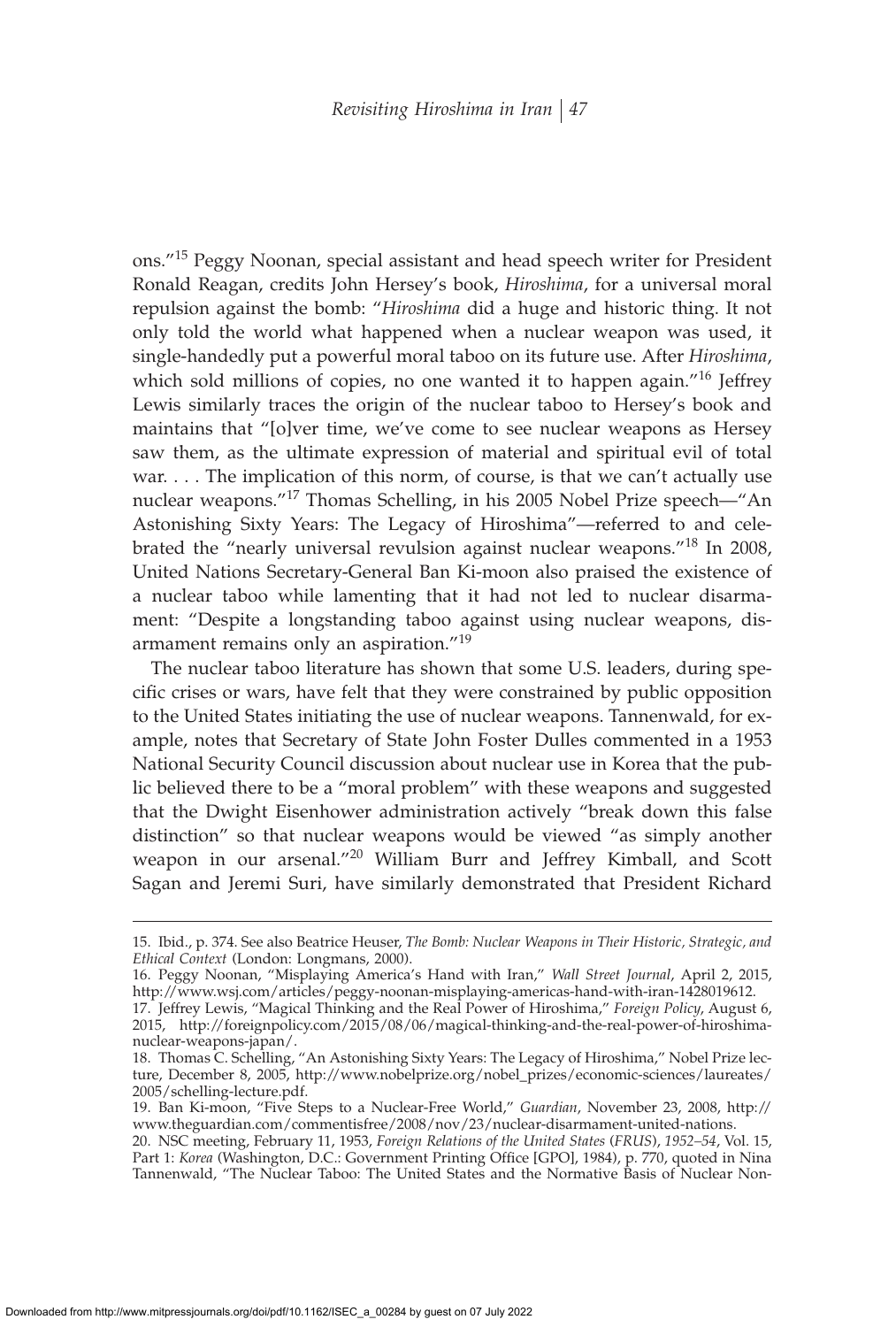Nixon felt constrained in his ability even to threaten to use nuclear weapons against North Vietnam, as part of his "madman theory" of nuclear coercion, and therefore had to resort to a "secret" (and less effective) nuclear alert in October 1969.<sup>21</sup>

Still, a number of weaknesses of the existing tests of the nuclear taboo thesis are worth noting. First, although there is historical evidence that some U.S. presidents felt constrained by U.S. public opinion in particular crises or conflicts, scholars have not systematically studied contemporary public opinion polls on nuclear weapons use in those periods. Thus, we do not know if these leaders' perceptions of public opposition were accurate. Second, polls showing declining support for the bombing of Hiroshima and Nagasaki do not tell us whether the decrease in support reflects changes in the U.S. public's attitudes toward using nuclear weapons or changes in attitudes toward Japan and increasing temporal distance from the pressures of the war. It was much easier for Americans to support using nuclear weapons against an adversary in a brutal war in 1945 than it is to imagine using such weapons today against Japan, one of the United States' closest allies. In addition, these polls rarely specified the known or expected numbers of civilians killed in atomic bombing attacks or whether they were targeted intentionally. Consequently, it was up to the respondents and their knowledge of the past to judge whether the use of nuclear weapons conformed with the principle of noncombatant immunity or proportionality (whether the costs of civilian deaths were proportionate to the benefits gained). And most important, existing polls have not forced survey respondents to contemplate the trade-off between the use of nuclear weapons, including the resulting loss of civilian lives in the adversary's nation, and the use of U.S. ground troops in an invasion and the resulting loss of American soldiers' lives.

## the noncombatant immunity norm

A second school of thought argues that an even broader norm has constrained the conduct of war in recent years. Proponents of this view assert that a phenomenon that Steven Pinker has called "the Humanitarian Revolution" has led to a deeply embedded and widely held norm against killing noncombatants, regardless of the choice of weapon. Pinker argues that the strengthening of "the better angels of our nature . . . can be credited for declines in

Use," *International Organization*, Vol. 53, No. 3 (Summer 1999), pp. 448–449, https://doi.org/ 10.1162/002081899550959.

<sup>21.</sup> William Burr and Jeffrey P. Kimball, *Nixon's Nuclear Specter: The Secret Alert of 1969, Madman Diplomacy, and the Vietnam War* (Lawrence: University of Kansas Press, 2015); and Scott D. Sagan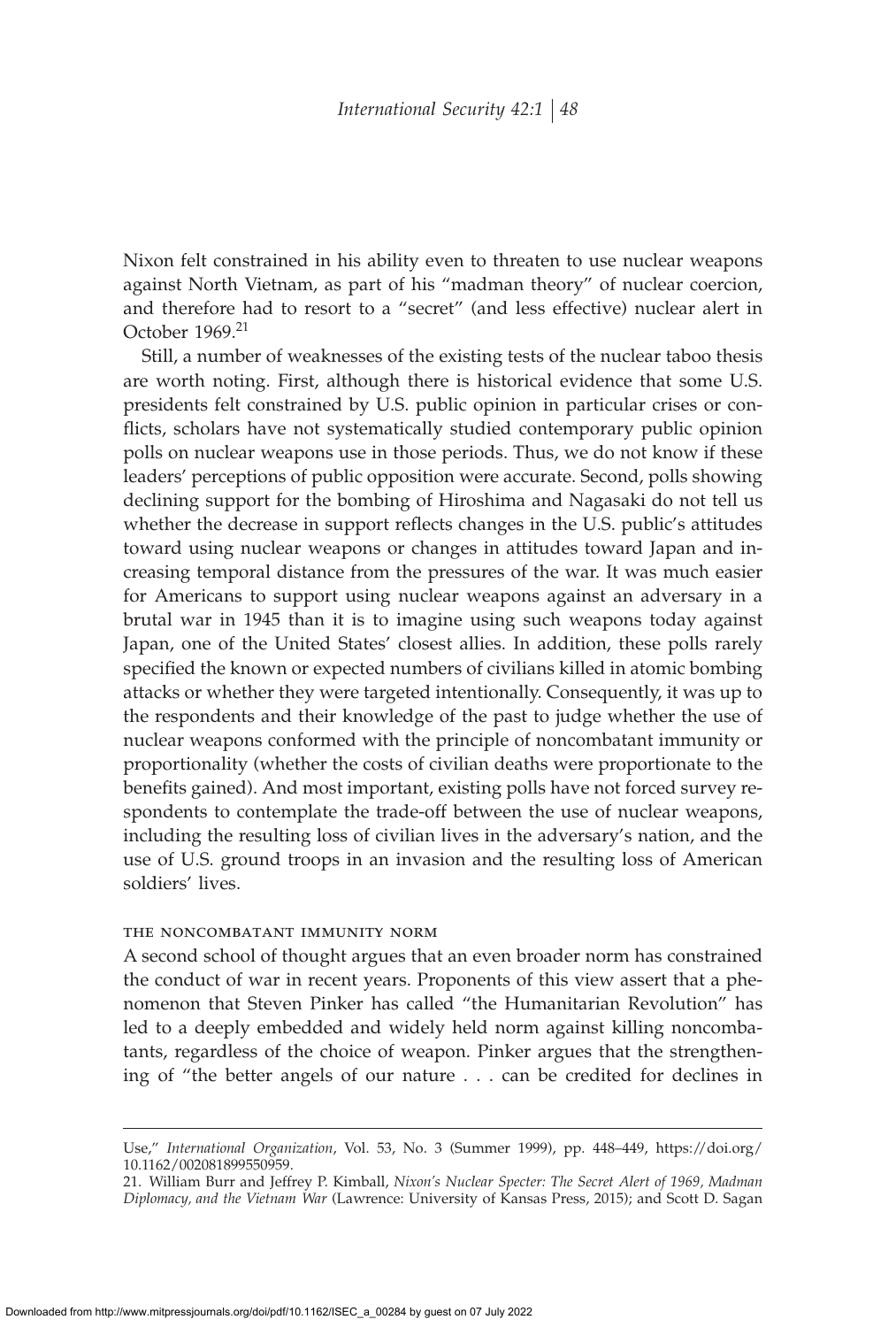violence."<sup>22</sup> He contrasts the common popularity of cruel criminal punishments and the brutality of soldiers in war in the past to more civilized norms today and suggests that both rational choice and emotional development have been at play: "The expansion of empathy may help explain why people today abjure cruel punishments and think more about the human costs of war.... The decline of violence may owe something to an expansion of empathy, but it also owes much to harder-boiled faculties like prudence, reason, fairness, selfcontrol, norms and taboos, and conceptions of human rights."<sup>23</sup> For Pinker, "The nuclear taboo emerged only gradually. . . . It began to sink in that the weapons' destructive capacity was of a different order from anything in history, that they violated any conception of proportionality in the waging of war."<sup>24</sup> Yet Pinker clearly considers the nuclear taboo part of a broader phenomenon, a change in what kind of killing in conventional and nuclear war is deemed morally and politically acceptable by most Americans. "By the 1990s," he writes, "the only politically acceptable American wars were surgical routs achieved with remote-control technology. They could no longer be wars of attrition that ground up soldiers by the tens of thousands, nor aerial holocausts visited on foreign civilians as in Dresden, Hiroshima, and North Vietnam."<sup>25</sup>

Ward Thomas extends this argument, asserting that the noncombatant immunity "norm has in recent decades engendered sensitivity to noncombatant casualties that not only constrains states from targeting civilian populations per se but also creates pressures to minimize incidental casualties in general."<sup>26</sup> Thomas argues that the dropping of the atomic bombs on Hiroshima and Nagasaki had "an ironic effect" in that "the postwar invigoration of the bombing norm [by which he means the noncombatant immunity norm] owes much to visceral moral reactions to the nightmare of World War II."<sup>27</sup> Although he acknowledges that the noncombatant immunity norm is "far from absolute," Thomas does assert that the experience of World War II bombing created a sea change in popular attitudes: "While unrestricted city bombing remained an awesomely destructive means of warfare, in the postwar world

and Jeremi Suri, "The Madman Nuclear Alert: Secrecy, Signaling, and Safety in October 1969," *International Security*, Vol. 27, No. 4 (Spring 2003), pp. 150–183, doi:10.1162/016228803321951126. 22. Pinker, *The Better Angels of Our Nature*, p. 573.

<sup>23.</sup> Ibid., p. 572. For analyses of the evolution of the definitions of combatant and noncombatant, see Helen M. Kinsella, *The Image before the Weapon: A Critical History of the Distinction between Combatant and Noncombatant* (Ithaca, N.Y.: Cornell University Press, 2011); and Sahr Conway-Lanz, *Col*lateral Damage: Americans, Noncombatant Immunity, and Atrocity after World War II (New York: Routledge, 2006).

<sup>24.</sup> Pinker, *The Better Angels of Our Nature*, pp. 270–271.

<sup>25.</sup> Ibid., p. 264.

<sup>26.</sup> Thomas, *The Ethics of Destruction*, p. 148.

<sup>27.</sup> Ibid., p. 170.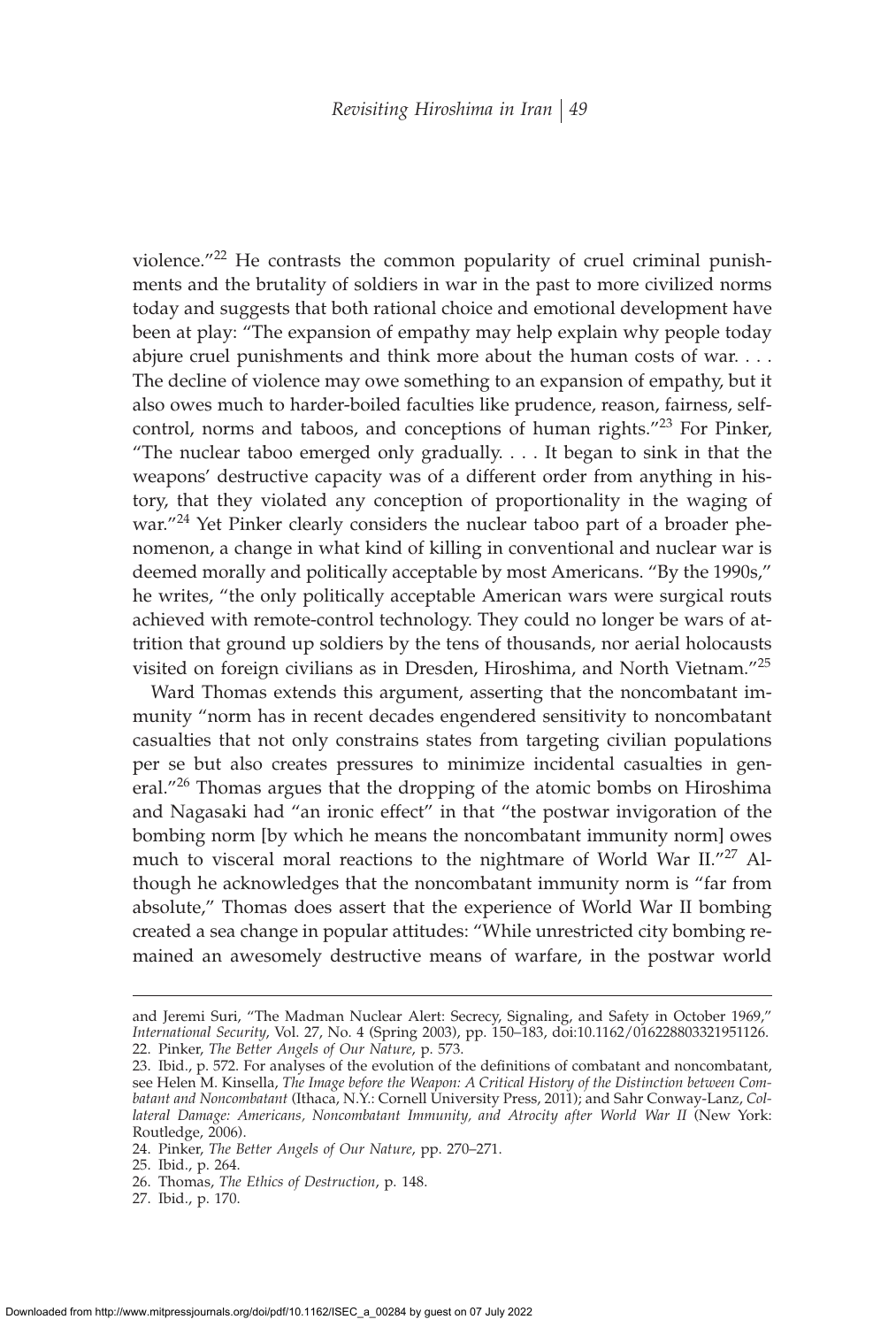it seemed to offend, more than it had previously, people's 'sense of what is right.'"<sup>28</sup>

Similarly, Neta Crawford, in her work on the evolution of U.S. airpower operations, argues that "changes in the *normative beliefs* (beliefs about what is right and wrong) of elites and the general public about targeting civilians caused the United States to alter its bombing practices."<sup>29</sup> Crawford also connects this explanation to the experience of World War II strategic bombing: "To the extent they adopted the principle of civilian immunity, it was part of a global change in views about human rights—viz., that there is something called human rights and they belong to civilians of all sides, even in war. The carnage of the two World Wars, of course, encouraged the development of human rights norms.... This greater respect for human rights also, incidentally, underpins the increased emphasis on force protection; it is no longer acceptable to use soldiers as mere tools whose lives may be 'wasted' in the thousands."<sup>30</sup>

The secondary point that both Pinker and Crawford make—that an increased commitment to human rights could lead to both an increased commitment to noncombatant immunity and a decreased willingness to sacrifice the lives of soldiers in war—underscores an inherent tension in the logic of their arguments. By not addressing whether these two factors might cancel each other out or whether one is much stronger than the other, they cannot predict or measure what the overall effect of such evolutionary norms might be. $31$ Even if there is a greater acceptance of the principle of noncombatant immunity among the American public, does this counteract the effects of a decreased willingness to accept fatalities among U.S. military personnel in war?<sup>32</sup>

32. For studies that demonstrate that past and projected military fatalities influence public support for war, see Scott S. Gartner, "The Multiple Effects of Casualties on Public Support for War:

<sup>28.</sup> Ibid., pp. 148, 170.

<sup>29.</sup> Crawford, "Targeting Civilians and U.S. Strategic Bombing Norms," pp. 65–66. Crawford's argument is not monocausal, however. She also stresses the role of elite understandings about the military efficacy (or lack thereof) of killing enemy civilians, as well as leadership concerns that killing enemy civilians can turn one's own population or allied public opinion against the war. See ibid., pp. 66–68; and Crawford, *Accountability for Killing*.

<sup>30.</sup> Crawford, "Targeting Civilians and U.S. Strategic Bombing Norms," p. 65. Michael Walzer similarly argued that U.S. bombing in the 1991 Gulf War was far more limited and selective than in previous military campaigns, because "Bush and his generals believed that these people would not tolerate the slaughter of civilians and they were probably right." Walzer, *Arguing about War* (New Haven, Conn.: Yale University Press, 2002), p. 11. See also Janina Dill, *Legitimate Targets? Social Construction, International Law, and US Bombing* (Cambridge: Cambridge University Press, 2015).

<sup>31.</sup> On how leaders respond when different norms and taboos conflict, see Thomas M. Dolan, "Unthinkable and Tragic: The Psychology of Weapons Taboos in War," *International Organization*, Vol. 67, No. 1 (January 2013), pp. 37–63, doi:10.1017/S0020818312000379; and Paul Kowert and Jeffrey Legro, "Norms, Identity, and Their Limits: A Theoretical Reprise," in Peter J. Katzenstein, ed., *The Culture of National Security: Norms and Identity in World Politics* (New York: Columbia University Press, 1996), pp. 451–497.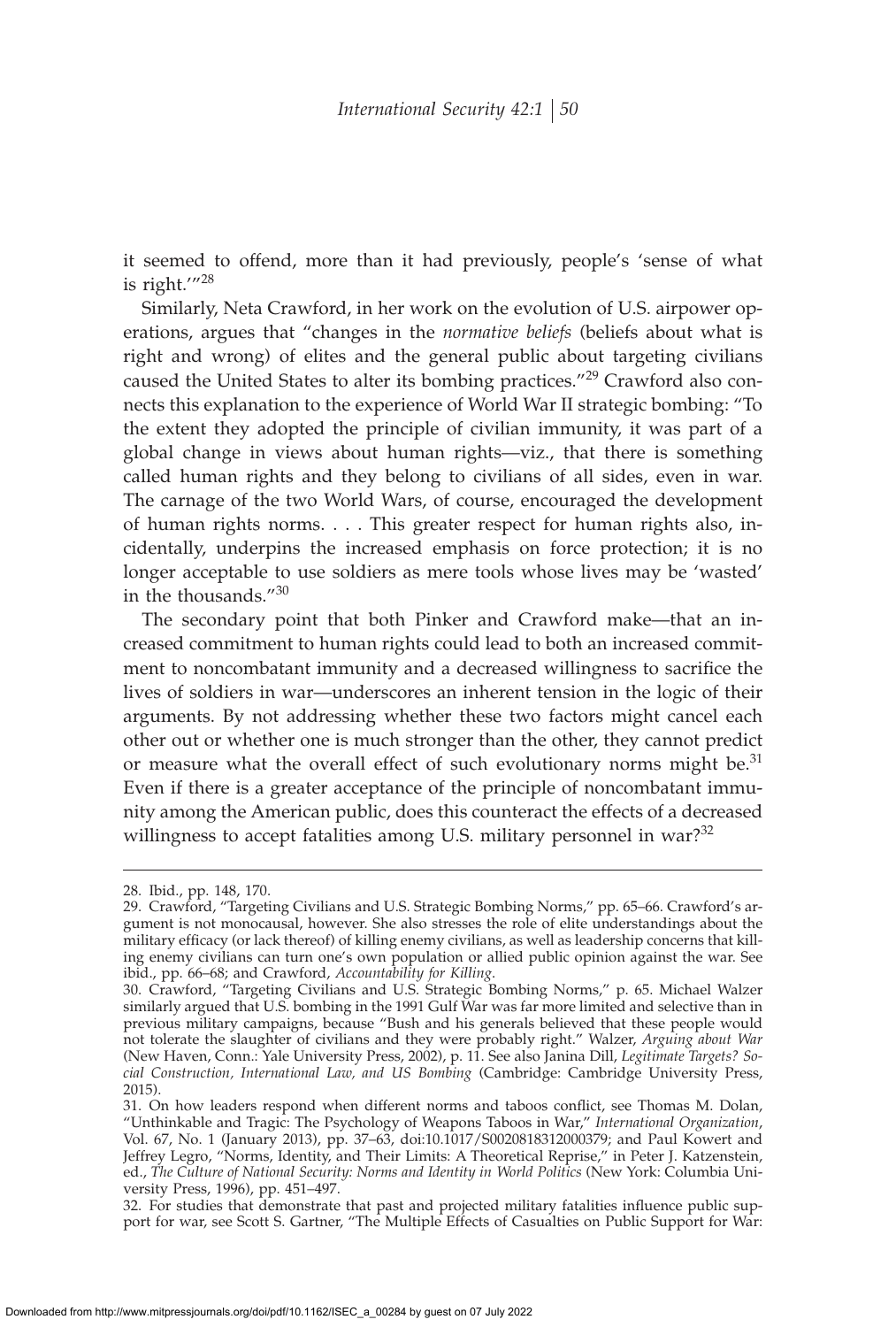### winning the war and saving u.s. troops

A third school of thought maintains that the American people have internalized neither a nuclear taboo nor an unconditional norm supporting the principle of noncombatant immunity. Instead, scholars in this school argue that concerns about winning wars and the desire to minimize the loss of lives of their nation's soldiers dominate public opinion about military operations. Alexander Downes, for example, examined all known cases of "civilian victimization" in interstate war from 1816 to 2003, defining civilian victimization as "a military strategy in which civilians are either targeted intentionally or force is used indiscriminately" and that produces at least 50,000 noncombatant deaths.<sup>33</sup> Drawing on quantitative data and historical case studies, he concludes that "states—including democracies—tend to prize victory and preserving the lives of their own people above humanity in warfare: desperation overrides moral inhibitions against killing noncombatants."<sup>34</sup> Indeed, contrary to theories that emphasize that authoritarian regimes are more likely to target and kill foreign noncombatants, Downes found that electoral pressures on leaders in democracies make them "somewhat more likely than nondemocracies to target civilians."<sup>35</sup>

Downes's work has three limitations, however, that reduce the applicability of its insights to the specific questions we explore here. First, Downes did not directly assess public support or lack of support for mass killings, leaving open the possibility that democratic leaders incorrectly assumed that public support for violence against foreign civilians was high. Second, his research included both cases in which the killing of civilians was intentional and cases in which it occurred as a result of collateral damage, which limits the degree to which his findings can be said to measure support or rejection of the principle of noncombatant immunity. Third, all of Downes's main case studies focus on events that occurred in the first half of the twentieth century, before many scholars believe that the nuclear taboo and norms of noncombatant immunity were firmly established.

A second major contribution to this school of thought is Christopher Gelpi, Peter Feaver, and Jason Reifler's 2009 study, *Paying the Human Costs of War*:

- 34. Ibid., pp. 3–4.
- 35. Ibid., p. 3.

An Experimental Approach," *American Political Science Review*, Vol. 102, No. 1 (February 2008), pp. 95–106, doi:10.1017/S0003055408080027; Eric V. Larson, *Casualties and Consensus: The Historical Role of Casualties in Domestic Support for U.S. Military Operations* (Santa Monica, Calif.: RAND Corporation, 1996); John E. Mueller, "Trends in Popular Support for the Wars in Korea and Vietnam," *American Political Science Review*, Vol. 65, No. 2 (June 1971), pp. 358–375, doi:10.2307/1954454; and Benjamin A. Valentino, Paul K. Huth, and Sarah E. Croco, "Bear Any Burden? How Democracies Minimize the Costs of War," *Journal of Politics*, Vol. 72, No. 2 (April 2010), pp. 528–544, doi:10.1017/ S0022381609990831.

<sup>33.</sup> Downes, *Targeting Civilians in War*, p. 44.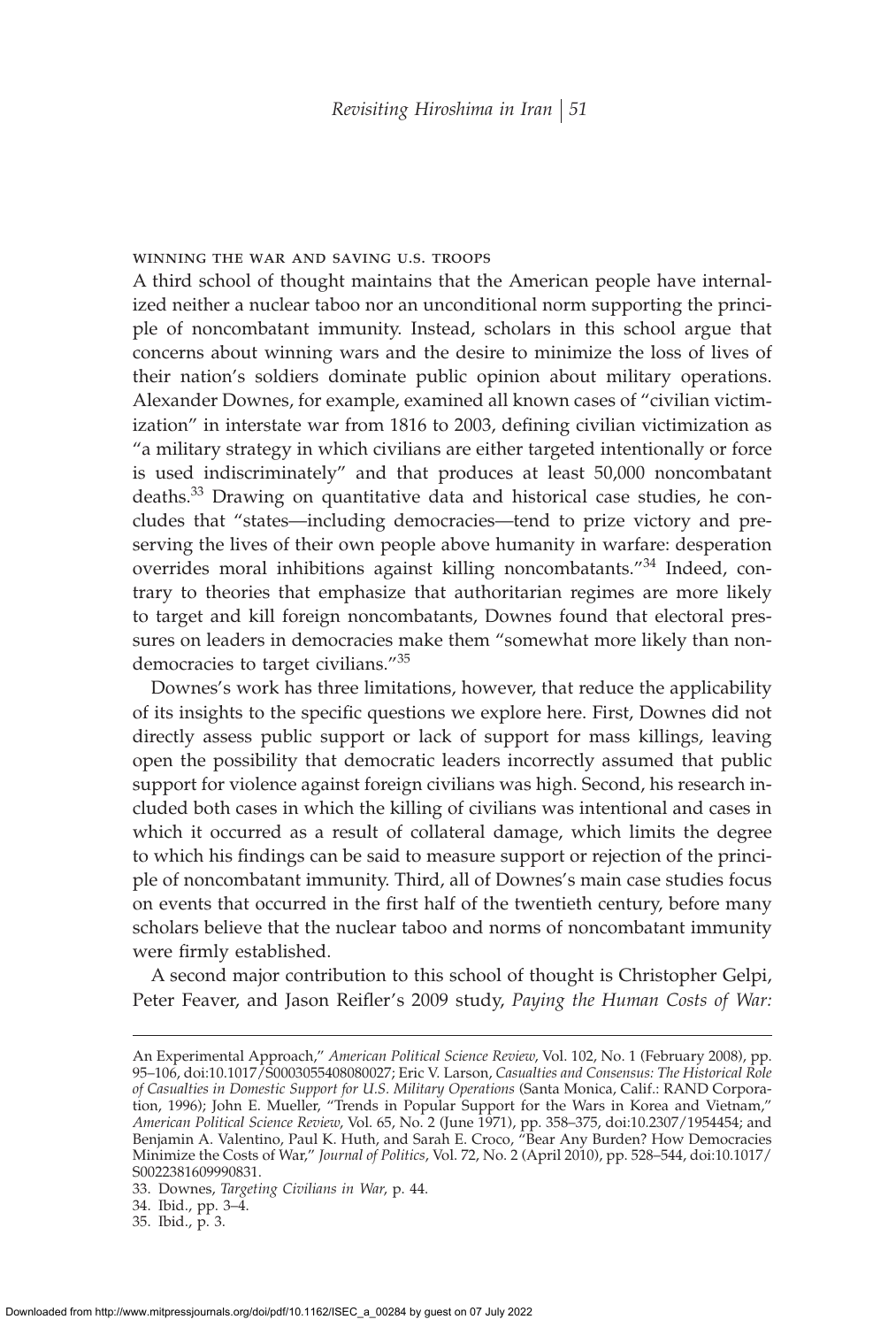*American Public Opinion and Casualties in Military Conflicts, which focuses pri*marily on how changes in real or estimated U.S. military casualties over time influence public support for ongoing or potential U.S. wars.<sup>36</sup> Although their book does not investigate potential nuclear-weapons-use scenarios, it does include a brief analysis of how expected civilian casualties in an enemy country might influence U.S. public support for starting a war. They acknowledge that there is often an "unavoidable trade-off between *their* civilian casualties and *our* military casualties" and therefore ask "how does the public weigh that trade-off and what, to use an infelicitous metaphor from economics, is the exchange rate?"<sup>37</sup>

Gelpi, Feaver, and Reifler conducted an original survey experiment measuring U.S. public support for an attack on North Korea to destroy its nuclear program. They found, unsurprisingly, that support for an attack was higher (60 percent) when no casualty estimates were mentioned, but dropped (by sixteen percentage points to 44 percent) when the survey informed participants that the attack would result in 2,000 U.S. military fatalities. Surprisingly, however, when a separate sample of the public was given a scenario that estimated that 2,000 North Korean civilians would be killed in the U.S. attack, an almost identical drop in U.S. public support for the attack was recorded. This finding could suggest that the U.S. public holds a cosmopolitan view about justice in war: that all human life has equal moral worth and therefore the lives of North Korea civilians should be valued as highly as the lives of U.S. soldiers.<sup>38</sup> Alternatively, because the experiments drew on separate representative samples of the U.S. public, the result could simply reveal that there is a significant drop in support for starting an attack whenever any casualties—U.S. military, enemy civilians, or allied civilians—are mentioned. $39$  Moreover, the experiment did not include a condition in which the same respondents were asked about a direct trade-off between killing U.S. soldiers and killing North Korean civilians, nor did it ask respondents to consider the intentional targeting of North Korean civilians. All respondents, however, were asked: "In general, how would you rate the importance of limiting American military deaths as compared to limiting foreign civilian deaths? Is limiting U.S. military deaths much more important, somewhat more important, about equally important, somewhat less important, or much less important than limiting foreign civilian

<sup>36.</sup> Christopher Gelpi, Peter D. Feaver, and Jason Reifler, *Paying the Human Costs of War: American* Public Opinion and Casualties in Military Conflicts (Princeton, N.J.: Princeton University Press, 2009), p. 255 (emphasis in the original).

<sup>37.</sup> Ibid., p. 256.

<sup>38.</sup> See Cécile Fabre, *Cosmopolitan War* (Oxford: Oxford University Press, 2012).

<sup>39.</sup> Gelpi, Feaver, and Reifler, *Paying the Human Costs of War*, p. 256.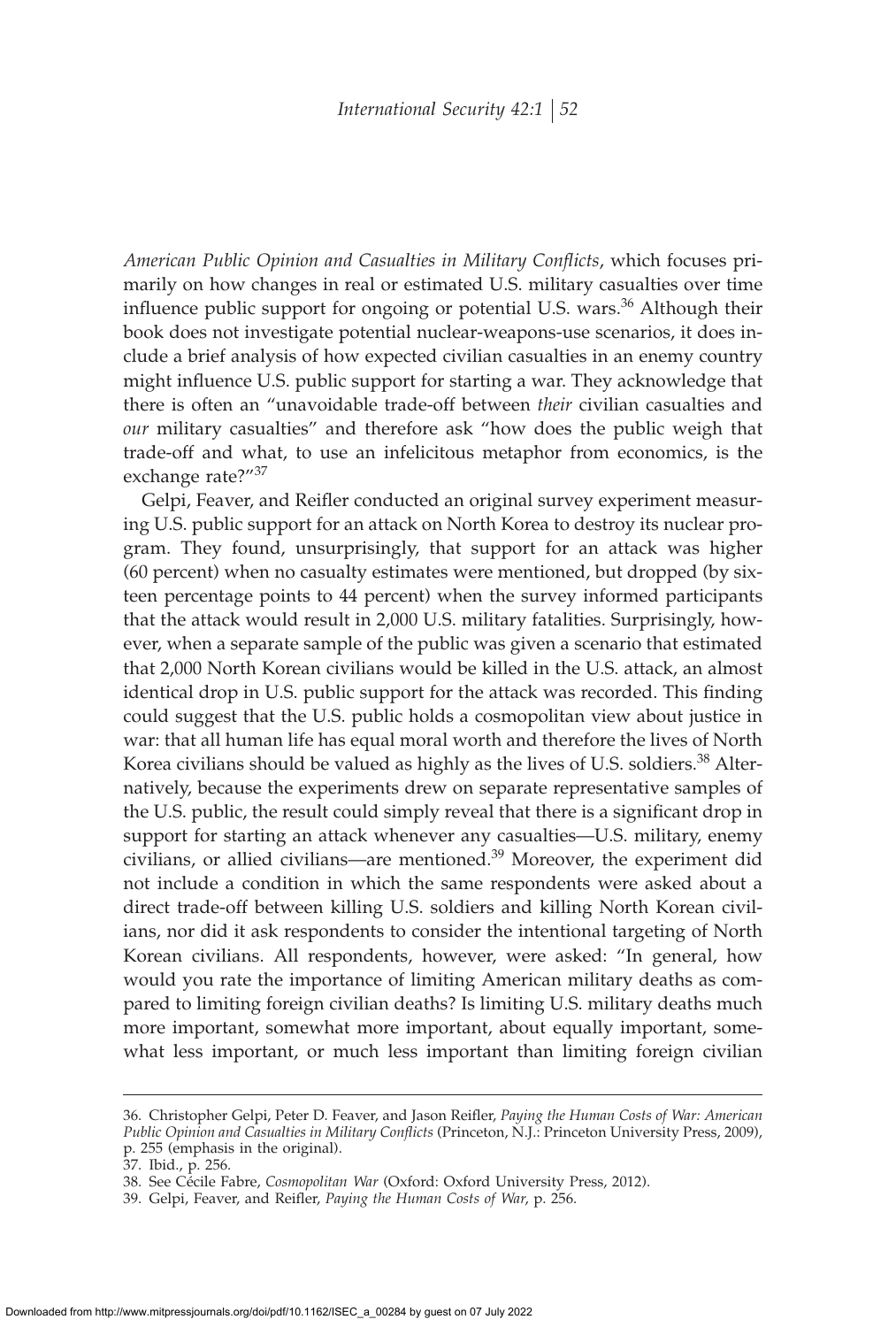deaths?" Gelpi, Feaver, and Reifler report that 52 percent of the respondents answered "much more" or "somewhat more important"; 38 percent answered "about equally important"; and 6 percent said "somewhat less" or "much less important."<sup>40</sup>

The third example of this school of thought is the 2012 study by Daryl Press, Scott Sagan, and Benjamin Valentino, which utilizes a set of survey experiments to examine the degree to which the U.S. public has an aversion to using nuclear weapons. Their study demonstrated that a majority of the U.S. public based their preferences about the choice of weapons not on whether the weapon was nuclear or conventional, but rather on its relative effectiveness in destroying the target. When presented with a hypothetical scenario in which U.S. intelligence agencies informed the president that al-Qaida was suspected of building a nuclear weapon in a remote site in Syria, 18.9 percent preferred a nuclear attack, and 47.9 percent said they would approve of using nuclear weapons if the president had decided to do so, even when nuclear weapons were deemed to be of equal effectiveness to conventional weapons. When nuclear weapons were deemed to be twice as effective in destroying the target, however, 51.4 percent of the public preferred a nuclear strike and approval ratings increased to  $77.2$  percent.<sup>41</sup> Moreover, the majority of respondents who opposed using nuclear weapons reported that they did so primarily for fear of setting a precedent that might encourage the use of such weapons in the future against the United States or its allies, not because of moral concerns. Press, Sagan, and Valentino conclude, "[F]or most Americans, the inhibitions against using nuclear weapons are relatively weak and decidedly not subject to a taboo. $142$ 

There were three limitations, however, of the Press, Sagan, and Valentino study. First, to measure the strength of the nuclear taboo per se (and avoid conflating the taboo with an aversion to killing large numbers of civilians), the experiment held the number of expected fatalities in the attack constant and relatively low, at 1,000 noncombatants killed. Although the results showed that most Americans were willing to use nuclear weapons against a terrorist target, the study could not assess the degree to which that support would drop if larger numbers of civilians in Syria had been expected to be killed in the attack.<sup>43</sup> Second, the nature of the enemy—in particular, a terrorist organization that had attacked the United States—may have influenced the public support

42. Ibid., p. 202.

<sup>40.</sup> Ibid., p. 257.

<sup>41.</sup> Press, Sagan, and Valentino, "Atomic Aversion," p. 199.

<sup>43.</sup> In another experiment dealing with a U.S. attack on an al-Qaida nuclear weapons development facility in Syria, however, Press, Sagan, and Valentino found that 52 percent of the American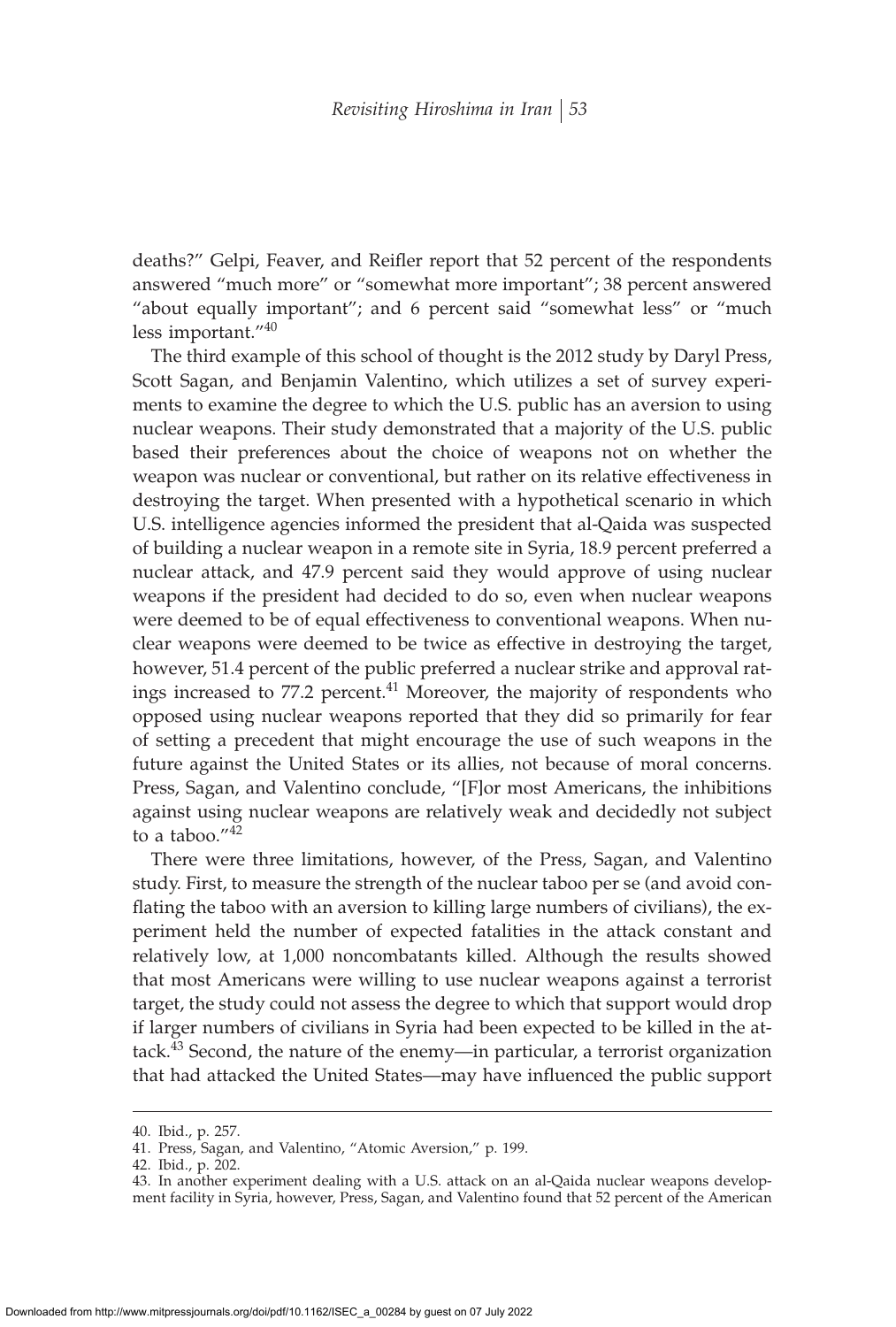for the U.S. nuclear attack. Many Americans may have been willing to use nuclear weapons against al-Qaida, but the study did not examine whether they would be willing to use nuclear weapons against a foreign state, as the United States did in World War II. Finally, unlike in World War II, when civilians and civilian infrastructure were the targets of many bombing campaigns, the civilians killed in the attack against al-Qaida were described in the study as unintended collateral damage.

# *Hiroshima in Iran Experiments*

To test the alternative theories concerning U.S. public opinion, nuclear weapons use, and noncombatant immunity, we designed a set of survey experiments focused on a contemporary conflict with Iran.<sup>44</sup> The experiments asked subjects to consider a scenario in which Iran attacked the United States first and in which the president was presented with two options: (1) to send ground troops to capture Tehran, which would lead to large-scale U.S. military fatalities; or (2) to attack a major Iranian city, deliberately killing civilians, in the effort to shock the Iranian government into accepting unconditional surrender. The three theoretical approaches described above lead to different hypotheses about how a representative sample of the U.S. public would respond if asked about the potential first use of nuclear weapons against Iran, a country that Americans have negative feelings about today.<sup>45</sup> Tannenwald argues that the nuclear taboo has "qualities such as absoluteness, unthinkingness, and taken-for-grantedness."<sup>46</sup> If the nuclear taboo thesis is correct, therefore, the majority of Americans should oppose the hypothetical U.S. nuclear attack against Iran. If Pinker, Ward, and Crawford are correct and the U.S. public has deeply internalized the noncombatant immunity norm, then the majority of Americans should also oppose the use of both nuclear and conventional

public was willing to approve of a nuclear strike that killed 25,000 foreign noncombatants. See ibid.

<sup>44.</sup> For prominent examples of the use of survey experiments in international relations, see Michael Tomz, "Domestic Audience Costs in International Relations: An Experimental Approach," *International Organization*, Vol. 61, No. 4 (Fall 2007), pp. 821–840, doi:10.1017/S0020818307070282; Michael R. Tomz and Jessica L.P. Weeks, "Public Opinion and the Democratic Peace," *American Political Science Review*, Vol. 107, No. 4 (November 2013), pp. 849–865, doi:10.1017/S0003055413000488; and Joshua D. Kertzer et al., "Moral Support: How Moral Values Shape Foreign Policy Attitudes," *Journal of Politics*, Vol. 76, No. 3 (July 2014), pp. 825–840, doi:10.1017/S0022381614000073.

<sup>45.</sup> A Pew poll administered in April 2015, two months prior to our survey, found that 76 percent of Americans held very or somewhat unfavorable opinions of Iran. Only 14 percent held favorable or somewhat favorable views. See "Pew Global Attitudes Project Poll, April 2015" (Washington, D.C.: Pew Global Attitudes Project, 2015).

<sup>46.</sup> Tannenwald, *The Nuclear Taboo*, p. 11.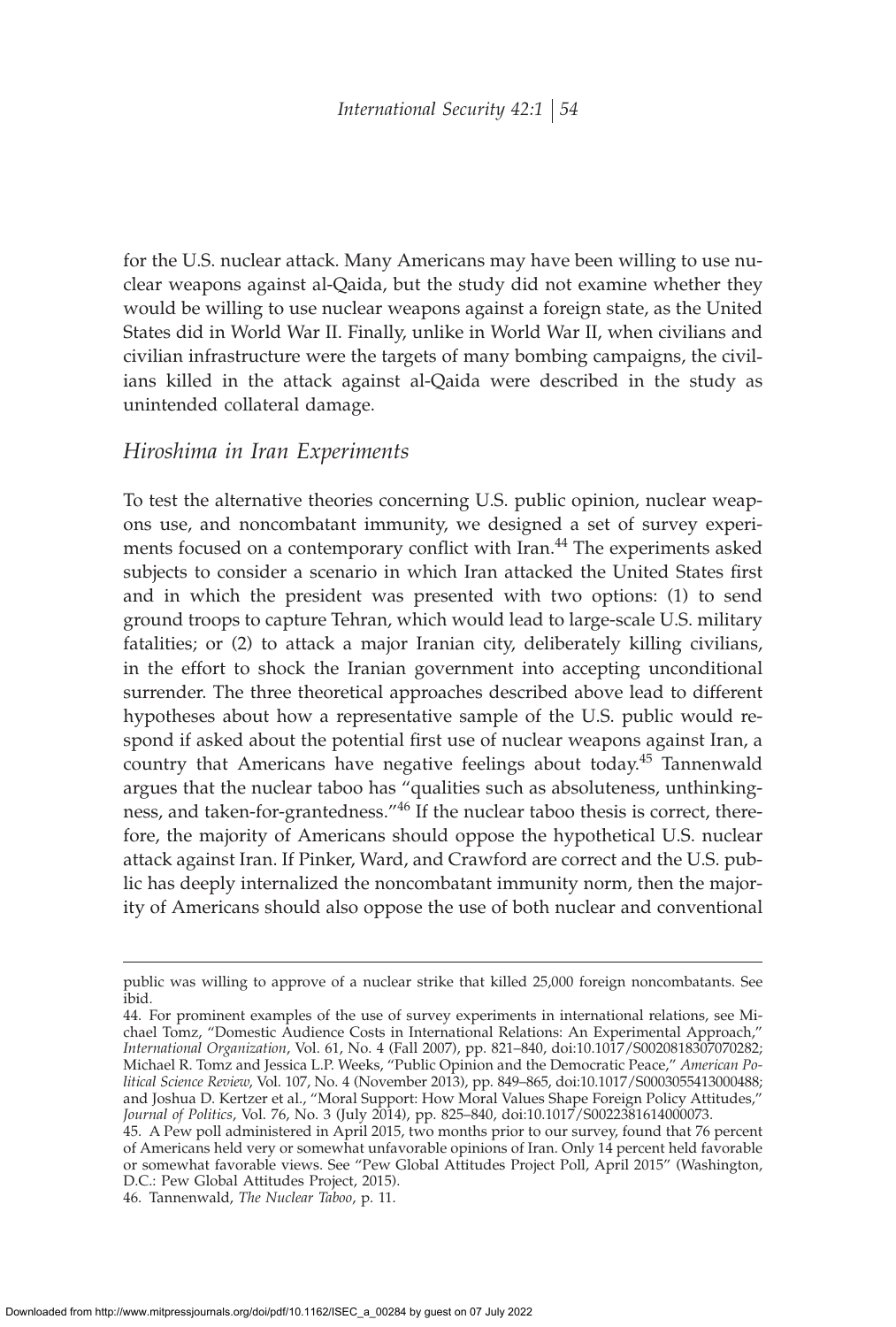bombing when it is designed to kill a large number of Iranian civilians. If the arguments that Americans prioritize winning the war and saving the lives of U.S. soldiers are valid, however, the majority of Americans should support the use of nuclear weapons or conventional weapons against Iranian civilians in the scenarios described in the survey experiment. If this final thesis is correct, moreover, it suggests that there has been relatively little change in U.S. public opinion about using nuclear weapons or killing noncombatants since 1945.

We contracted a leading political polling firm, YouGov, to administer our survey experiments to a sample of U.S. citizens older than 18. The polling was conducted from July 23 to July 30, 2015, among 780 respondents selected from individuals who registered to participate in YouGov internet surveys, with the data weighted by YouGov to reflect the demographic composition of the U.S. public. YouGov utilizes a technique called "sample matching" to approximate a representative sample.<sup>47</sup> Starting with a panel of opt-in participants, YouGov draws a stratified sample matched to the key demographic characteristics of the U.S. population.<sup>48</sup> This sampling technique is relatively new compared to traditional equal probability random sampling, but it is becoming increasingly popular for use in academic research applications, and its performance has been shown to meet or exceed that of surveys based on more traditional telephone polling techniques.<sup>49</sup>

### experiment design

Unlike public opinion polls that inquire about actual wars, a survey experiment allows us to construct hypothetical scenarios in which we can hold relevant facts about the war constant (e.g., the causes of the war or the identity of the enemy) while varying only one aspect of the conflict (e.g., the number of noncombatants killed or the kind of weapons used). This design enables us to isolate the effects of different levels of expected noncombatant deaths and

<sup>47.</sup> All the results presented in this article are weighted using survey weights provided by YouGov. Observations were weighted to match the age, gender, race, and education statistics of the American population from the American Community Survey.

<sup>48.</sup> For more information on YouGov's sample matching technique, see Douglas Rivers and Delia Bailey, "Inference from Matched Samples in the 2008 US National Elections," in *2009 JSM proceedings* (Alexandria, Va.: American Statistical Association, 2009), pp. 627–639.

<sup>49.</sup> Robert P. Berrens et al., "The Advent of Internet Surveys for Political Research: A Comparison of Telephone and Internet Samples," *Political Analysis*, Vol. 11, No. 1 (Winter 2003), pp. 1–22, doi.org/10.1093/pan/11.1.1; David Sanders et al., "Does Mode Matter for Modeling Political Choice?" *Political Analysis*, Vol. 15, No. 3 (July 2007), pp. 257–285, doi:10.1093/pan/mpl010; David S. Yeager et al., "Comparing the Accuracy of RDD Telephone Surveys and Internet Surveys Conducted with Probability and Non-Probability Samples," *Public Opinion Quarterly*, Vol. 75, No. 4 (Winter 2011), pp. 1–39, doi:10.1093/poq/nfr020; and Stephen Ansolabehere and Brian F. Schaffner, "Does Survey Mode Still Matter? Findings from a 2010 Multi-Mode Comparison," *Political Analysis*, Vol. 22, No. 3 (2014), pp. 285–303, doi:10.2139/ssrn.1868229.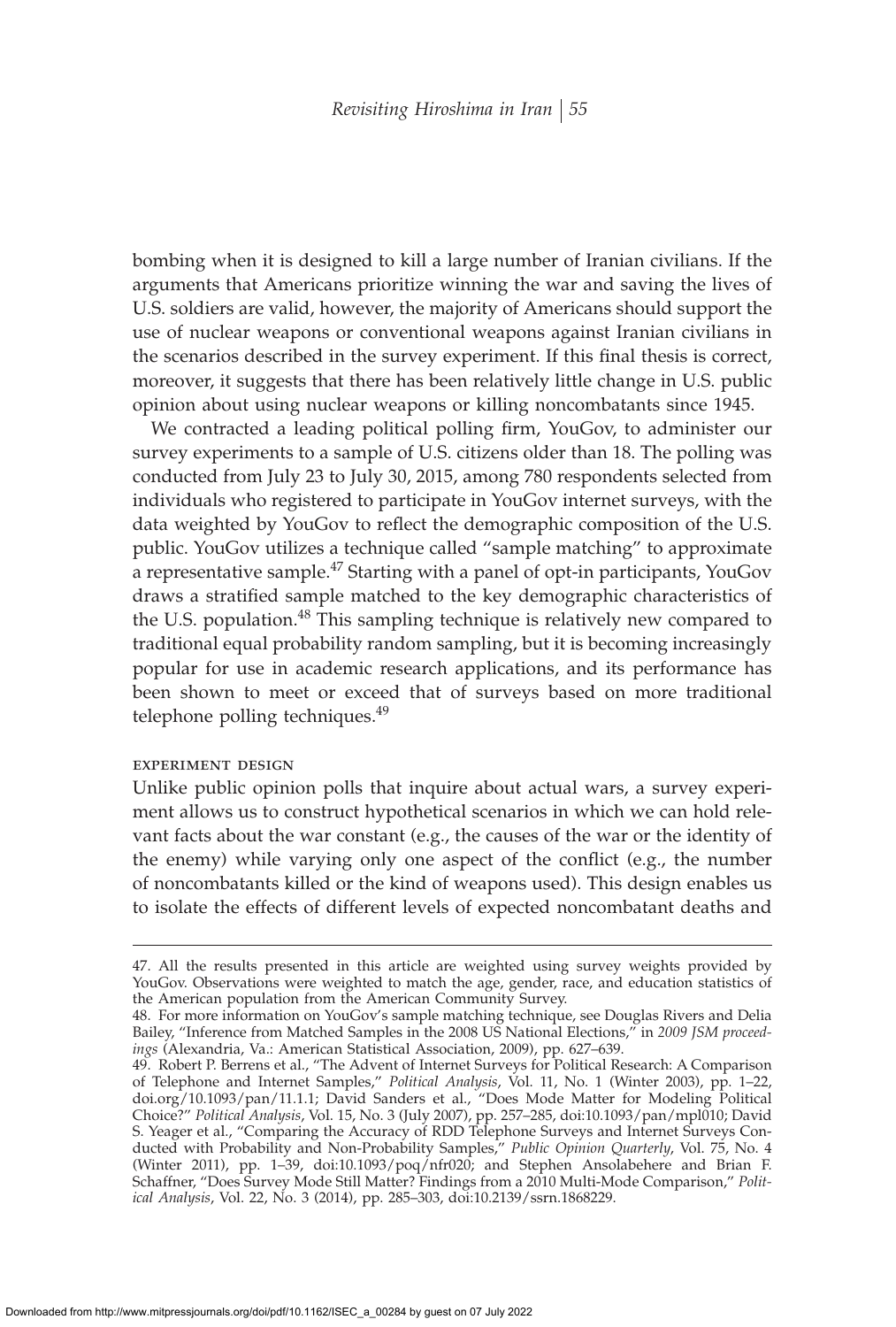the effects of conventional versus nuclear bombing on the U.S. public's approval of attacks.

All the stories used in our experiments are presented in the online appendix.<sup>50</sup> Each respondent read a mock news article that reported that the United States had placed severe sanctions on Iran in response to allegations that the Tehran government had been caught violating the terms of the 2015 Joint Comprehensive Plan of Action (colloquially known as the Iran Nuclear Deal). In response, Iran attacked a U.S. aircraft carrier in the Persian Gulf, killing 2,403 military personnel (the same number killed in the Pearl Harbor attack, though that is not mentioned in the story). As described in the mock news story, "U.S. forces retaliated immediately with large-scale airstrikes that destroyed all of Iran's nuclear infrastructure, air defenses, and all Iranian Air Force bases and planes. When Iran rejected the United States' demand for the 'immediate and unconditional surrender' of the Iranian government, the President ordered a ground invasion by U.S. Marines and Army forces designed to destroy the Iranian military and replace the government in Iran." The story then reported that the invasion eventually stalled after several months of fighting and 10,000 U.S. military fatalities.

Subjects next read that the Joint Chiefs of Staff had presented the president with two options to end the war. The first option was to continue the land invasion to capture Tehran and compel the Iranian government to surrender. The second option was to "shock" the Iranian government into accepting unconditional surrender by dropping a single nuclear weapon on Mashhad, Iran's second-largest city. The article stated that a weapon would be targeted "directly on Mashhad . . . in the effort to undermine civilian support for the war and pressure the Iranian government to surrender." Thus, it was clear that the bombing was a direct violation of the principle of noncombatant immunity and had no military target. Holding the estimated number of U.S. military fatalities in a continued ground invasion at 20,000, we varied the number of Iranian noncombatants expected to be killed in the attack on Mashhad from 100,000 to 2 million to measure the degree to which the U.S. public would be willing to use nuclear weapons and violate the principle of distinction (or noncombatant immunity) in a scenario similar to the Pacific War in 1945. We also included a third condition in which 100,000 Iranian noncombatants were estimated to be killed in a conventional bombing attack. The purpose of this condition was to determine how the use of nuclear versus conventional bombing would affect U.S. public attitudes about targeting large numbers of noncomba-

<sup>50.</sup> See doi:10.7910/DVN/9XHAPW/.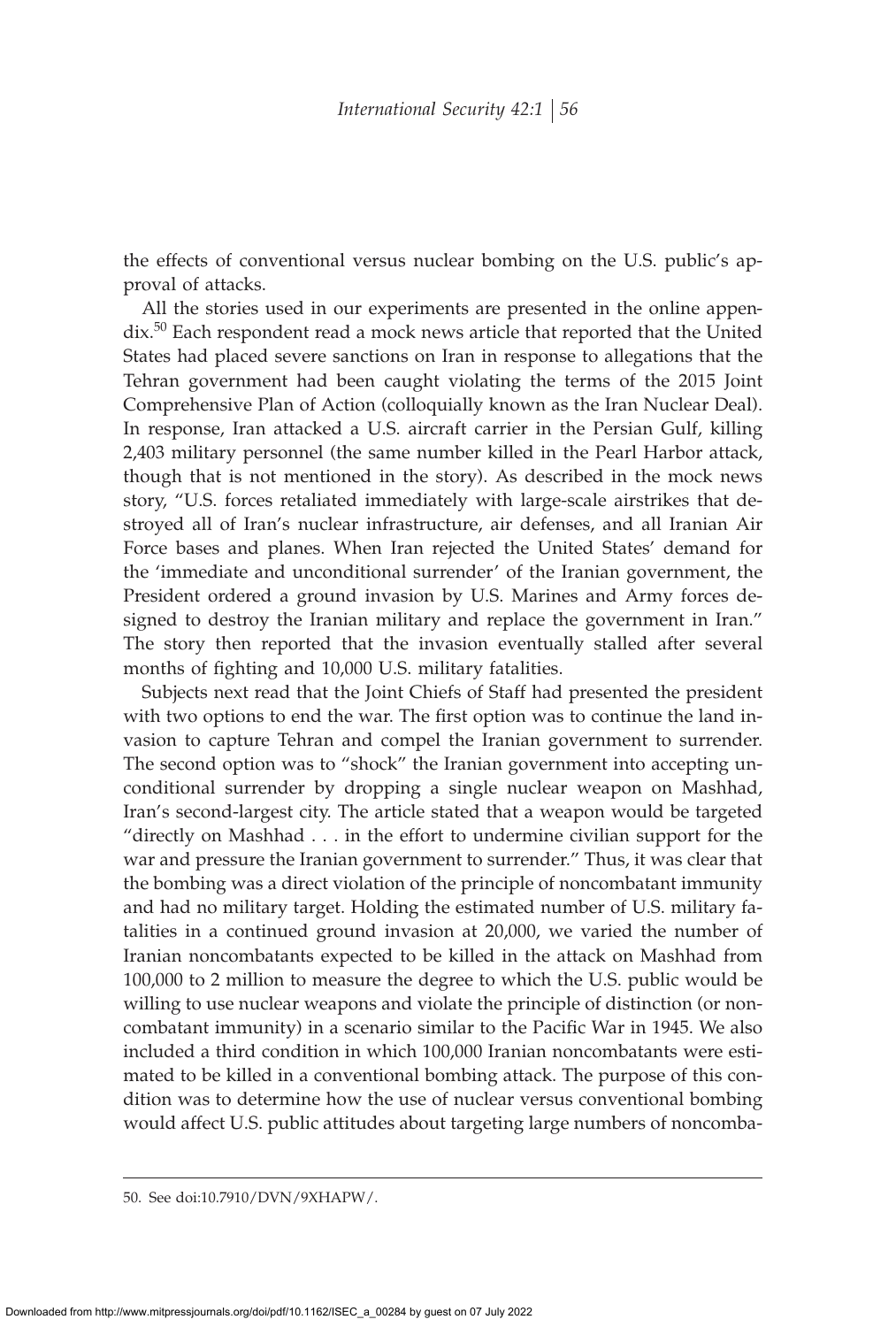tants. This condition thus provides a direct measure of the depth of the public's support for the noncombatant immunity norm compared to its aversion toward the use of nuclear weapons.

Because the U.S. military today is so much smaller than it was in World War II, we could not realistically replicate the conditions of August 1945 in our news story. In 1945, estimates of U.S. military fatalities in an invasion of Japan varied significantly—ranging from as low as 20,000 to as high as 300,000 depending on estimates about where the invasion would occur and how long the war was expected to last before Japan surrendered, as well as who was making the calculations.<sup>51</sup> We chose an estimate of 20,000 U.S. military fatalities in the march to Tehran in our stories for two reasons. First, it was a more realistic number for a potential war with Iran today. Second, we compared the overall size of the U.S. military today (approximately 1.5 million) to that of the U.S. armed services at the end of World War II (approximately 12 million), and calculated that 20,000 military fatalities today would fall into the proportional midrange of estimated fatalities in 1945.

For each of these scenarios, we posed the following questions to respondents: "Given the facts described in the article, if you had to choose between launching the strike against the Iranian city or continuing the ground war against Iran, which option would you prefer?" and "Regardless of which option you preferred, if the United States decided to conduct the strike against the Iranian city, how much would you approve or disapprove of that decision?" We asked about the personal preferences of respondents to help us understand their beliefs about what is ethical and appropriate military behavior, which reflects how well or poorly they have internalized the principles of just war doctrine. We also asked about respondents' willingness to approve nuclear and conventional bombing attacks, because that is a better measure of their willingness to support presidential decisions concerning such attacks. Approval rates may also be more relevant from a policy perspective, given that political leaders usually focus on estimates of future public attitudes, presum-

<sup>51.</sup> For a review of the estimates, see J. Samuel Walker, "Historiographical Essay: Recent Literature on Truman's Atomic Bomb Decision—A Search for Middle Ground," *Diplomatic History*, Vol. 29, No. 3 (2005), pp. 311–344, doi:10.1111/j.1467-7709.2005.00476.x. Important contributions to this debate include Barton J. Bernstein, "A Postwar Myth: 500,000 U.S. Lives Saved," *Bulletin of the Atomic Scientists*, Vol. 42, No. 6 (June/July 1986), pp. 38–40, doi:10.1080/00963402.1986.11459388; Rufus E. Miles Jr., "Hiroshima: The Strange Myth of Half a Million American Lives Saved," *International Security*, Vol. 10, No. 2 (Fall 1985), pp. 121–140; Richard B. Frank, *Downfall: The End of the Imperial Japanese Empire* (New York: Random House, 1999); J. Samuel Walker, *Prompt and Utter Destruction: Truman and the Use of Atomic Bombs against Japan* (Chapel Hill: University of North Carolina Press, 2016); and D.M. Giangreco, "'A Score of Bloody Okinawas and Iwo Jimas': President Truman and Casualty Estimates for the Invasion of Japan," *Pacific Historical Review,* Vol. 72, No. 1 (February 2003), pp. 93–132, doi:10.1525/phr.2003.72.1.93.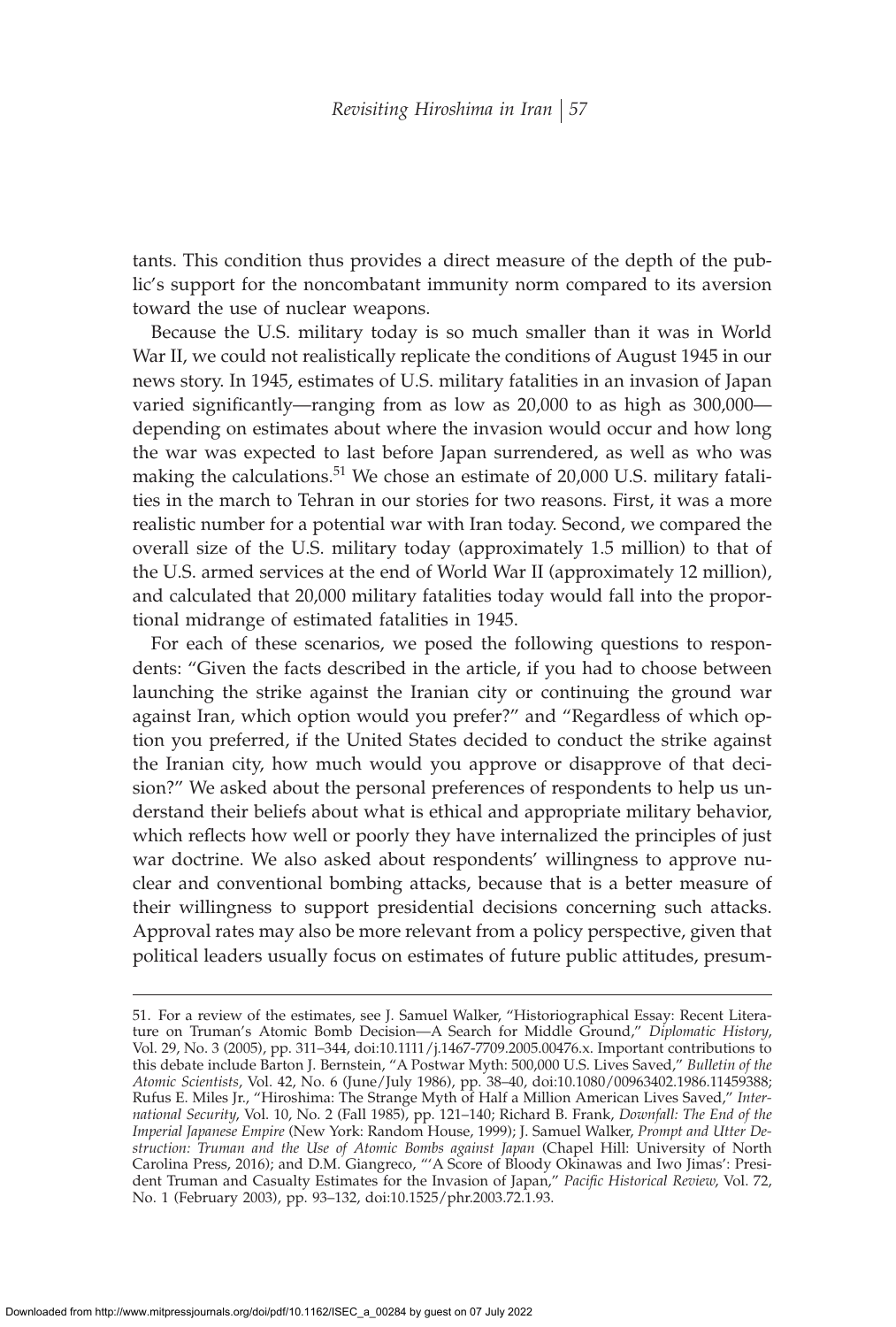ably influenced by leaders' explanations of their decisions and the prospects of success, and not the public opinion preferences expressed before the action.<sup>52</sup> The "approval" version of the question, moreover, more directly resembles the kinds of questions asked in other surveys about President Truman's decision to drop the atomic bombs in 1945.

## support for nuclear and conventional air strikes

As shown in figure 1, a majority of the U.S. public indicated that they would approve the bombing of Mashhad across all three conditions (columns B, D, and F). Indeed, Americans explicitly preferred the air-strike option against Mashhad to the ground assault on Tehran in two of the three conditions (columns A and E). Only in the condition in which 2 million Iranian civilians would be killed did a slight majority (52.3 percent) prefer the ground attack: the preference for a nuclear strike against Iranian civilians drops from 55.6 percent (column A) to 47.7 percent (column C) when the number of expected Iranian civilian fatalities rises from 100,000 to 2 million. Although this difference is not statistically significant, it suggests that there may be some degree of aversion to killing extremely large numbers of civilians. Approval rates, however, remain higher, at close to 60 percent, in both conditions (as seen in column B and D).

The percentage of Americans who approved of the bombing attack against Mashhad remained relatively stable regardless of whether conventional or nuclear weapons were used, and regardless of whether the attack was estimated to kill 100,000 or 2 million civilians. The absence of statistically significant differences in these latter results across different conditions is precisely what is substantively and politically significant. That nearly 60 percent of the U.S. public would approve of a nuclear attack on Iran that would kill 2 million civilians suggests that the decreasing level of support found in recent polls about Truman's decision to drop the bombs in 1945 is a misleading guide to public opinion about nuclear use today.

That approval ratings were higher than preference ratings in both of our nuclear survey conditions (the difference was only statistically significant in the 2 million Iranian deaths condition, columns C and D) suggests that there may be a small "rally around the bomb" effect, like the common "rally around the flag" phenomenon seen after most U.S. decisions to use military force.<sup>53</sup> Some

<sup>52.</sup> See Kenneth A. Schultz, "Domestic Politics and International Relations," in Walter Carlsnaes, Thomas Risse, and Beth A. Simmons, eds. *Handbook of International Relations*, 2nd ed. (London: Sage, 2012), pp. 485–486; and John Zaller, "Strategic Politicians, Public Opinion, and the Gulf Crisis," in W. Lance Bennet and David L. Paletz, eds., *Taken by Storm: The Media, Public Opinion, and U.S. Foreign Policy in the Gulf War* (Chicago: University of Chicago Press, 1994), pp. 250–274. 53. See Gelpi, Feaver, and Reifler, *Paying the Human Costs of War*, pp. 9–10, 236.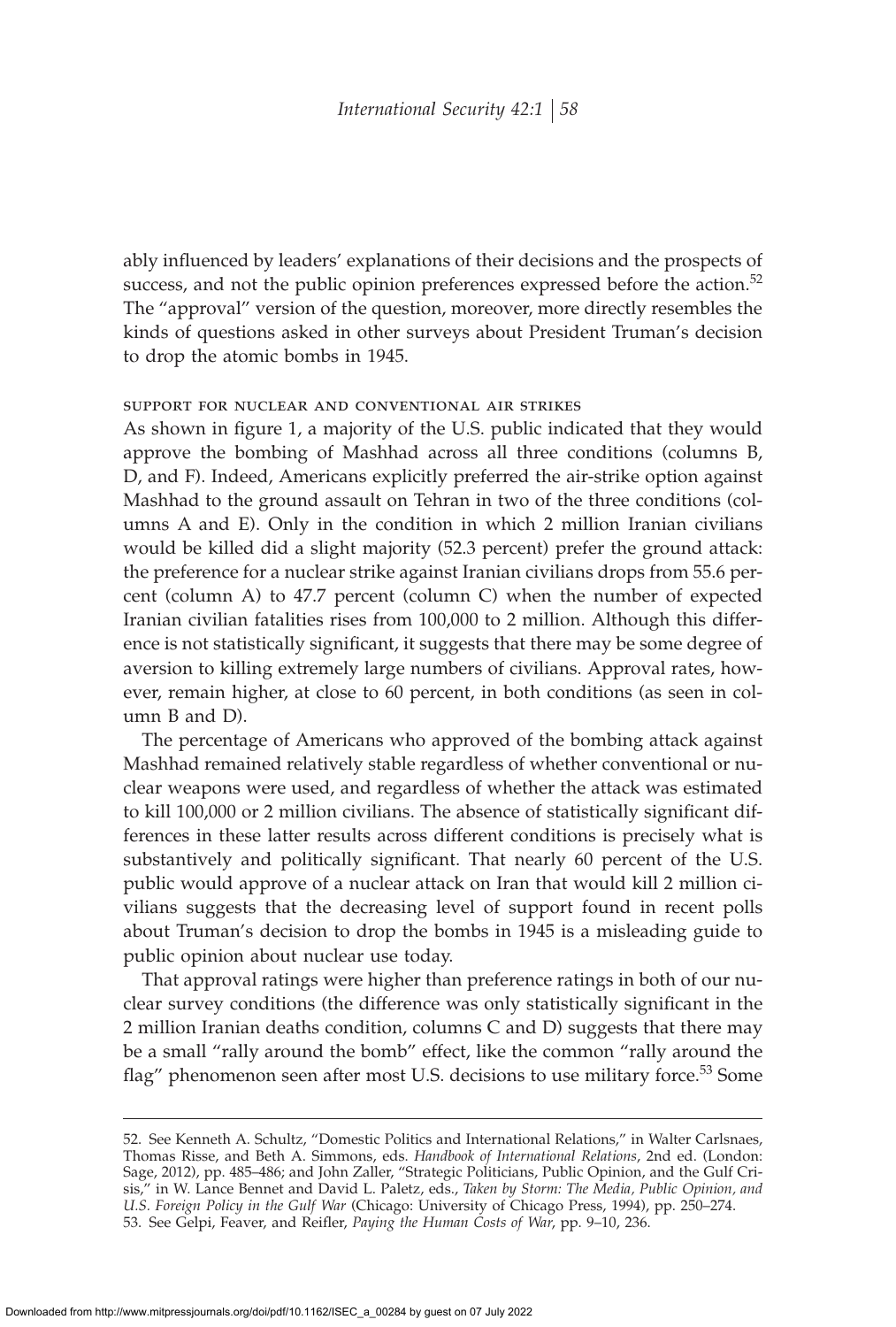#### Figure 1. U.S. Public Opinion on Bombing Iran

Question 1 (A, C, E) : "Given the facts described in the article, if you had to choose between launching the strike against the Iranian city or continuing the ground war against Iran, which option would you prefer?"

Question 2 (B, D, F): "Regardless of which option you preferred, if the United States decided to conduct the strike against the Iranian city, how much would you approve or disapprove of that decision?"



Americans are willing to approve of a presidential decision to use nuclear weapons even in situations in which they did not personally prefer a nuclear response. These results do not appear to be influenced by the perception that the more destructive attack would likely be more effective. When we asked a follow-up question about whether the air strike was likely to lead to unconditional surrender, the percentages of respondents who answered positively were statistically indistinguishable across all conditions.

The conventional bombing scenario also produced noteworthy results. In column E, 67.3 percent of respondents preferred the conventional bombing attack that deliberately killed 100,000 Iranians, an increase of 11.7 percent from the percentage of respondents who preferred the nuclear attack in column A  $(p = 0.07)$ . This result suggests that although these Americans may have been influenced by an aversion to using nuclear weapons against civilians, they were not averse to intentionally killing civilians with conventional weapons. That such a large majority of respondents preferred a conventional bombing attack on a city that would kill 100,000 civilians over a ground assault that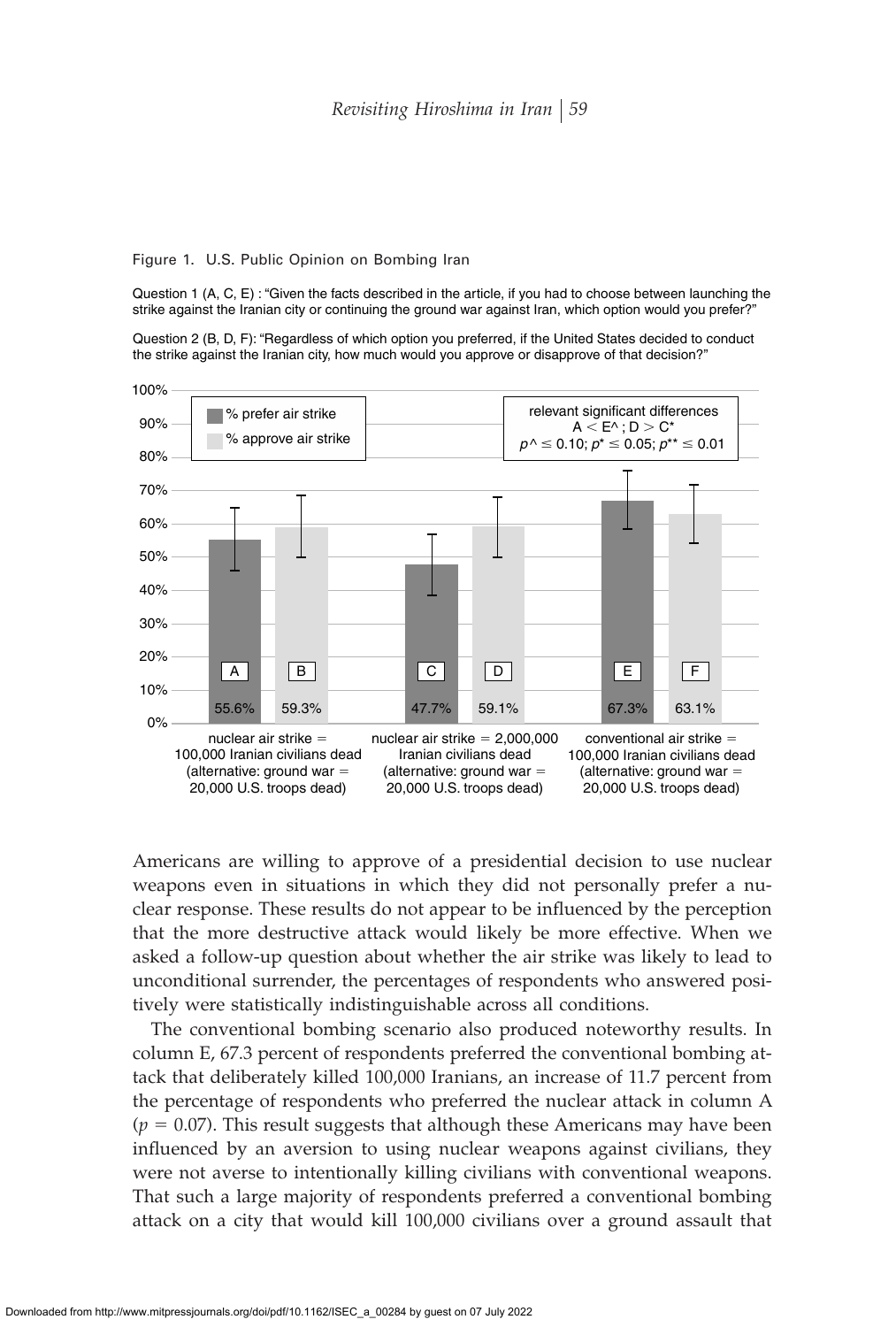would kill 20,000 U.S. soldiers is strong evidence against the theory that a robust noncombatant immunity norm has been internalized by the U.S. public today.

To explore the reasons why some Americans are more willing to use conventional weapons than nuclear weapons, we asked all of our subjects two additional questions. First, "Regardless of which option you preferred, how ethical or unethical do you think it would be if the United States decided to conduct the strike against the Iranian city in the situation described in the article?" Second, subjects were asked whether they agreed or disagreed with the statement that "launching the strike against the Iranian city would set a precedent that would encourage our adversaries to launch similar attacks against America or our allies in the future." Our results indicate that a combination of normative and practical concerns help explain the higher support for the conventional air strike. Among those who opposed the nuclear strike, 65.1 percent judged it unethical. Among those who opposed the conventional strike, however, the percentage that judged it immoral declined only slightly, to 61.6 percent (the difference was not statistically significant). This suggests that anti-nuclear norms add little to the aversion to killing civilians. A larger percentage of those opposed to the strike, however, agreed that it would set a bad precedent both in the nuclear condition (76.1 percent) and in the conventional condition  $(76.8 \text{ percent})$ .<sup>54</sup>

# *Explaining U.S. Public Support for the Use of Nuclear Weapons*

The main conclusions of these survey experiments are clear. The majority of the U.S. public has not internalized either a belief in the nuclear taboo or a strong noncombatant immunity norm. When faced with realistic scenarios in which they are forced to contemplate a trade-off between sacrificing a large number of U.S. troops in combat or deliberately killing even larger numbers of foreign noncombatants, the majority of respondents approve of killing civilians in an effort to end the war. Protecting the lives of U.S. troops was a higher priority than preventing the use of a nuclear weapon or avoiding the largescale conventional bombing of an Iranian city.<sup>55</sup>

<sup>54.</sup> The nearly 13-percentage-point difference between those citing ethical or precedential reasons for opposing the strike in the nuclear scenario versus those doing so in the conventional scenario was not statistically significant ( $p = 0.14$ ), however, possibly because the small numbers of subjects who opposed the strike reduced the statistical power of our difference of means tests.

<sup>55.</sup> In related work focusing on U.S. public opinion on the use of conventional weapons in Afghanistan, we directly measured the public's willingness to accept increased foreign civilian casualties if doing so would decrease U.S. military casualties. We found that the public was extremely sensitive to U.S. military losses. Holding the probability of successfully completing the mission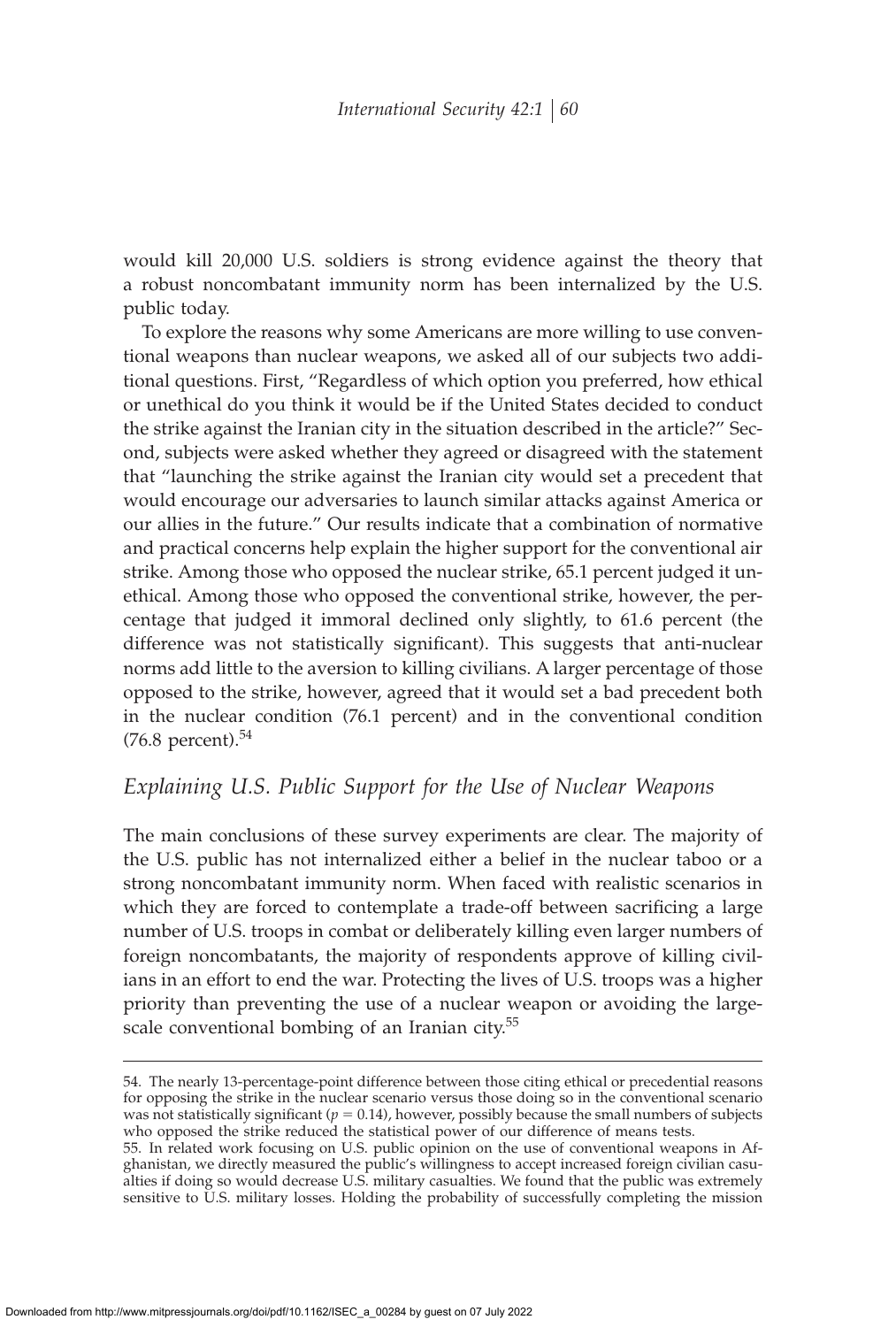These survey experiments produce a kind of "historical resonance," causing us to consider aspects of U.S. history upon which scholars have not reflected sufficiently. Such historical evidence both provides indirect support for the external validity of our experiments and generates new insights into the past. Polling evidence from World War II, for example, suggests that U.S. public support for killing enemy civilians on a large scale with chemical weapons increased when subjects were cued that using such weapons would save the lives of U.S. soldiers. In September 1944, for example, only 23 percent of the U.S. public said they would approve of "using poison gas against Japanese cities" if it meant "an earlier end of the war in the Pacific"; yet support surged to 40 percent in a June 1945 poll in which the prompt stated that a poison gas attack "against the Japanese" might "reduce the number of U.S. soldiers killed or wounded."<sup>56</sup>

Evidence from polls taken during the 1991 Gulf War also supports this observation. Two surveys by Gallup, identical except for the phrase "if it might save the lives of U.S. troops," prompted the respondents to consider the U.S. use of an atomic bomb against Iraq. On January 27, 1991, the public was asked: "Do you favor or oppose using tactical nuclear weapons against Iraq if it might save the lives of U.S. troops?" On February 14–17, 1991, Gallup posed a similar question without mentioning the trade-off: "Do you favor or oppose the U.S. use of tactical nuclear weapons in the Persian Gulf War?" Support for using nuclear weapons was 45 percent when the trade-off was mentioned, but only 28 percent when it was not.<sup>57</sup> Caution should be used in interpreting these polls, however, because the findings might have been influenced by the fact that the second poll was taken toward the end of the war, when a larger percentage of the U.S. public was confident that the United States was going to win, making the use of nuclear weapons seem less necessary.<sup>58</sup> In addition, both poll questions explicitly referred to "tactical nuclear weapons," which

constant, we found that a slight majority of the public was willing to accept the deaths of 5 U.S. troops if those deaths would avert the deaths of 200 foreign civilians. Nearly three-quarters of Americans opposed the mission, however, if it would cost  $40$  U.S. military lives to avert the deaths of 200 foreign civilians. See Scott D. Sagan and Benjamin A. Valentino, "Just a War Theory? American Public Opinion on Ethics in Military Combat," Stanford University and Dartmouth College, 2017.

<sup>56.</sup> Gallup, *The Gallup Poll: Public Opinion, 1935–1971*, Vol. 1, pp. 521–522. It is important to note, however, that these polls were conducted at different times during the war, and that the brutality of the campaign in the Pacific, especially the large numbers of Americans killed during the fighting in early 1945, likely also influenced the increased support for using poison gas by the summer of 1945 as compared to September 1944.

<sup>57.</sup> George Gallup Jr., *The Gallup Poll: Public Opinion*, 1991 (Lanham, Md.: Rowman and Littlefield, 1991), pp. 42, 59.

<sup>58. &</sup>quot;Questionnaire: U.S. at War with Iraq—Question 15," 03/22/2003–03/23/2003 (Washington, D.C.: Gallup, 2003), https://institution.gallup.com/documents/question.aspx?QUESTION-143460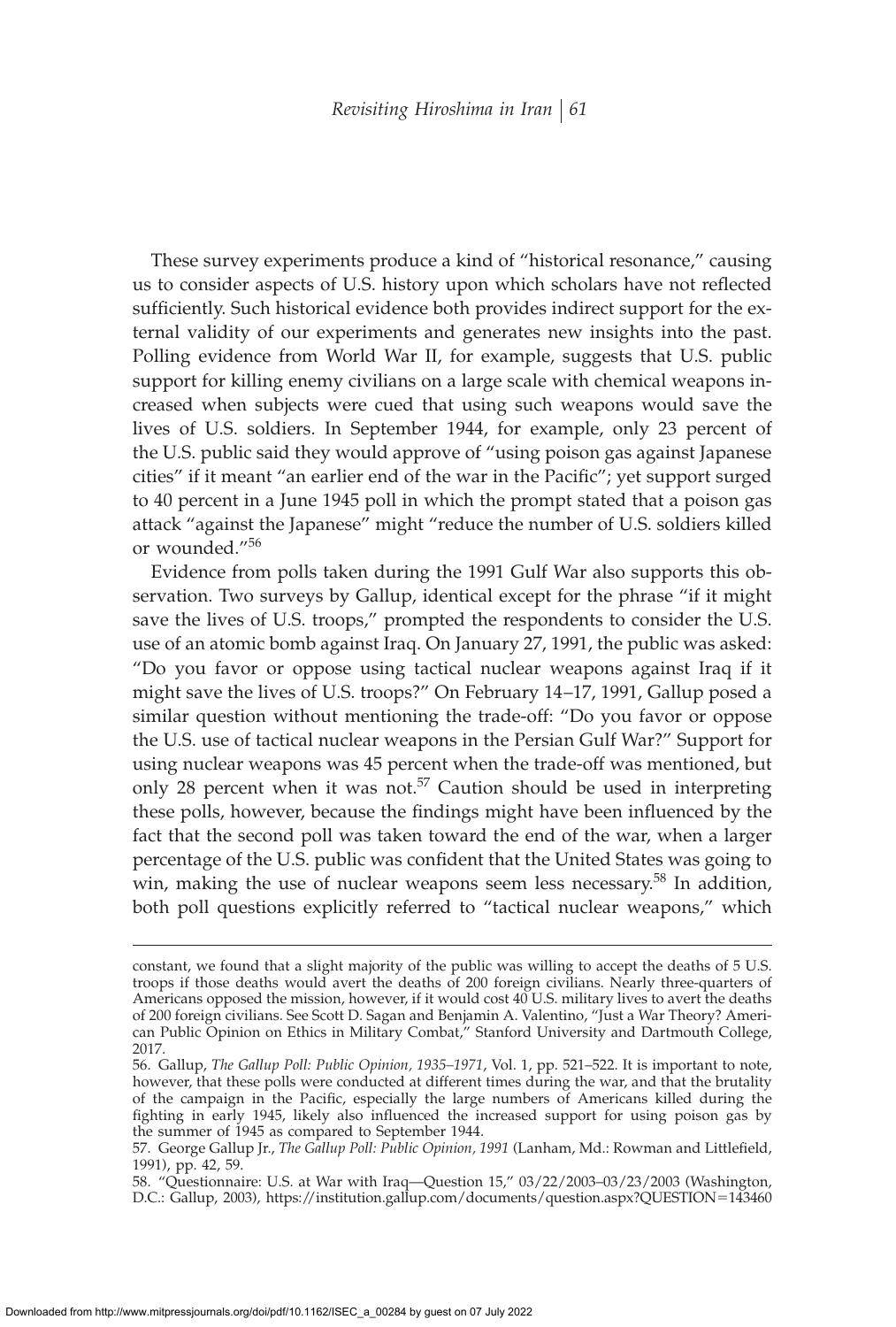might have influenced the findings. Future survey experiments could examine the interactions among the desire to protect U.S. troops, the perceived probability of winning the war, and the use of different types of nuclear weapons (tactical weapons used against enemy troops versus bombing of a city, for example).

### **DEMOGRAPHICS**

One way to begin explaining the reasons behind the surprising public attitudes revealed in our surveys is to examine the variation in the preferences of different demographic groups in our sample.

Figure 2 presents the average preferences across the three air-strike scenarios (100,000 Iranian deaths/nuclear weapons, 2 million Iranian deaths/nuclear weapons, and 100,000 Iranian deaths/conventional weapons) for five major demographic groups—party identification, age, education, race, and gender and one additional characteristic, whether the respondent indicated that he or she approved of or oppossed the death penalty. Consistent with many other studies about public opinion and the use of force, we found that Republicans (69.5 percent) were much more "hawkish" than Democrats (48.4 percent) averaging across the three conditions.<sup>59</sup> Americans aged 60 and older were also significantly more likely to prefer the air-strike options (70.5 percent) than Americans younger than 60 (51.6 percent), which is also consistent with other surveys of public opinion and nuclear weapons use. $60$  All three of these differences remained statistically significant when all the variables in figure 2 were included in a logistic regression.<sup>61</sup>

Because these findings are consitent with results from other studies on public opinion on the use of force, they add confidence in the external validity of our survey experiments. There are two surprising findings, however, that deseve more scrutiny. First, why is there so little difference between the preferences of men and women regarding nuclear use? Second, why is support or opposition to the death penalty correlated so strongly with nuclearuse preferences?

### women and war

The finding that women were no less willing than men to support using nuclear weapons or conventional weapons in a manner that violated noncom-

<sup>&</sup>amp;SearchConType-1&SearchTypeAll-think%20currently%20winning%20war%20persian%20gulf %20%20%20%20allies%20iraq%20neither%20side\.

<sup>59.</sup> Gelpi, Feaver, and Reifler, *Paying the Human Costs of War*, pp. 67–124.

<sup>60.</sup> Moore, "A-Bomb Legacy."

<sup>61.</sup> Party identification was significant at  $p = 0.063$ .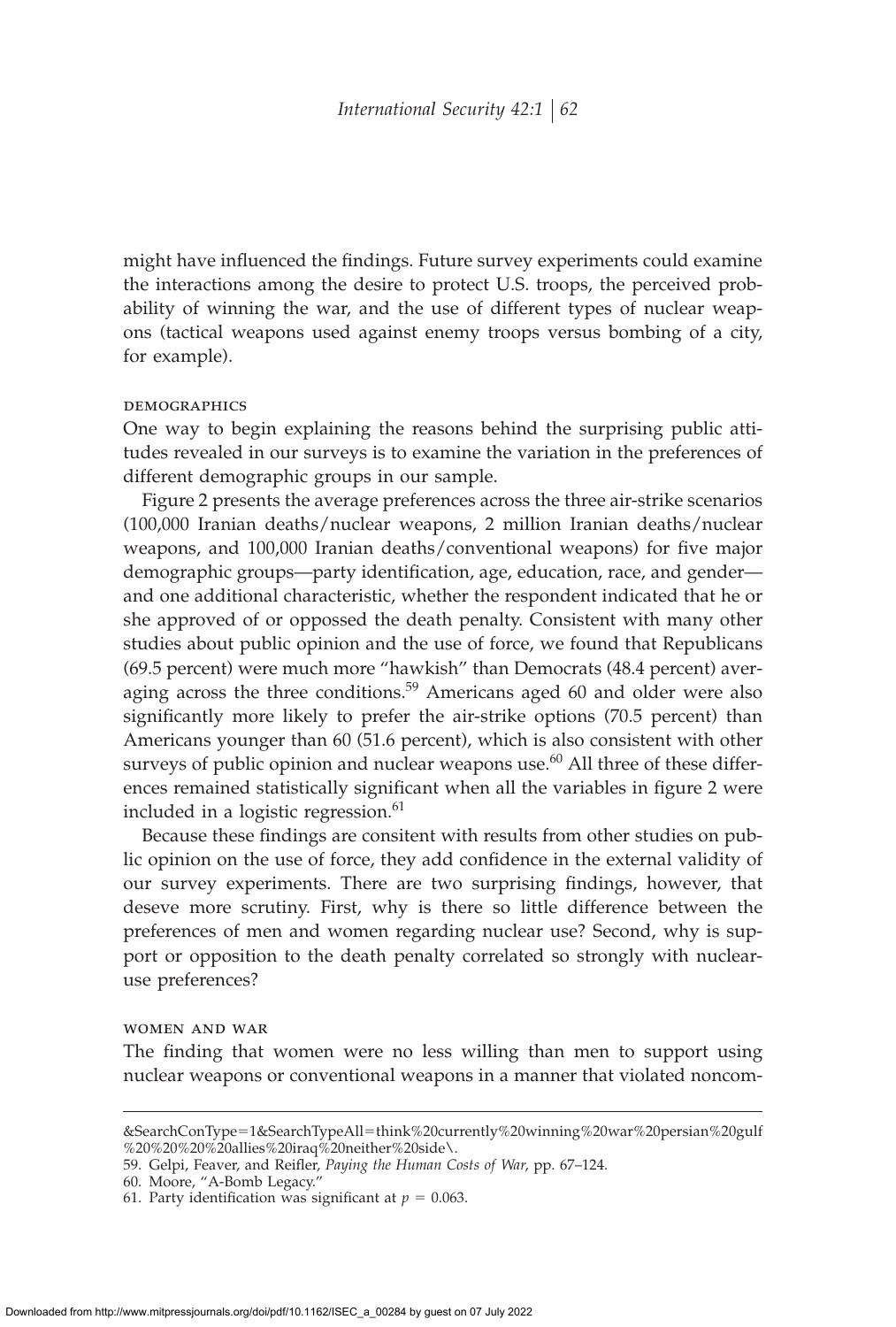

Figure 2. Preference of the U.S. Public for Air Strike by Demographic Subgroup

batant immunity principles was particularly surprising. Women have been found to be less hawkish than men in most studies on the effect of gender on support for going to war or using nuclear weapons. Lisa Brandes's 1994 study examined all polls from 1945 to 1988 regarding support for the use of nuclear weapons and found an average 9.1 percent "gender gap" between women and men regarding approval of U.S. nuclear weapons use.<sup>62</sup> Richard Eichenberg's broader 2003 study analyzed 486 surveys conducted from 1990 to 2003 and found that women are less supportive of the use of military force in general and that the gender gap between men and women concerning support for a war increases when likely or current U.S. military casualties are mentioned in the polling questions. $63$  A rare finding to the contrary is reported in Deborah

62. Lisa Brandes, "Public Opinion, International Security, and Gender: The United States and Great Britain since 1945," Ph.D. dissertation, Yale University, 1994, p. 166. 63. Richard C. Eichenberg, "Gender Differences in Public Attitudes toward the Use of Force by the

United States, 1990–2003," *International Security*, Vol. 28, No. 1 (Summer 2003), pp. 111–112,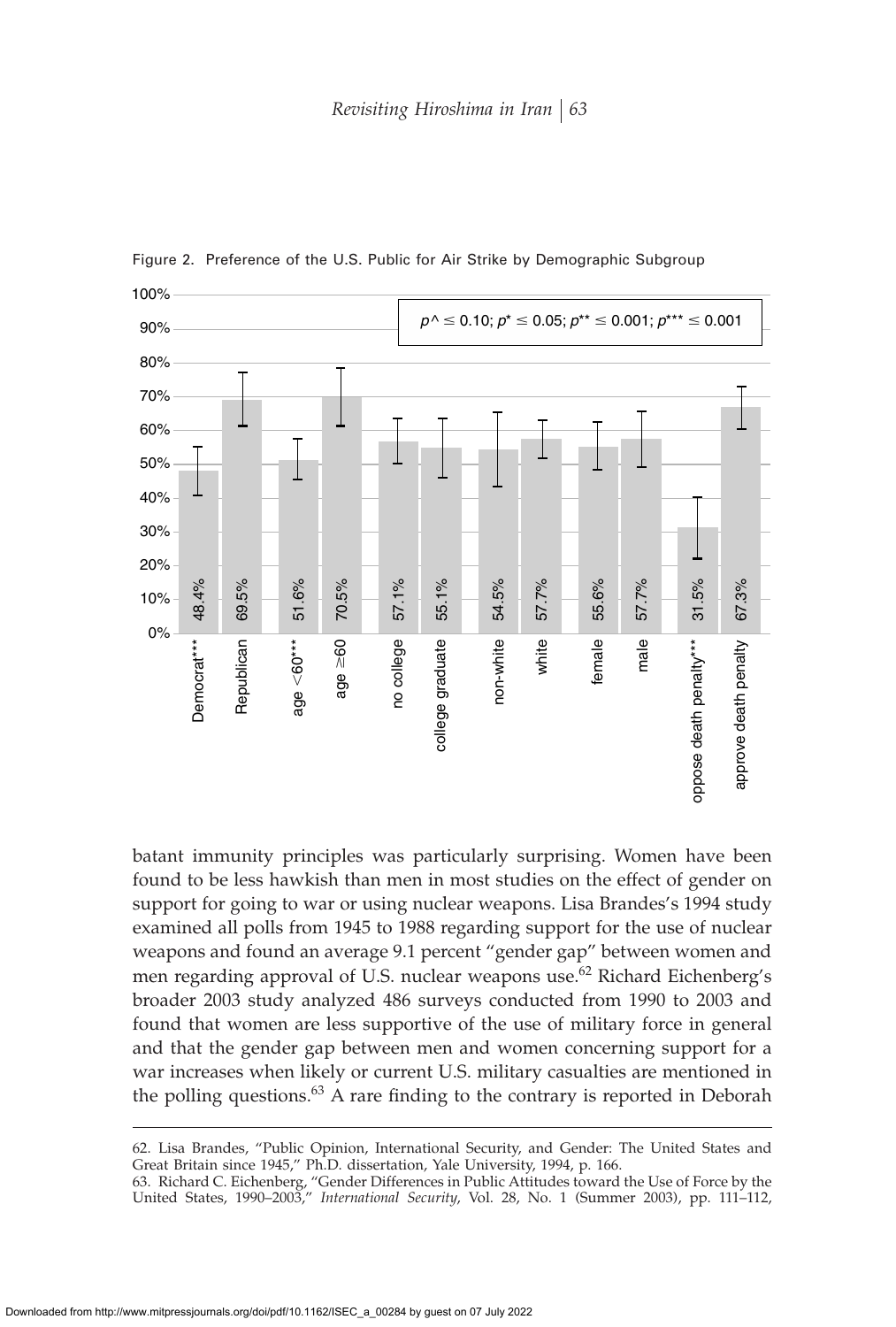Brooks and Benjamin Valentino's 2011 study, which demonstrated that U.S. women are more hawkish than men in supporting the use of military force in two scenarios: when the war was described as a humanitarian intervention and when it had the support of a multinational organization, such as the United Nations, rather than when it was the product of a unilateral national decision.<sup>64</sup>

We therefore disaggregated our respondents by gender to examine how male and female preferences for the air strike varied across our three scenarios. The findings in figure 3 demonstrate that women were no less, or even more, hawkish than men regarding their support for killing large numbers of foreign civilians to avoid the deaths of U.S. soldiers. Female respondents supported using the atomic bomb at virtually the same percentages (55.9 percent in column B, 54.3 percent in column D) regardless of whether 100,000 or 2 million Iranian noncombatants were killed. That a higher percentage of U.S. women (54.3 percent, column D) preferred the atomic attack that killed 2 million Iranians than did U.S. men (39.8 percent, column C) is particularly surprising, although given the relatively small cell sizes resulting from dividing our sample in two, this difference is not significant at conventional levels ( $p =$ 0.128). In addition, women's support for the air strike, unlike men's, did not increase significantly in the conventional condition. The interaction between gender and nuclear/conventional conditions, however, was only marginally significant  $(p = 0.079)$ . Nevertheless, this finding provides some suggestive and surprising evidence that the aversion to nuclear weapons use may be stronger among men than women.

This finding about gender also provides another example of historical resonance, for it shines a new light on American public opinion during World War II. The approval rate in August 1945 for dropping the atomic bombs on Japan among U.S. women (83 percent) was virtually identical to that of American men (86 percent).<sup>65</sup> Further research could focus on identifying the conditions under which women may be no less willing, or even more willing, than men to support the use of military force in ways that violate the principle of noncombatant immunity and kill large numbers of foreign civilians.

doi:10.1162/016228803322427992. See also Dan Reiter, "The Positivist Study of Gender and International Relations," *Journal of Conflict Resolution*, Vol. 59, No. 7 (October 2015), pp. 1301-1326, doi:10.1177/0022002714560351.

<sup>64.</sup> Deborah Jordan Brooks and Benjamin A. Valentino, "A War of One's Own: Understanding the Gender Gap in Support for War," *Public Opinion Quarterly*, Vol. 75, No. 2 (Summer 2011), pp. 270– 286, doi:10.1093/poq/nfr005.

<sup>65.</sup> Hadley Cantril and Mildred B. Strunk, *Public Opinion, 1935–46* (Princeton, N.J.: Princeton University Press, 1951), p. 20.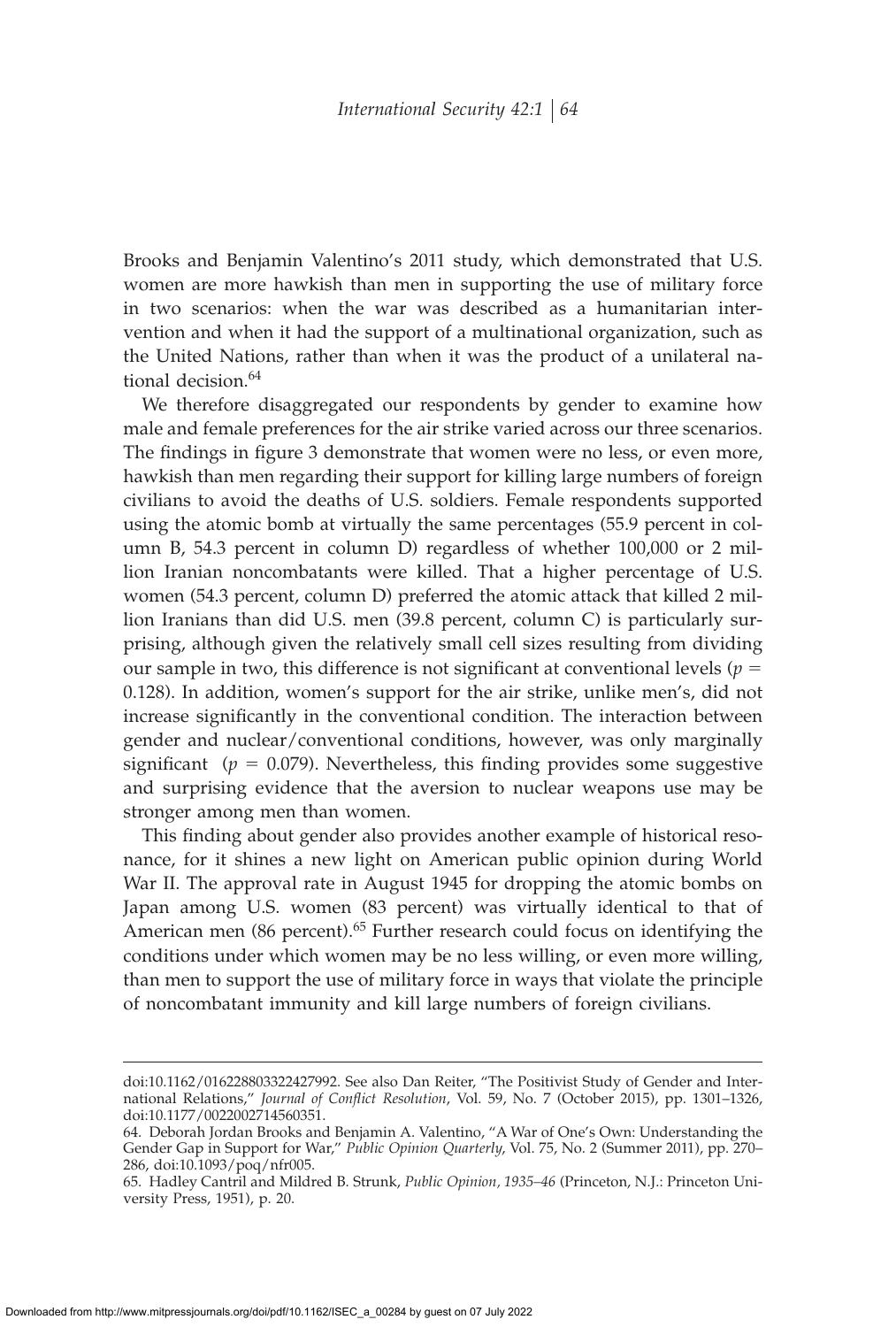### Figure 3. Gender Demographics by Experimental Conditions

Question: "Given the facts described in the article, if you had to choose between launching the strike against the Iranian city or continuing the ground war against Iran, which option would you prefer?"



### rationaliztion and retribution

The second particularly noteworthy finding for our study concerns the strong positive correlation between whether or not respondents preferred the airstrike option against Iran and whether they approved the use of the death penalty for convicted murderers in the United States. Across the three scenarios, Americans who approved of the death penalty were more than twice as likely to prefer the air strike option (67.3 percent) than were Americans who opposed the death penalty  $(31.5$  percent).<sup>66</sup> This finding is consistent with Peter Liberman's study of the sources of U.S. public support for the use of torture and his findings about belief in retribution and elite support for the 1991 Gulf War.<sup>67</sup> Rachel Stein has also found that democracies that have maintained the

<sup>66.</sup> Death penalty support remains strongly significant in a multivariate logistic regression in which all the demographic characteristics in figure 3 are included.

<sup>67.</sup> Peter Liberman, "Retributive Support for International Punishment and Torture," *Journal of Conºict Resolution*, Vol. 57, No. 2 (April 2013), pp. 285–306, doi:10.1177/0022002712445970; and Pe-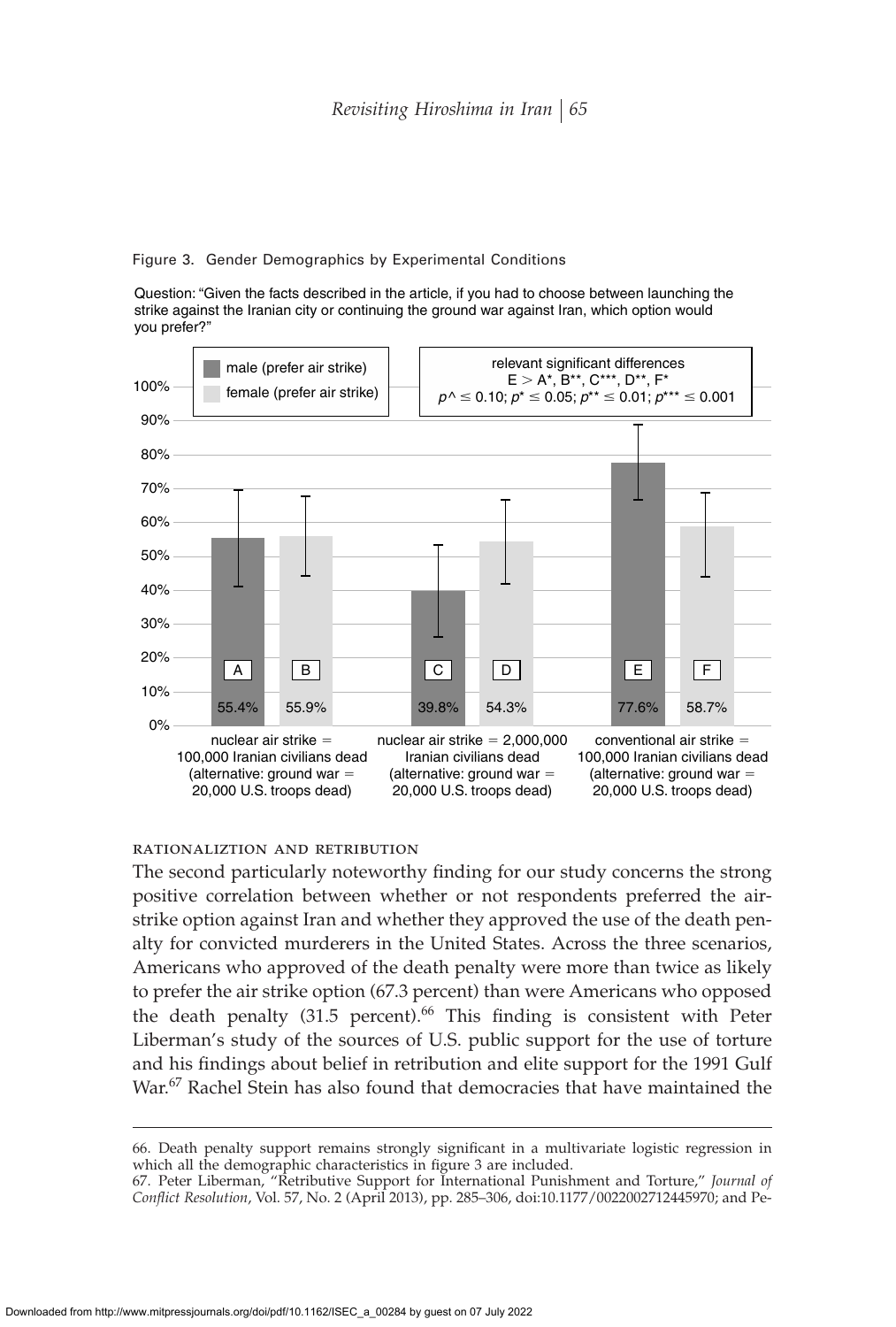death penalty at home are more likey to intiate military conflicts abroad. She attributes this correlation to beliefs in retribution and revenge that are prevalent among some democratic publics.<sup>68</sup>

What could be the linkage between death penalty support and approval of nuclear or conventional strikes designed to kill Iranian civilians? Our surveys reveal a strong pull of retribution and a tendency for individuals to rationalize the killing of others by claiming that it was their fault. For example, averaging across all three of our main conditions, a large majority (83.9 percent) of those who preferred the air-strike option agreed with the following statement: "Since Iran's leaders started the war, they are morally responsible for any Iranian civilian deaths caused by the U.S. strike described in the news story." Among respondents who preferred the ground-assault options, only 52.8 percent agreed with that statement. A large majority (68.5 percent) of the respondents who favored the air-strike options also agreed with the statement that "[b]ecause the Iranian civilians described in the story did not rise up and overthrow the government of Iran, they must bear some responsibility for the civilian fatalities caused by the U.S. strike described in the news story." In contrast, among those who preferred the ground-assault options, only 36.6 percent agreed with that statement.<sup>69</sup>

In an open-ended question, we asked respondents to write down the single most important reason they supported the air strike. The results revealed that utilitarian calculations about saving U.S. lives and ending the war promptly, as well as assigning culpability retrospectively, may have motivated subjects' preference for the air strike. The majority of respondents in all three conditions who supported the bombing attack cited saving American lives or ending the war quickly as the reason for their support. That was not unexpected. What was surprising was the number of Americans who suggested that Iranian civilians were somehow culpable or were less than human. Justifications for the atomic attack that killed 100,000 Iranians included: "Hate the thought of being the only nation again to launch a nuclear strike, but they started it and we have lost enough lives"; and "Iran lied again about their nuclear facilities, launched an attack on an American warship that killed and hurt 4,000 Americans, and nothing short of complete and total victory over the lying savages would be acceptable to me." Justifications for killing 2 million

ter Liberman, "Punitiveness and U.S. Elite Support for the 1991 Persian Gulf War," *Journal of Conºict Resolution*, Vol. 51, No. 1 (February 2007), pp. 3–32, doi:10.1177/0022002706294328. 68. Rachel M. Stein, "War and Revenge: Explaining Conflict Initiation by Democracies," *American Political Science Review*, Vol. 109, No. 3 (August 2015), p. 558, doi:10.1017/S0003055415000301. 69. The differences between supporters of the air strikes and supporters of the ground assault on both of these questions are significant at  $p > 0.000$ .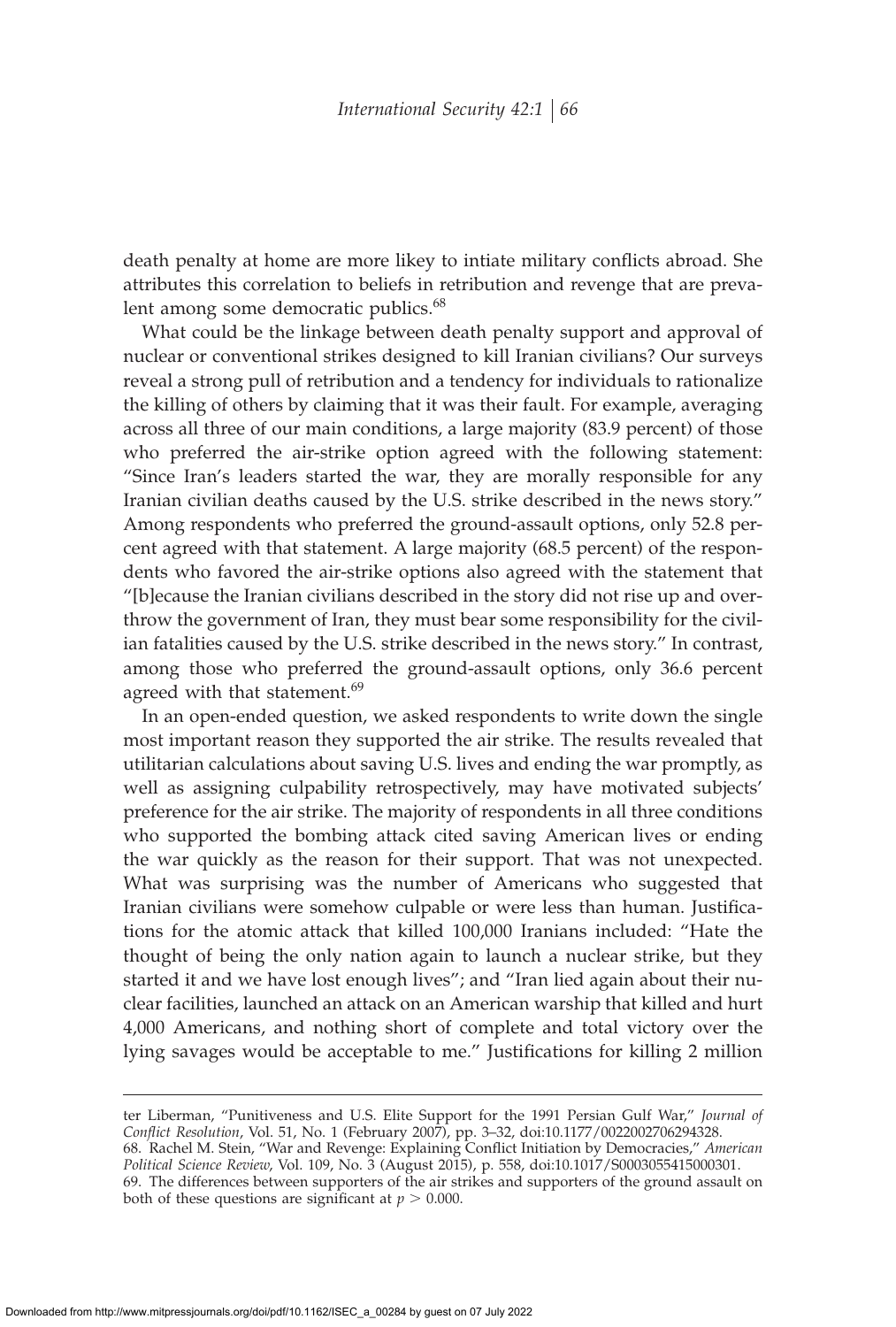noncombatants included: "They were dancing in the streets and partying in favor of what happened to the twin towers"; "They hate us and they will violate any agreement"; "Islam is a religion of fanatics [and] they need to be taught a lesson"; "Air strike would wipe out any military opponents who will be hiding among civilians"; and "Kill the cockroaches." Answers given by those who voted for the conventional attack that was estimated to kill 100,000 Iranian civilians included: "The article said that Iran attacked the U.S. ship first. The U.S. is not the aggressor here"; "Iran is ruled by radicals who have no regard for innocent life"; and "My first choice would be to decapitate the snake wipe out the capital—wipe it clean—every living thing."

### retroactive culpability

The experiments of Stanley Milgram and Albert Bandura focused attention on how often and easily individuals rationalize their violence against others by retrospectively insisting to themselves that the victims deserved to be punished. Milgram concluded after his famous obedience experiments "that many subjects harshly devalue the victim as a consequence of acting against him.... Once having acted against the victim, these subjects found it necessary to view him as an unworthy individual, whose punishment was made inevitable by his own deficiencies of intellect and character."<sup>70</sup> Bandura similarly notes that "blaming one's adversaries . . . can serve self-exonerative purposes. In this process, people view themselves as faultless victims driven to injurious conduct by forcible provocation. Punitive conduct is, thus, seen as a justifiable defensive reaction to belligerent provocations."<sup>71</sup>

We found evidence for this phenomenon in our experiments. We asked all respondents the following question: "Please rate your feelings toward the following countries, with one hundred meaning a very warm, favorable feeling, zero meaning a very cold, unfavorable feeling, and fifty meaning not particularly warm or cold. You can use any number from zero to one hundred. The higher the number the more favorable your feelings are toward that country." Averaging again across all three treatments, we found that the subjects who

<sup>70.</sup> Stanley Milgram, *Obedience to Authority: An Experimental View* (New York: Harper and Row, 1974), p. 10.

<sup>71.</sup> Albert Bandura, "Moral Disengagement in the Perpetration of Inhumanities," *Personality and Social Psychology Review*, Vol. 3, No. 3 (August 1999), p. 203, doi:10.1207/s15327957pspr0303\_3. See also Linda Simon, Jeff Greenberg, and Jack Brehm, "Trivialization: The Forgotten Mode of Dissonance Reduction," *Journal of Personality and Social Psychology*, Vol. 68, No. 2 (February 1995), p. 247, doi:10.1037/0022-3514.68.2.247; and Thomas Gilovich, Victoria Husted Medvec, and Serena Chen, "Commission, Omission, and Dissonance Reduction: Coping with Regret in the 'Monty Hall' Problem," *Personality and Social Psychology Bulletin*, Vol. 21, No. 2 (February 1995), pp. 182–190, doi:10.1177/0146167295212008.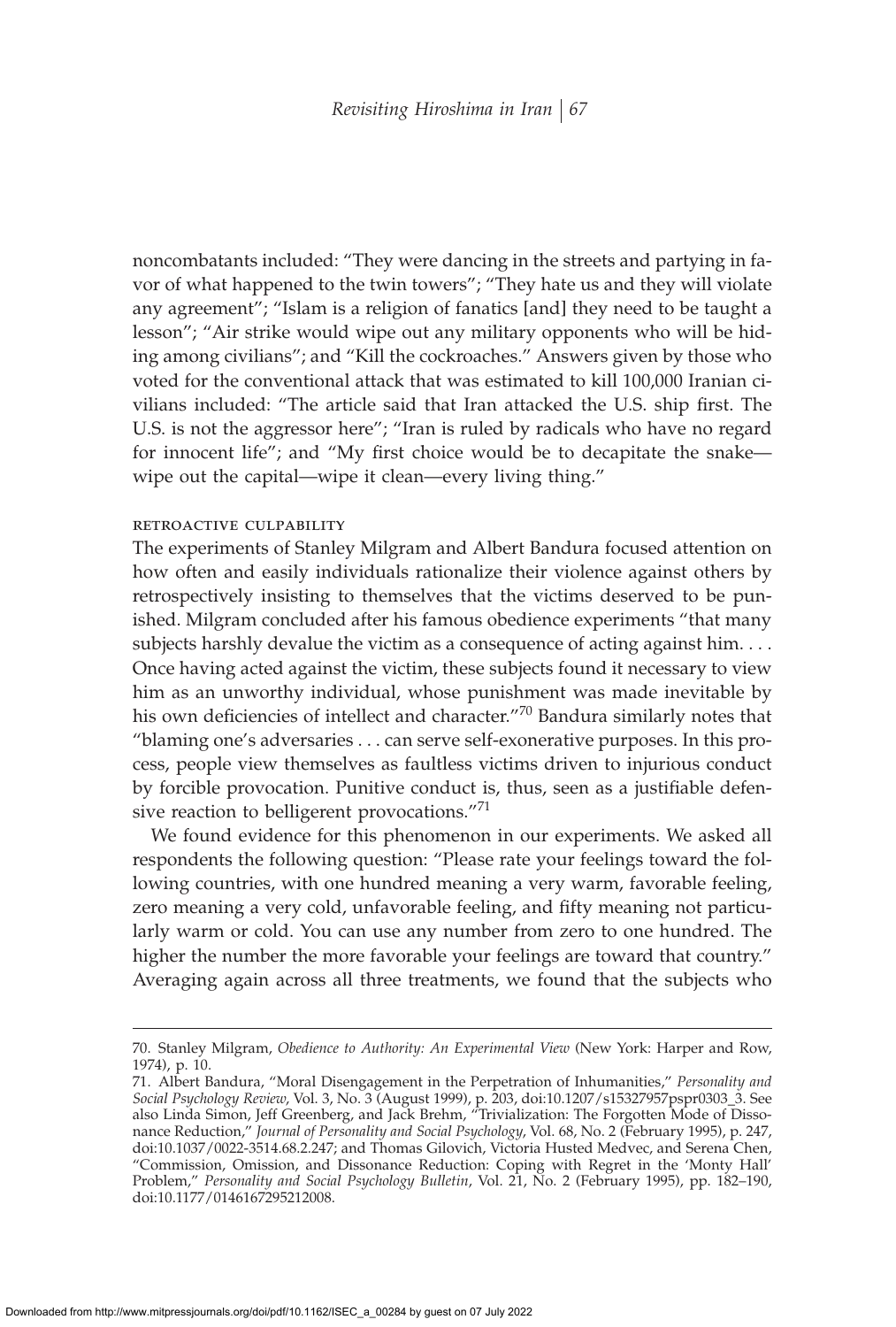approved of the air strike rated Iran 19.3 out of 100, more than 15 points lower than subjects who opposed the strike.<sup>72</sup> We do not know from this evidence, however, which way the causal arrow moves—did respondents support the air strikes because they have more negative feelings about Iran compared to ground war supporters, or do air-strike supporters prefer that option for other reasons and then retrospectively justify their decision by feeling more negatively about Iran? We can, however, see evidence of how the extent of killing in an air strike retroactively influences the respondents' feelings about Iranians when one compares the "thermometer scores" of the two different sets of respondents who approved of the different nuclear attacks. The 55.6 percent who preferred the air strike that killed 100,000 Iranians gave Iran a 19.4 out of 100 mean score, whereas those who opposed the strike rated Iran 28.6. In the condition in which 2 million Iranian civilians would be killed by the strike, the 47.7 percent who preferred the air strike gave Iran a 14.5 mean score, and those who opposed it gave the country a score of 35.7. Thus, the difference between the thermometer ratings of those who supported and opposed the strike more than doubled, from 9.2 points in the 100,000 deaths condition to more than 21 points in the 2 million deaths condition. This effect was marginally significant ( $p = 0.082$ ). The prospect of killing more noncombatants appears to have both polarized attitudes toward Iran and intensified the hostility of those who supported the strike as a way of justifying the large number of deaths.

This kind of assignment of "retroactive culpability" is common. We can see it in fiction from the pre-nuclear age and in the history of the first days of the nuclear age. Leo Tolstoy, in his scathing description of Czar Nicholas in the novel *Hadji Murat*, described this phenomenon well: "Nicholas frowned. He had done much evil to the Poles. To explain that evil he had to be convinced that all Poles were scoundrels. And Nicholas regarded them as such and hated them in proportion to the evil he had done them."<sup>73</sup> President Truman, when responding to a letter criticizing his "indiscriminate bombing" of Japanese cities, also appears to have justified his decision by assigning culpability to all Japanese and dehumanizing the victims: "Nobody is more disturbed over the use of Atomic bombs than I am but I was greatly disturbed by the unwarranted attack by the Japanese on Pearl Harbor and their murder of our prisoners of war. The only language they seem to understand is the one we have been using to bombard them. When you have to deal with a beast you have to treat him as a beast."<sup>74</sup>

<sup>72.</sup> The difference was significant at  $p < 0.0001$ .

<sup>73.</sup> Leo Tolstoy, *Hadji Murat* (New York: Vintage, 2012), p. 71.

<sup>74.</sup> Correspondence between Harry S. Truman and Samuel McCavert, August 11, 1945, Official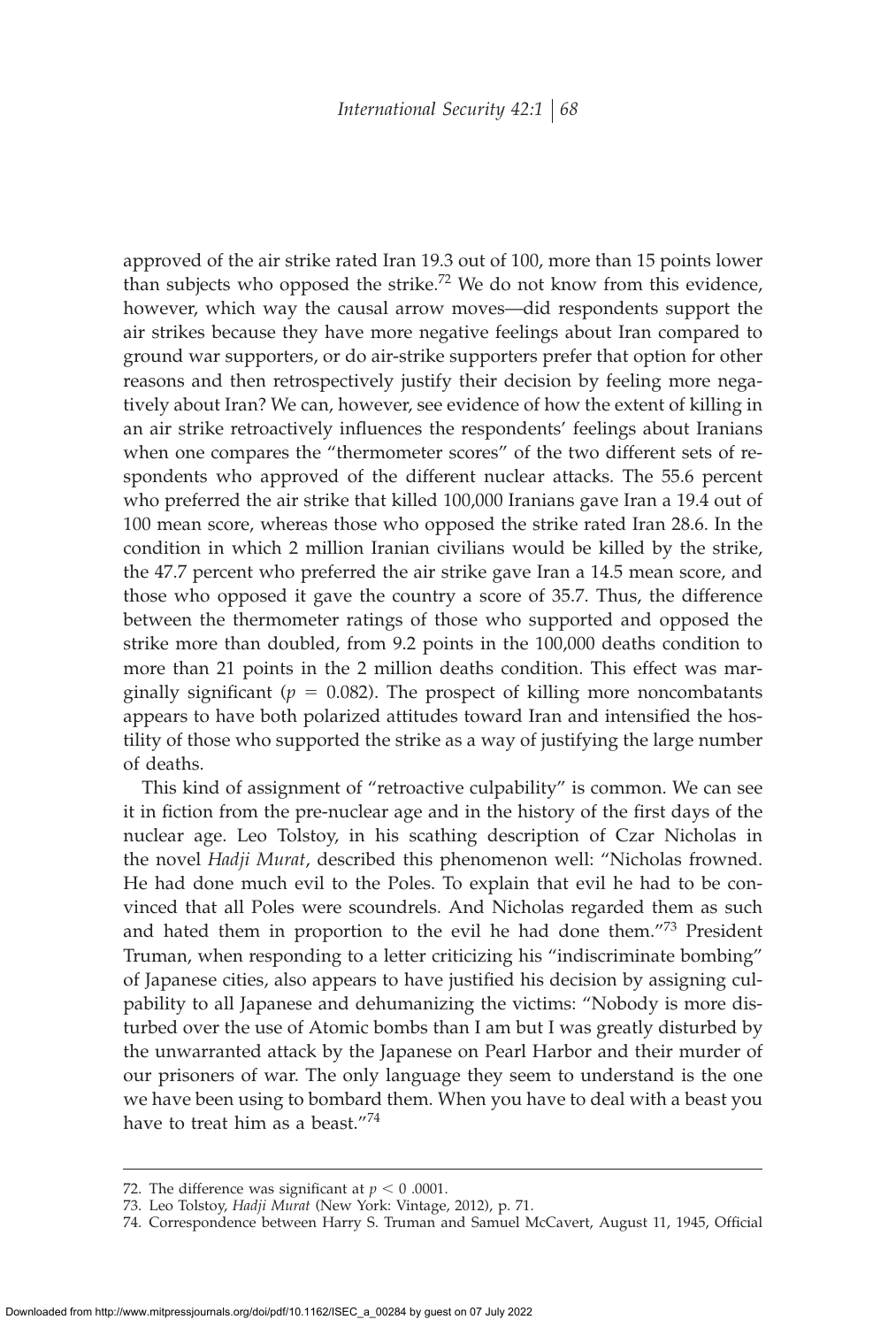According to international law and traditional just war doctrine, only civilians who are making a direct contribution to a government's war effort can be treated as combatants and thus liable to attack. Mere political support for a government is not sufficient to make a civilian a legitimate military target, and certainly the failure of a people to overthrow a government is an even less legitimate excuse. There is some support among revisionist just war theorists for including foreign civilians' indirect responsibility for contributing to their government's war effort through political support as a legitimate consideration in attack decisions.<sup>75</sup> Nevertheless, no one argues that leaders and the public should assign culpability retroactively to justify the killing of civilians. Some of our respondents, however, appear to have done just that: they viewed Iran and Iranian civilians as Czar Nicholas did the Poles and "hated them in proportion to the evil that [they] had done them."

# *The Keeping-the-Ayatollah Experiment*

Whenever one is confronted with two morally repugnant choices, it is prudent to consider whether other possible courses of action are available, including revising one's objectives. Michael Walzer, in his classic *Just and Unjust Wars*, criticized the bombing of Hiroshima and Nagasaki from precisely this perspective: "Americans would accept nothing less than unconditional surrender. The war aims of the American government required either an invasion of the main islands, with enormous losses of American and Japanese soldiers and of Japanese civilians trapped in the war zones, or the use of the atomic bomb. Given that choice, one might well reconsider those aims."76

Would the U.S. public accept less than unconditional surrender in a war with Iran that the Tehran government had started with a "surprise" attack on a U.S. warship? To explore this question, we constructed an experiment designed to examine how the U.S. public would react if it was also presented with the option of changing the terms of surrender from unconditional surrender to allowing Ayatollah Ali Khamenei to stay as a figurehead spiritual leader without political authority (see figure 4). A different representative sample of

File 692-A: Manhattan Project, Truman Papers, Harry S. Truman Library, Independence, Missouri, https://www.trumanlibrary.org/whistlestop/study\_collections/bomb/large/documents/index .php?documentid-11&pagenumber-1.

<sup>75.</sup> See Jeff McMahon, *Killing in War* (Oxford: Oxford University Press, 2009); and Helen Frowe, "Self-Defence and the Principle of Non-Combatant Immunity," *Journal of Moral Philosophy*, Vol. 8, No. 4 (2011), pp. 530–546, doi:10.1163/174552411X601058. For a critical review of this perspective, see Seth Lazar, "Evaluating the Revisionist Critique of Just War Theory," *Daedalus*, Vol. 146, No. 1 (Winter 2017), pp. 113–124, doi:10.1162/DAED\_a\_00426.

<sup>76.</sup> Michael Walzer, *Just and Unjust Wars: A Moral Argument with Historical Illustrations* (New York: Basic Books, 1977), p. 267.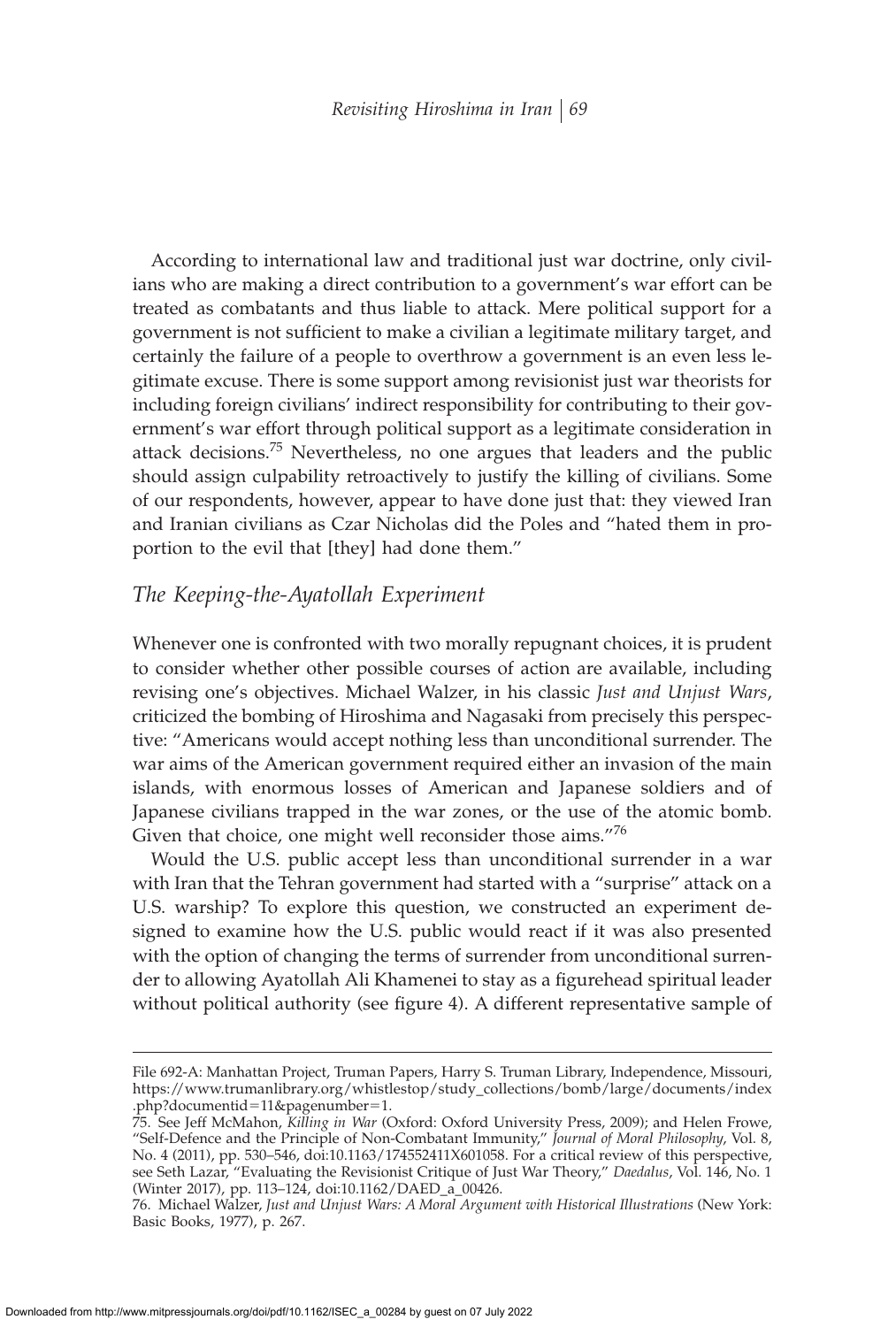Figure 4. Preference of the U.S. Public for a Nuclear Strike or Ground War against Iran or a Conditional Surrender Deal with Iran's Ayatollah

Question 1 (A, B): "Given the facts described in the article, if you had to choose between launching the strike against the Iranian city or continuing the ground war against Iran, which option would you prefer?"

Question 2 (C, D, E): "If you had to choose between the three options described in the article, would you refer to launch the strike against the Iranian city, to continue the ground war against Iran, or to offer to allow the Ayotollah to stay on as spiritual leader without any political power?"



Americans read the same story with the identical ground-assault costs (20,000 U.S. soldiers) and nuclear air-strike costs (100,000 Iranian civilians) as in the earlier story, but with the following paragraph added:

The President has also been considering a diplomatic option that might bring the war to an end. In that option, the United States would publically maintain its demand for unconditional surrender, but privately inform the leadership in Tehran that if Iran surrenders immediately, Ayatollah Khamenei would be immune from war crime prosecution and would be permitted to remain in a position as spiritual leader, without any political power, in a new, freely elected Iranian government. Some high-ranking members of the administration believe that Iran is now close to surrender and allowing the Ayatollah to continue to serve in this way might be enough to convince Iran to agree to surrender immediately.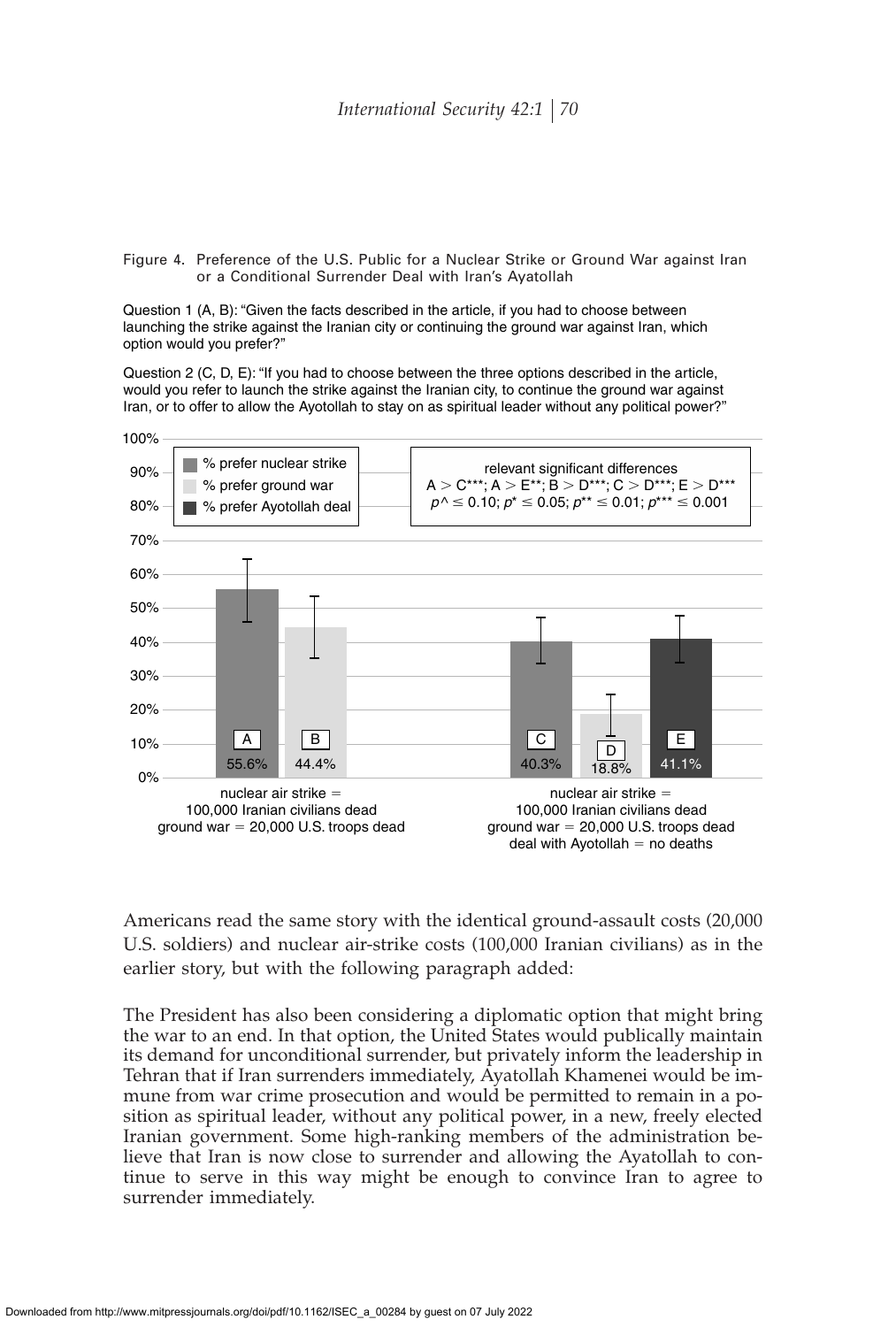It is valuable to understand whether the U.S. public would support or approve of the dropping of the bomb if there was an expectation that the Iranian government would surrender under this diplomatic compromise option. All subjects who read this story were then asked, "If you had to choose between the three options described in the article, would you prefer to launch the strike against the Iranian city, to continue the ground war against Iran, or to offer to allow the Ayatollah to stay on as a spiritual leader without any political power?"

This experiment attempted roughly to mirror the 1945 history in which President Truman insisted on the unconditional surrender of Japan in the Potsdam Declaration, despite having received advice from Secretary of War Henry Stimson that some kind of guarantee that Emperor Hirohito would not be put on trial or punished after the war would be needed to get Japan to surrender.<sup>77</sup> This advice proved prophetic when the Japanese government, after the destruction of Hiroshima and Nagasaki and the Soviet entry into the war, signaled that it was ready to surrender but only on the condition that surrender did not prejudice "the prerogatives of his majesty (Emperor Hirohito) as a sovereign ruler."<sup>78</sup> Truman immediately sought to signal the Japanese government through the carefully crafted letter drafted by Secretary of State James Byrnes on August 11 that the emperor would, in fact, not be subject to war crimes trials and would be permitted to stay on as a figurehead leader in Tokyo. The Byrnes letter, while insisting that the "authority of the emperor" would be "subject to the Supreme Commander of the Allied Powers," also promised that "the ultimate form of government of Japan shall, in accordance with the Potsdam Declaration, be established by the freely expressed will of the Japanese people," which was understood by both Hirohito and Truman as a signal that the emperor would not be put on trial.<sup>79</sup> On August 14, after hav-

<sup>77.</sup> For scholarly analysis of the debate about the role of the emperor, unconditional surrender terms, and the Byrnes letter, see Barton J. Bernstein, "Understanding the Atomic Bomb and the Japanese Surrender: Missed Opportunities, Little-Known Near Disasters, and Modern Memory," *Diplomatic History*, Vol. 19, No. 2 (March 1995), pp. 227–273, doi:10.1111/j.1467-7709.1995.tb00657.x; Herbert P. Bix, "Japan's Delayed Surrender: A Reinterpretation," in Michael J. Hogan, ed., *Hiroshima in History and Memory* (Cambridge: Cambridge University Press, 1996), pp. 90–91; Sean L. Malloy, *Atomic Tragedy: Henry L. Stimson and the Decision to Use the Bomb against Japan* (Ithaca, N.Y.: Cornell University Press, 2008), pp. 120–142; and Tsuyoshi Hasegawa, *Racing the Enemy: Stalin, Truman, and the Surrender of Japan* (Cambridge, Mass.: Harvard University Press, 2005), pp. 145– 160, 218–222.

<sup>78.</sup> See Herbert P. Bix, *Hirohito and the Making of Modern Japan* (New York: Harper Collins, 2000), p. 517. Bix notes that to make the Byrnes note more palatable to Hirohito, members of the Peace Party mistranslated several key words, changing "shall be subject to" to "shall be circumscribed by."

<sup>79.</sup> Letter from U.S. Secretary of State James F. Byrnes to the Secretary of State to the Swiss Chargé Max Grässli, *FRUS: Diplomatic Papers, 1945*, Vol. 6: *The British Commonwealth, the Far East* (Washing-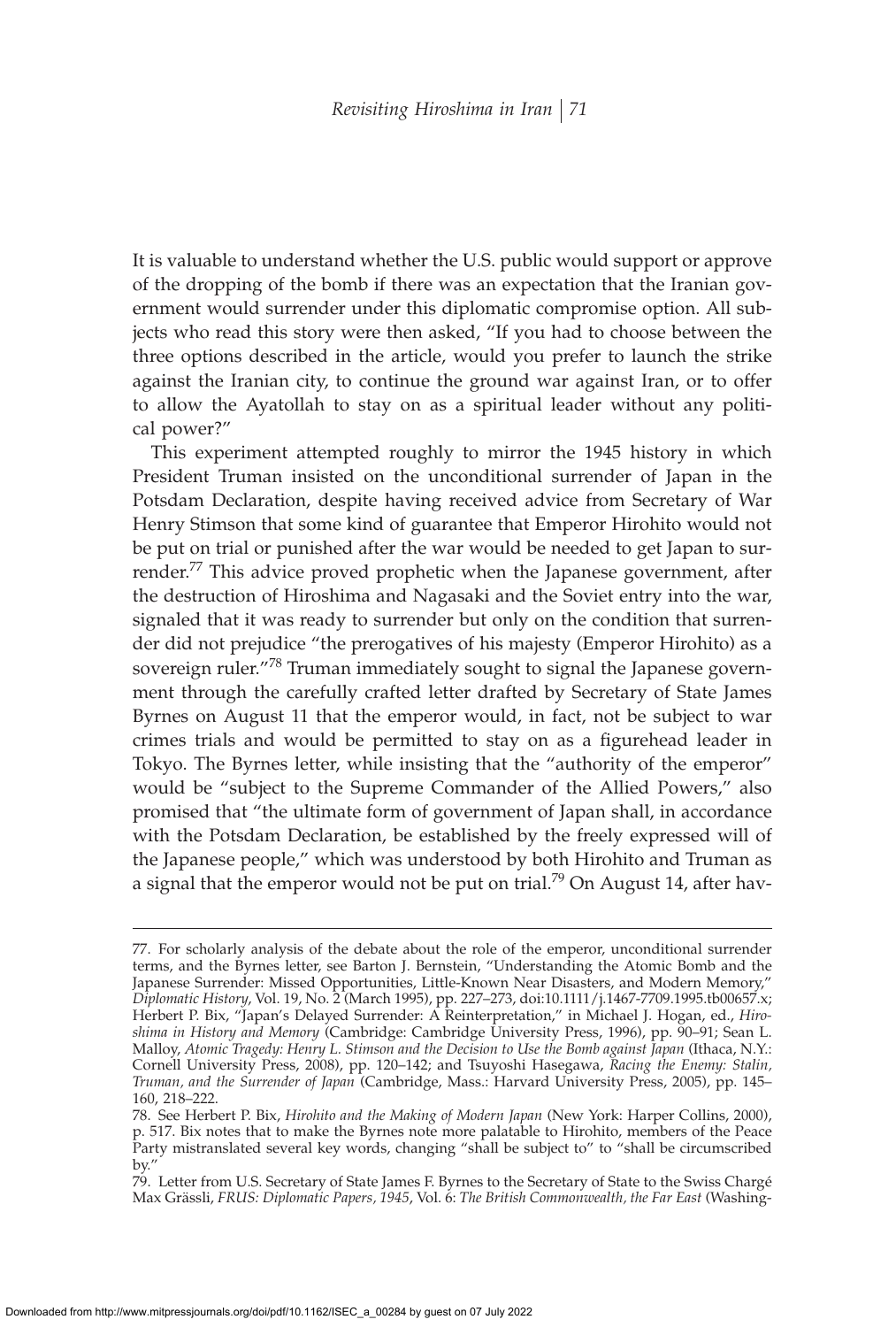ing been briefed on the contents of the Byrnes letter, and a few days after both the Soviet Union's entry into the war and the atomic bombing of Nagasaki, Hirohito finally decided to publicly accept the Allied peace terms. $80$  On August 12, when a member of Japan's imperial family asked Hirohito if the war would continue if the *kokutai* (the imperial national polity) could not be preserved, the emperor replied "of course."<sup>81</sup>

President Truman did not discuss the Byrnes letter in his public address announcing the end of the war in which he insisted that the final Japanese surrender constituted "a full acceptance of the Potsdam Declaration which specified the unconditional surrender of Japan."<sup>82</sup> Truman understood the public view of Hirohito's culpability: a poll taken in June 1945 showed strong support for punishing the emperor for his role in the war: indeed, 11 percent of the U.S. public favored "keeping him in prison for the rest of his life," and 33 percent favored executing him. $83$  It is impossible to know what would have happened had the United States softened its unconditional surrender terms earlier. Truman did not express any remorse about the failure to signal the Japanese about the fate of the emperor until after both bombs had been dropped, simply stating in his diary on August 10: "They wanted to make a condition precedent to the surrender. Our terms are 'unconditional.' They wanted to keep the Emperor. We told'em we'd tell'em how to keep him, but we'd make the terms."<sup>84</sup> Only Secretary of War Stimson, who had earlier advocated for softening the unconditional surrender terms, would later express his belief "that history might find that the United States, by its delay in stating its position, had prolonged the war."<sup>85</sup>

The results presented above suggest that the majority of the U.S. public has not foresworn nuclear weapons or rejected the targeting of civilians during

ton, D.C.: GPO, 1969), pp. 631–632, http://digicoll.library.wisc.edu/cgi-bin/FRUS/FRUS-idx?type -turn&entity-FRUS.FRUS1945v06.p0644&id-FRUS.FRUS1945v06&isize-M. Truman was later asked in an interview, "Were there any representations made to the emperor that he would be retained?" Truman answered: "Yes, he was told that he would not be tried as a war criminal and that he would be retained as emperor." As quoted in Hasegawa, *Racing the Enemy*, p. 221.

<sup>80.</sup> Bix, *Hirohito and the Making of Modern Japan*, pp. 518–519.

<sup>81.</sup> Ibid., p. 519.

<sup>82.</sup> John W. Dower, *Cultures of War: Pearl Harbor/Hiroshima/9-11/Iraq* (New York: W.W. Norton, 2010), pp. 238–239.

<sup>83. &</sup>quot;The Quarter's Polls," *Public Opinion Quarterly*, Vol. 9, No. 2 (Summer 1945), p. 246. See also Memorandum by the Secretary of the Joint Chiefs of Staff, June 18, 1945, *FRUS: The Conference of Berlin (The Potsdam Conference), 1945*, Vol. 1 (Washington, D.C.: GPO, 1960), p. 909, https:// history.state.gov/historicaldocuments/frus1945Berlinv01/d598.

<sup>84.</sup> Robert H. Ferrell, *Off the Record: The Private Papers of Harry S. Truman* (New York: Harper and Row, 1980), p. 61.

<sup>85.</sup> Henry L. Stimson and McGeorge Bundy, *On Active Service in Peace and War* (New York: Harper and Brothers, 1947), p. 629. See also McGeorge Bundy, *Danger and Survival: Choices about the Bomb in the First Fifty Years* (New York: Random House, 1988), pp. 82–88.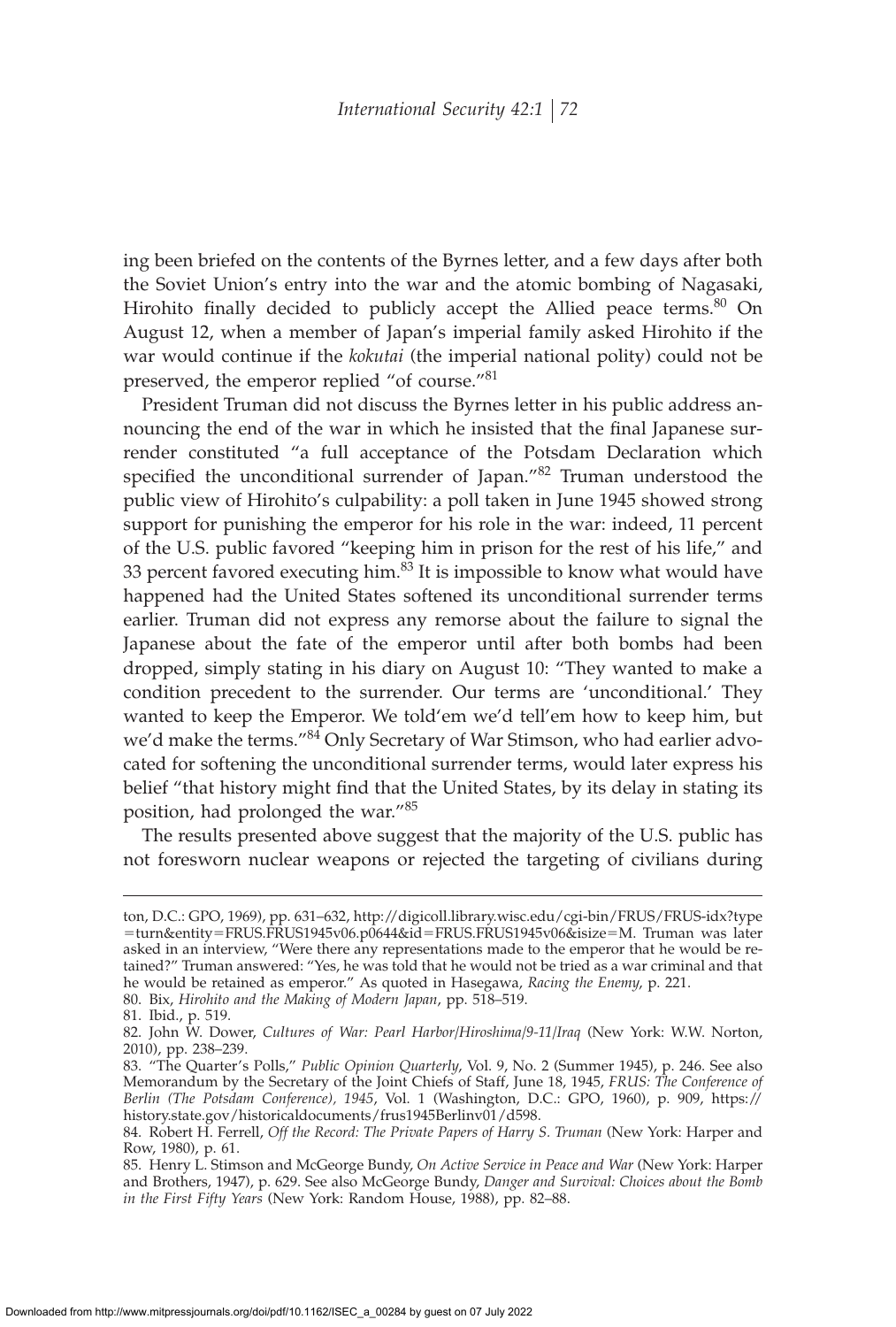war since World War II. Might the public be more open today, however, to the kind of deal that Truman and Stimson were willing to make in 1945? Would the U.S. public support such a diplomatic compromise today, if it could avoid either an atomic attack on Iran or a costly ground assault on Tehran to end a war?

Recall from figure 4 that when respondents read that the president was considering only two options in the first experiment—and asked which they preferred—55.6 percent (column A) preferred launching a nuclear strike that would result in 100,000 Iranian civilian deaths, whereas 44.4 percent (column B) preferred a ground attack that would result in the deaths of 20,000 U.S. soldiers. When respondents were presented with a third option (the deal involving the Ayatollah Khamenei), however, the percentage preferring the nuclear strike decreased to 40.3 percent (column C), and only 18.6 percent (column D) now preferred the conventional ground assault. In short, 41.1 percent (column E) of the public was willing to permit the ayatollah to remain as a spiritual leader in Iran if that meant ending the war without further U.S. military fatalities or Iranian civilian deaths. It is important to emphasize that the majority of those now supporting the diplomatic option appear to have shifted from the camp that had preferred the conventional ground-attack option in the scenario without the diplomatic option.

Most important, 40.3 percent (column C) of the public still preferred the nuclear attack that would kill 100,000 Iranian civilians rather than compromise on unconditional surrender. This finding is particularly disturbing. That 55.6 percent of the U.S. public preferred and 59.3 percent approved of killing 100,000 Iranian civilians to save 20,000 U.S. soldiers may not be surprising to many. It suggests, after all, that Americans place a much higher value on saving U.S. soldiers' lives than on sparing the lives of foreign noncombatants. However, the finding that more than 40 percent of Americans are willing to kill 100,000 Iranians to avoid permitting Ayatollah Khamenei to stay in a position of spiritual leader without political authority after the hypothetical war suggests that something other than pure utilitarian assessments of the value of American versus Iranian lives influenced the assessment of options in this scenario.<sup>86</sup>

On the one hand, when asked, for example, if they agreed with the statement, "If the U.S. agrees to allow the Ayatollah to stay on as a spiritual leader

<sup>86.</sup> Interestingly, though the availability of the diplomatic option had a significant effect on the public's preferences, it had virtually no effect on approval of the nuclear strike. In the scenario without the diplomatic option (depicted in figure 1), 59 percent of respondents approved of the nuclear attack. When presented with the third diplomatic option regarding Ayatollah Khamenei, 57 percent said that they would have approved of the nuclear strike if the president had chosen it.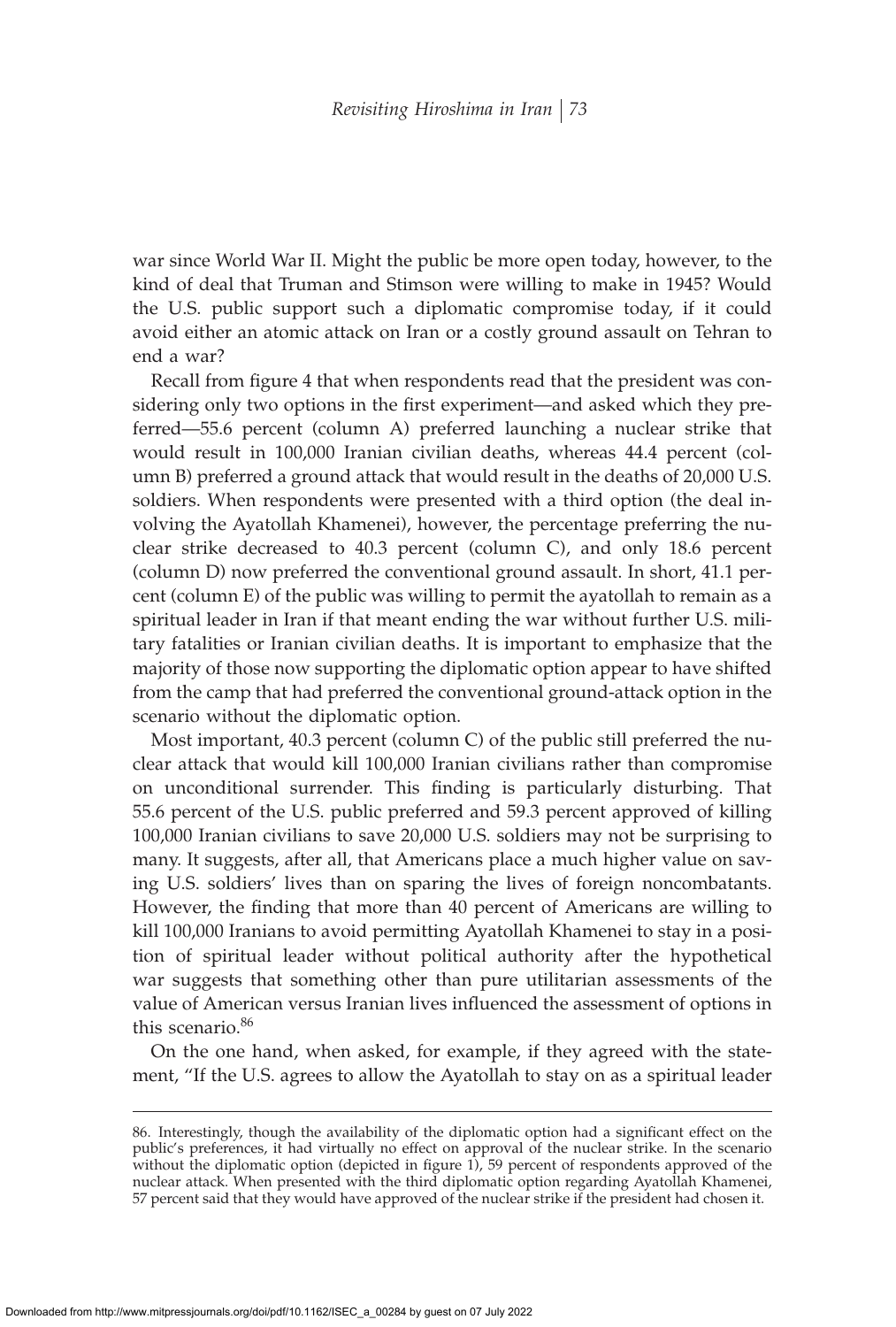without any political power, other adversaries will doubt the credibility of the United States to carry out its threats in the future," 70.1 percent of those who preferred the nuclear strike said yes. On the other hand, when asked whether they agreed with the statement that "[b]ecause the Iranian civilians described in the story did not rise up and overthrow the government of Iran, they must bear some responsibility for the civilian fatalities caused by the U.S. strike described in the news story," 77.9 percent of those who preferred the strike answered yes. Moreover, 40.2 percent of those who preferred the nuclear strike also said they thought the deal would end the war. So, those subjects did not choose the nuclear strike based on a perceived lack of effectiveness of the diplomatic option.

These findings warn us, as Liberman has noted, that "[p]eople tend to downplay or underestimate their own retributiveness." "Survey respondents," he writes, "are far more willing to justify their support of the death penalty in terms of a 'life for a life' or 'punishment fits the crime' than as 'retribution' or 'vengeance,' even though these are identical concepts. Out of wishful thinking or social desirability bias, it seems, people habitually exaggerate the instrumental purposes of punishments that they actually favor for retributive reasons."<sup>87</sup>

Some respondents' answers to the question of why they supported the nuclear attack, despite the existence of a diplomatic option to end the war, are more candid and reveal the depth of feelings of retribution and hatred. Reasons for supporting the nuclear attack in this condition included answers such as: "They visously [*sic*] attacked America, and starting [*sic*] a war by killing many Americans and no more Americans should have to die for a someone else's hateful acts"; "Wipe them out, all leaders and followers"; "Bomb the hell out of them; They're all barbaric animals anyways, dirty muslim [*sic*] lives are less valuable then [*sic*] American lives"; "Don't stop until they are dead"; and "They attacked us first, therefore, show no mercy. But, the bomb should be dropped on Tehran."

Recall that 22.7 percent of the U.S. public in 1945 said that they wished that President Truman had dropped many more bombs before Japan had a chance to surrender. Few Americans today express such views about Japan, but it would be falsely reassuring to believe that such sentiments are anachronistic, produced by the long and deadly fighting in the Pacific War. Our experiments reveal a darker truth. As in 1945, a significant portion of the U.S. public today would want to use nuclear weapons against an enemy that attacked the United States even when presented with a diplomatic option to end the war.

<sup>87.</sup> Liberman, "Punitiveness and U.S. Elite Support for the 1991 Persian Gulf War," p. 6.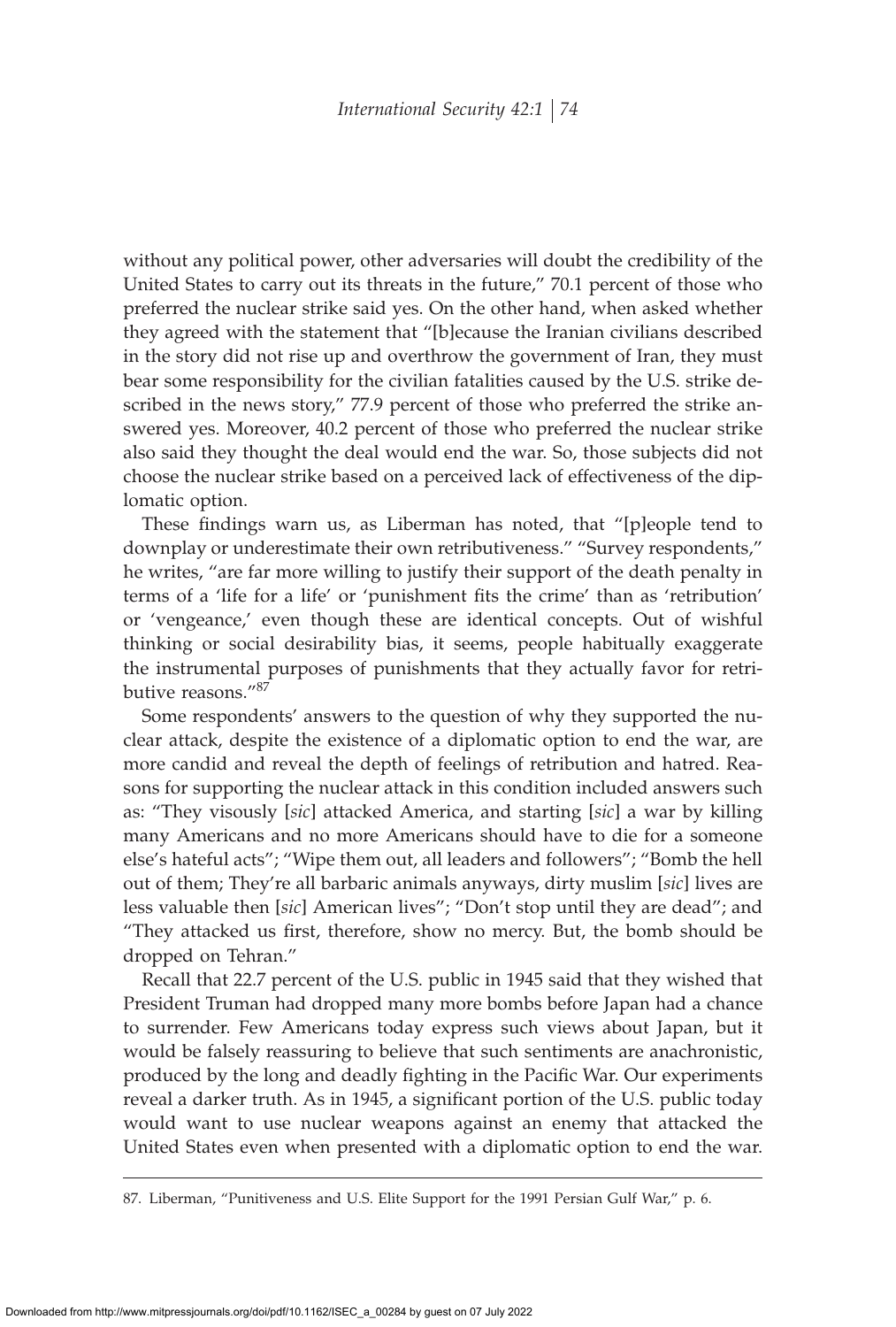For this significant portion of the U.S. public, there is no atomic aversion. Atomic attraction prevails.

# *Conclusion*

The novel survey experiments described in this article, by re-creating the trade-off between an atomic attack and the risk to the lives of U.S. soldiers that the United States faced at the end of World War II, produced many surprising findings. The U.S. public's willingness to use nuclear weapons and deliberately kill foreign civilians has not changed as much since 1945 as many scholars have assumed. Contrary to the nuclear taboo thesis, a majority of Americans are willing to support the use of a nuclear weapon against an Iranian city killing 100,000 civilians. Contrary to the theory that Americans accept the noncombatant immunity norm, an even larger percentage of the U.S. public was willing to kill 100,000 Iranian civilians with conventional weapons. Women are as hawkish as men and, in some scenarios, are even more willing to support the use of nuclear weapons. Belief in the value of retribution is strongly related to support for using nuclear weapons, and a large majority of those who favor the use of nuclear weapons against Iran stated that the Iranian people bore some of the responsibility for that attack because they had not overthrown their government.

Future research will be necessary to determine whether these findings hold only for Americans or whether they are generalizable to the citizens of other countries. The U.S. public may be an outlier with regard to supporting nuclear weapons use, as it is an international outlier with respect to support for the death penalty. A 2016 public opinion poll in the United Kingdom, for example, found that approval ratings for President Truman's decision to drop the atomic bombs on Japan are much lower than those in the United States (28 percent in the United Kingdom compared with 45 percent in the United States).<sup>88</sup> It would be especially useful to focus on public attitudes about nuclear weapons use among key U.S. friends and allies. It would be valuable to know, for example, how the Israeli, the British, or the French public views potential uses of nuclear weapons in scenarios, such as those analyzed above, in which they are contemplating trade-offs between saving their own soldiers versus killing foreign noncombatants. Future survey experiments could provide new information not only about allied publics' views regarding potential uses of their

<sup>88.</sup> Will Dahlgreen, "America 'Was Wrong' to Drop the A-Bomb—British Public" (London: YouGov, May 19, 2016), https://yougov.co.uk/news/2016/05/19/america-was-wrong-dropbomb-public/.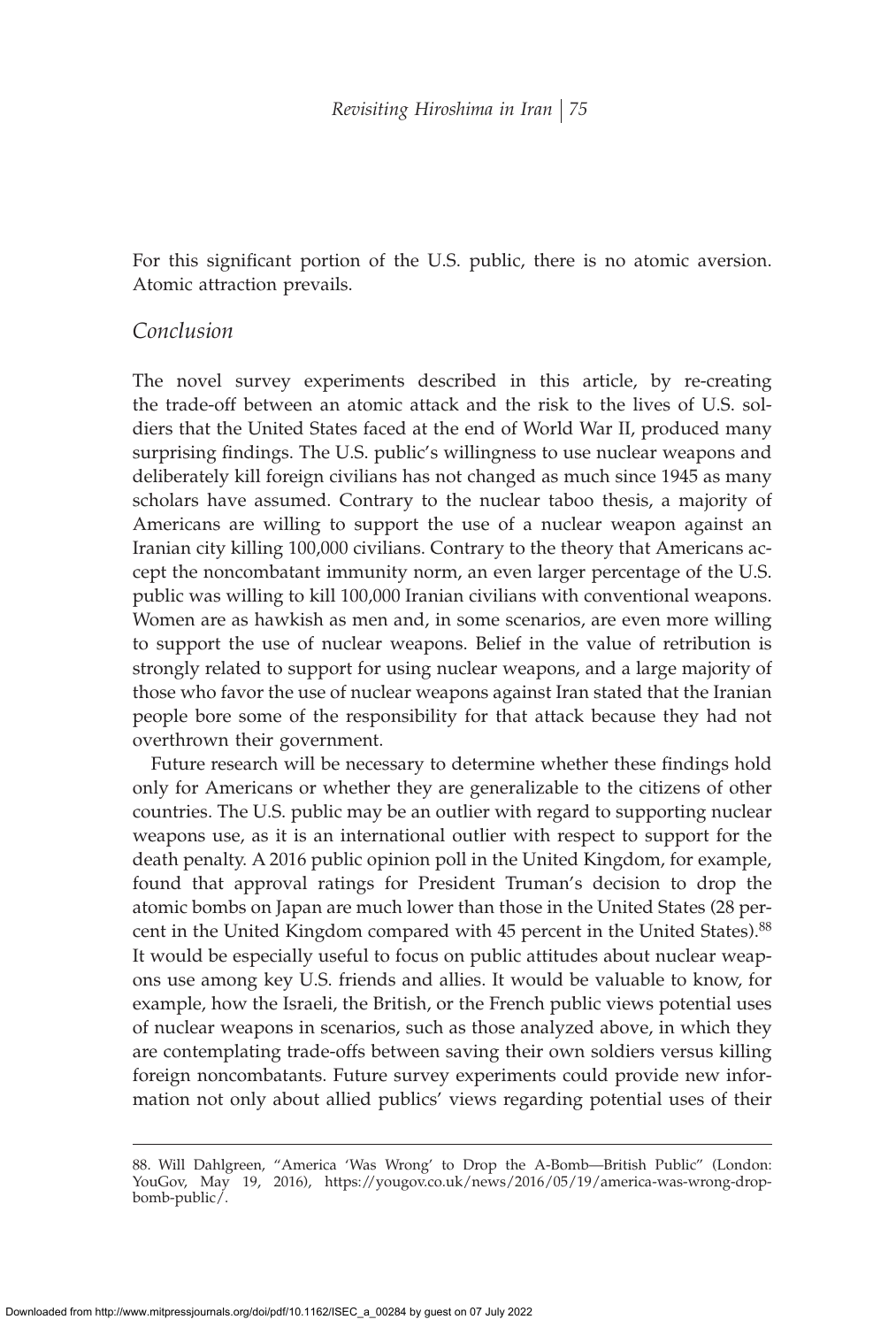own nuclear arsenals, but also about whether these publics would support or oppose the use of U.S. nuclear weapons in specific scenarios, which could be an important consideration for U.S. leaders contemplating nuclear use.

Further research will also be needed to determine whether the U.S. public maintains these priorities under other wartime or crisis scenarios. It is possible that the widespread hostility that the American public harbors toward Iran helped produce these findings, and in a war against other foreign powers against which there is less hostility, there would be less willingness to use nuclear weapons or kill noncombatants. Still, it seems likely that the U.S. public would be hostile toward the population of any foreign state that is at war with the United States. Yet it is also possible that the U.S. public would feel differently about killing foreign civilians in a war that the United States initiated instead of one sparked by an enemy surprise attack. It would also be valuable to know how strongly U.S. public attraction to nuclear use in our experiments was influenced by the fact that the United States' adversary in the war was an Islamic state in the Middle East. One could explore these effects through new experiments that vary the religious and racial identity of potential victims of a U.S. nuclear attack.<sup>89</sup>

We have been careful in these experiments not to "prime" the respondents in ways that might bias the results. For example, in our stories, we did not mention the possible environmental effects of nuclear weapons. We described the victims as "civilians" rather than "innocent women and children." We mentioned only "immediate deaths and long-term fatalities" from the nuclear attack, and did not describe the gruesome details of fatal burns or radiation sickness. We did not raise the possibility that an attack targeted against a city as a "shock strategy" would violate both the laws of armed conflict and U.S. nuclear weapons employment guidance, and thus would also likely be opposed by many senior U.S. military leaders.<sup>90</sup> Nor did we expose subjects to cues from political elites who opposed the bombing.<sup>91</sup> All these factors could

<sup>89.</sup> For an analysis of how the racial and ethnic composition of victims influenced civilian targeting in past wars, see Tanisha M. Fazal and Brooke C. Greene, "A Particular Difference: European Identity and Civilian Targeting," *British Journal of Political Science*, Vol. 45, No. 4 (October 2015), pp. 829–851, doi:10.1017/S0007123414000210.

<sup>90.</sup> One this issue, see C. Robert Kehler, "Nuclear Weapons & Nuclear Use," *Daedalus*, Vol. 145, No. 4 (Fall 2016), pp. 50–61, doi:10.1162/DAED\_a\_00411; Jeffrey G. Lewis and Scott D. Sagan, "The Nuclear Necessity Principle: Making US Targeting Policy Conform with Ethics & the Laws of War," *Daedalus*, Vol. 145, No. 4 (Fall 2016), pp. 62–74, doi:10.1162/DAED\_a\_00412; and Theodore T. Richard, "Nuclear Weapons Targeting: The Evolution of Law and U.S. Policy," *Military Law Review*, Vol. 224, No. 4 (2017), pp. 862–978, https://ssrn.com/abstract-2924907.

<sup>91.</sup> Research shows that elite cues have a major impact on U.S. public opinion regarding foreign policy decisions. See, for example, Adam J. Berinsky, "Assuming the Costs of War: Events, Elites, and American Public Support for Military Conflict," *Journal of Politics*, Vol. 69, No. 4 (November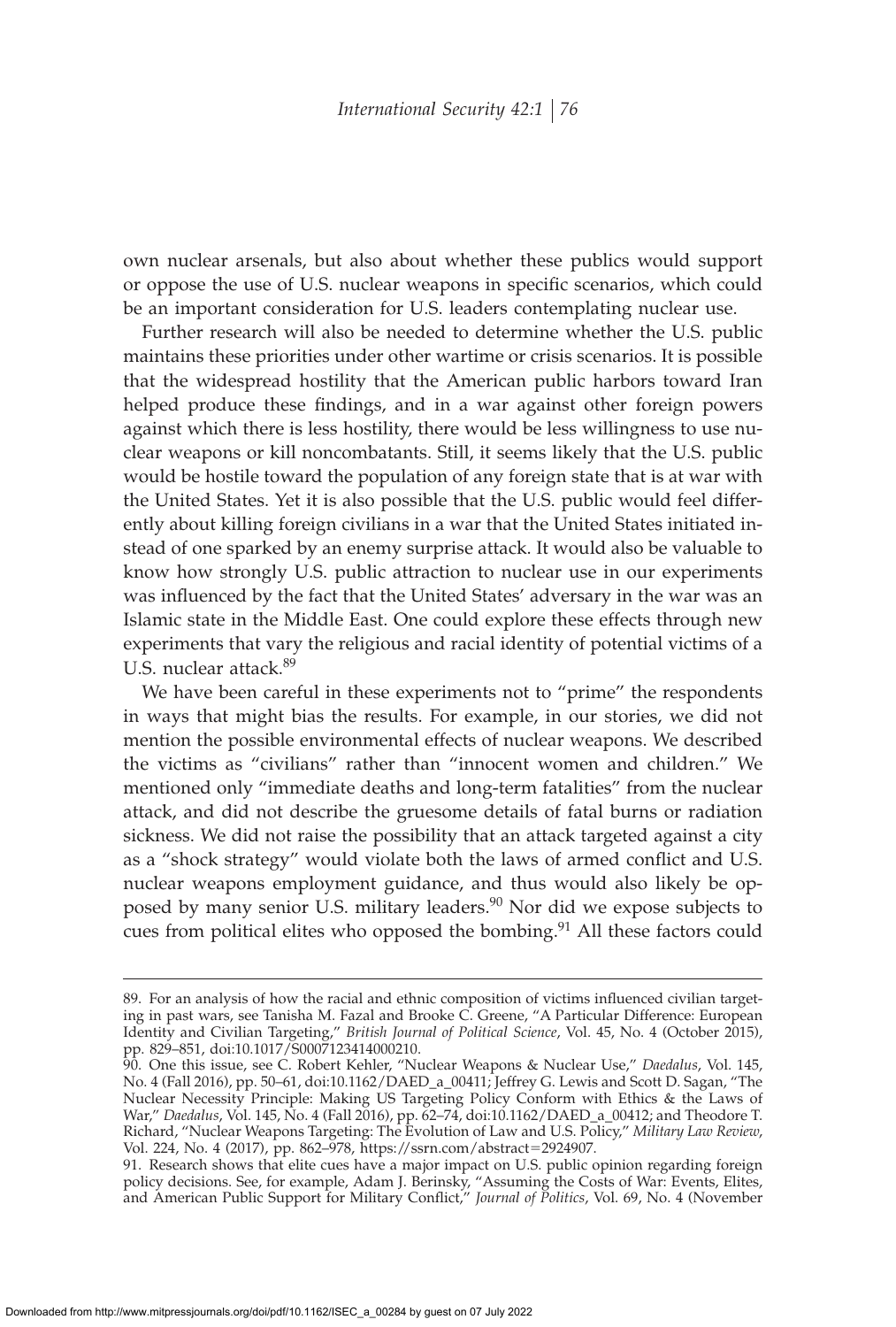influence public support for or opposition to the use of nuclear weapons or violations of the noncombatant immunity norm in the real world and should be studied in the future.

In the final analysis, our survey experiments cannot tell us how future U.S. presidents and their top advisers would weigh their options if they found themselves in a conflict in which they faced a trade-off between risking largescale U.S. military fatalities and killing large numbers of foreign noncombatants. Nevertheless, these surveys do tell us something unsettling about the instincts of the U.S. public concerning nuclear weapons and noncombatant immunity. When provoked, and in conditions where saving U.S. soldiers is at stake, the majority of Americans do not consider the first use of nuclear weapons a taboo, and their commitment to noncombatant immunity in wartime is shallow. Instead, a majority of Americans prioritize winning the war quickly and saving the lives of U.S. soldiers, even if that means killing large numbers of foreign noncombatants.

Both just war doctrine and the laws of armed conflict require leaders and soldiers to make active efforts and accept risks in war to avoid the deaths of foreign civilians. Michael Walzer's "doctrine of double intention," for example, requires that soldiers not just intend to attack only legitimate military targets, but that they also take active measures to minimize unintended collateral damage, including accepting at least some risk to themselves.<sup>92</sup> With respect to international law, Article 57 of the Geneva Protocol I demands that all signatories "take all feasible precautions in the choice of means and methods of attack with a view to avoiding, and in any event to minimizing, incidental loss of civilian life."<sup>93</sup> Although the "principle of feasible precaution" may require military professionals to take some personal risk to protect noncombatants or require political leaders to take some risk of the loss of soldiers to protect foreign noncombatants, there is no agreement on the proper risk ratio. How many soldiers' lives on one's own side is it appropriate to risk to reduce the risk of the unintended killing of foreign noncombatants?<sup>94</sup>

<sup>2007),</sup> pp. 975–997, doi:10.1111/j.1468-2508.2007.00602.x; and John R. Zaller, "Elite Leadership of Mass Opinion: New Evidence from the Gulf War," in Bennett and Paletz, *Taken by Storm*, pp. 186– 209.

<sup>92.</sup> Walzer, *Just and Unjust Wars*, pp. 152–157, 318–319.

<sup>93.</sup> Adam Roberts and Richard Guelff, *Documents on the Laws of War* (New York: Oxford University Press, 2000), pp. 452–453.

<sup>94.</sup> For further discussion on risk transfer and force protection, see Crawford, *Accountability for Killing*; Steven P. Lee, *Ethics and War: An Introduction* (Cambridge: Cambridge University Press, 2012), pp. 218–222; David Luban, "Risk Taking and Force Protection," in Yitzhak Benbaji and Naomi Sussmann, eds., *Reading Walzer* (London: Routledge, 2013), pp. 277–301; Ziv Bohrer and Mark J. Osiel, "Proportionality in Military Force at War's Multiple Levels: Averting Civilian Casualties vs. Safeguarding Soldiers," *Vanderbilt Journal of Transnational Law*, Vol. 46, No. 3 (2013), pp. 747–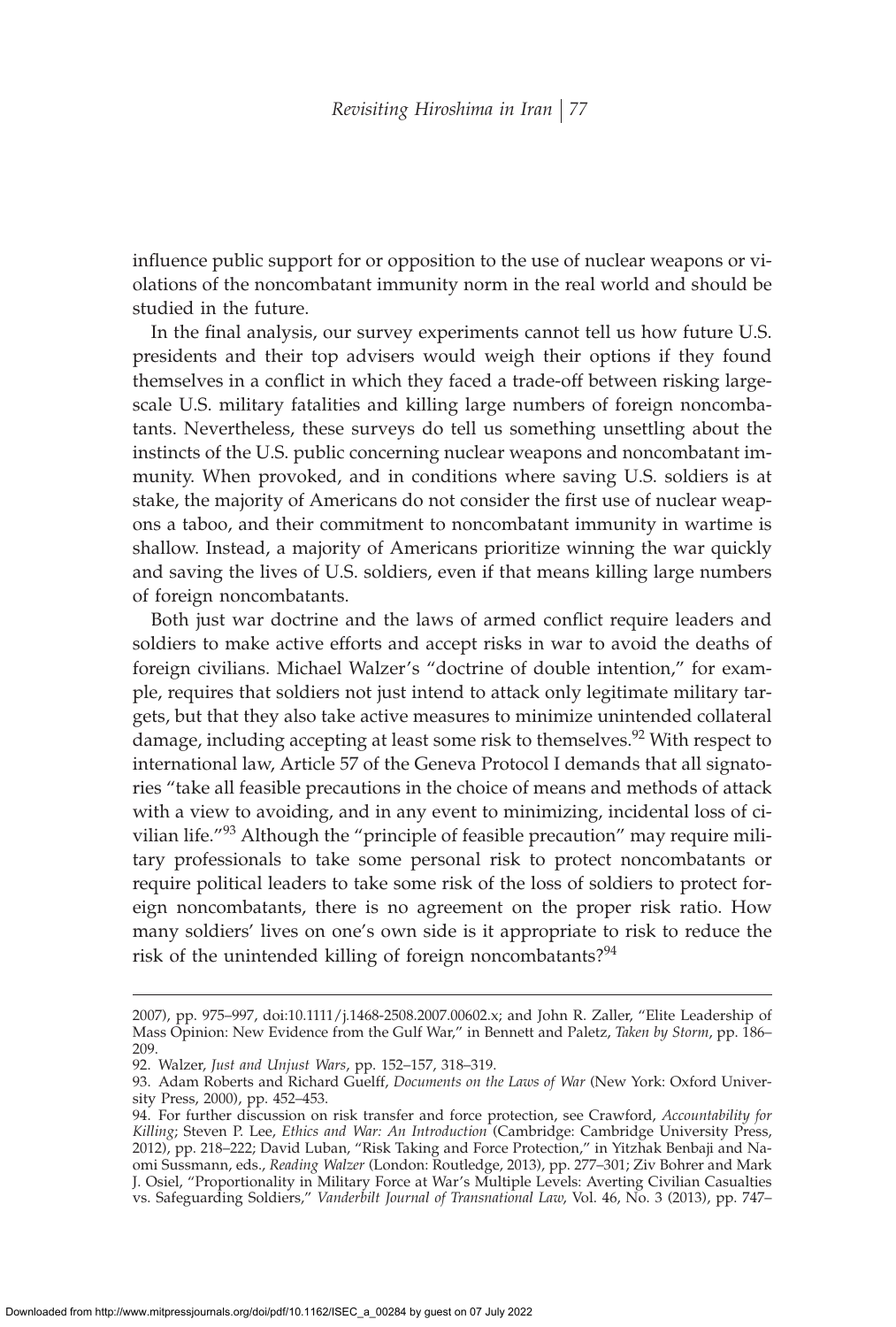We were not surprised by the finding that most Americans place a higher value on the life of an American soldier than the life of a foreign noncombatant. What was surprising, however, was the radical extent of that preference. Our experiments suggest that the majority of Americans find a 1:100 risk ratio to be morally acceptable. They were willing to kill 2 million Iranian civilians to save 20,000 U.S. soldiers. One respondent who approved of the conventional air strike that killed 100,000 Iranian civilians candidly expressed even more extreme preferences regarding proportionality and risk ratios, while displacing U.S. responsibility for the attack onto the Iranian people: "I would sacrifice 1 million enemies versus 1 of our military. Their choice, their death."

U.S. political leaders have, in some important cases in the past, been aware of public sentiments regarding retribution and revenge and have used the threat of public pressure in favor of nuclear attacks to add credibility to thinly veiled nuclear threats. President George H.W. Bush, for example, wrote to Iraqi President Saddam Hussein in January 1991 that "the United States will not tolerate the use of chemical or biological weapons. . . . The American people would demand the strongest possible response."<sup>95</sup> Secretary of State James Baker amplified the message in a meeting with Iraqi Foreign Minister Tariq Aziz: "If the conflict starts, God forbid, and chemical or biological weapons are used against our forces, the American people would demand vengeance. We have the means to exact it."<sup>96</sup> Although scholars now know that the Bush administration had already decided not to use nuclear weapons to respond to any Iraqi chemical or biological weapons attack, Saddam Hussein did not know that and took the threat of U.S. nuclear weapons use seriously.<sup>97</sup> Our survey experiments demonstrate that such public pressures to use nuclear weapons are not fanciful and should be taken seriously by both U.S. leaders

<sup>822;</sup> Martin Shaw, *The New Western Way of War: Risk-Transfer War and Its Crisis in Iraq* (Cambridge: Polity, 2005); and Anna Geis, Harald Müller, and Niklas Schörnig, "Liberal Democracies as Militant 'Forces for Good': A Comparative Perspective," in Geis, Müller, and Schörnig, eds., *The Militant Face of Democracy: Liberal Forces for Good* (New York: Cambridge University Press, 2013), pp. 325–326.

<sup>95.</sup> *Weekly Compilation of Presidential Documents*, January 12, 1991, Vol. 21, No. 3 (Washington, D.C.: Office of the Federal Register, National Archives and Records Administration, 1991), p. 44.

<sup>96.</sup> James A. Baker III, with Thomas M. DeFrank, *The Politics of Diplomacy: Revolution, War, and Peace, 1989–1992* (New York: G.P. Putnam's Sons, 1995), p. 359.

<sup>97.</sup> Bush's decision not to use nuclear weapons even if Iraq used chemical weapons was revealed in George Bush and Brent Scowcroft, *A World Transformed* (New York: Alfred A. Knopf, 1998), p. 463. For analyses about Saddam's plans and perceptions, based on Iraqi war records including Saddam's tapes, see Paul C. Avey, "Who's Afraid of the Bomb? The Role of Nuclear Non-Use Norms in Confrontations between Nuclear and Non-Nuclear Opponents," *Security Studies*, Vol. 24, No. 4 (Winter 2015), pp. 563–596, doi:10.1080/09636412.2015.1103128; and Benjamin Buch and Scott D. Sagan, "Our Red Lines and Theirs: New Information Reveals Why Saddam Hussein Never Used Chemical Weapons in the Gulf War," *Foreign Policy*, December 31, 2013, http:// foreignpolicy.com/2013/12/13/our-red-lines-and-theirs/.